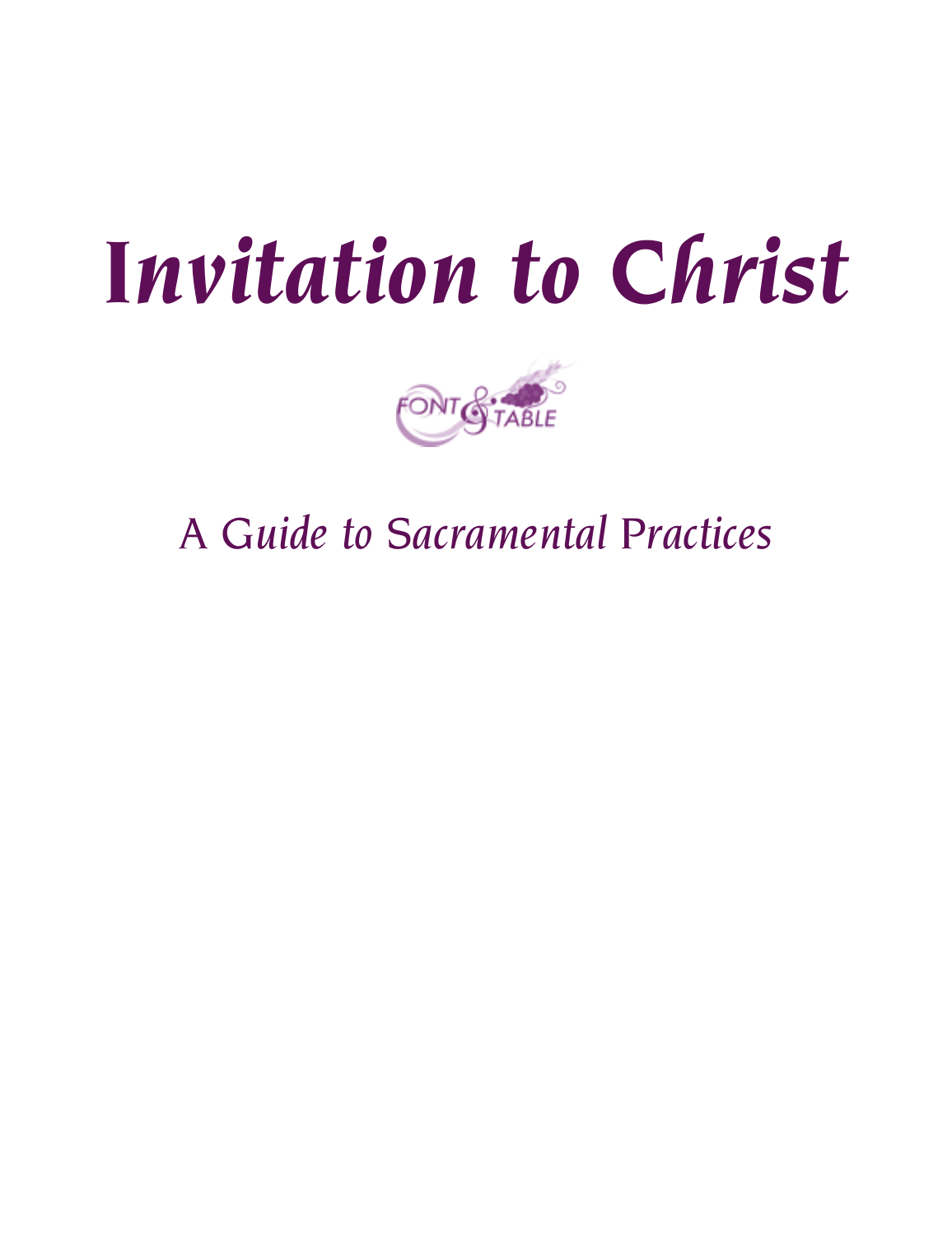© 2006 Presbyterian Church (U.S.A.), A Corporation, Louisville, Kentucky, on behalf of the Office of Theology and Worship. All rights reserved.

Additional copies are available free of charge (shipping additional) from Presbyterian Distribution Service (PDS) by calling (800) 524-2612. Request PDS #70430-06-001. A downloadable version is also available from the *Invitation to Christ* Web site, www.pcusa.org/theologyandworship.

To offer comments and responses to *Invitation to Christ*, please contact: Office of Theology and Worship Presbyterian Church (U.S.A.) 100 Witherspoon Street Louisville, KY 40202-1396 (888) 728-7228, ext. 5311 klong@ctr.pcusa.org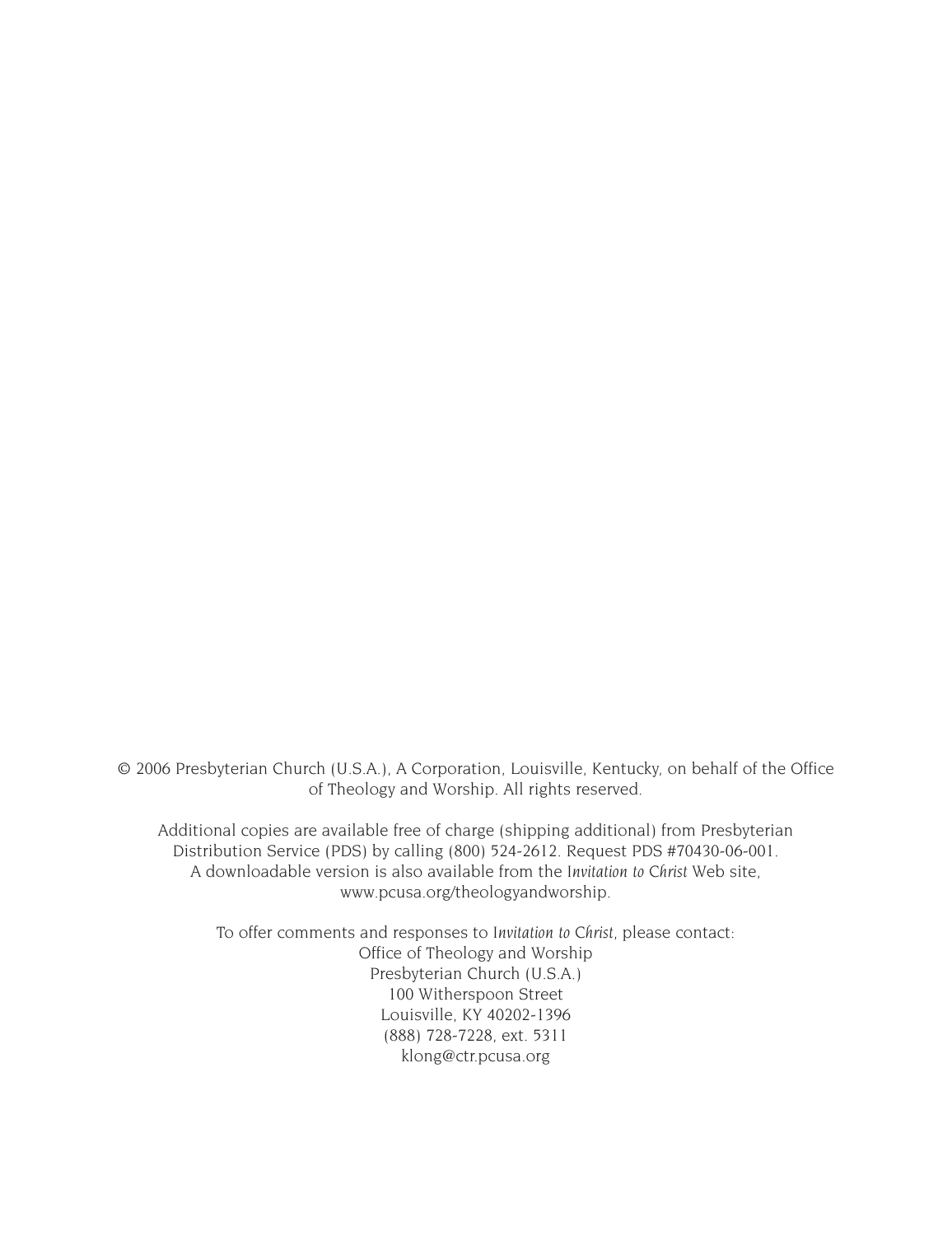## **Contents**

### **PART ONE**

| "Everyone who thirsts, come to the waters! You with no money, come, buy and eat!"                              |  |
|----------------------------------------------------------------------------------------------------------------|--|
| $-$ Isaiah 55:1                                                                                                |  |
|                                                                                                                |  |
|                                                                                                                |  |
|                                                                                                                |  |
|                                                                                                                |  |
| Sacramental Practices (1000) (100) (100) (100) (100) (100) (100) (100) (100) (100) (100) (100) (100) (100) (10 |  |
| "With joy, you will draw water from the wells of salvation."                                                   |  |
| $-$ Isaiah 12:3                                                                                                |  |
|                                                                                                                |  |
|                                                                                                                |  |
|                                                                                                                |  |

### **PART TWO: THEOLOGICAL REFLECTIONS**

*"Where do you get that living water?"*  $-John 4:11$ 

| Introduction 15                                                                                                       |  |
|-----------------------------------------------------------------------------------------------------------------------|--|
|                                                                                                                       |  |
|                                                                                                                       |  |
|                                                                                                                       |  |
|                                                                                                                       |  |
|                                                                                                                       |  |
| <b>Theology and Sacraments</b> manual manual manual manual manual manual manual manual manual manual manual manual ma |  |
|                                                                                                                       |  |
|                                                                                                                       |  |
| Sacraments and Culture material contracts and Culture material contracts and Culture material contracts and Culture   |  |
|                                                                                                                       |  |
|                                                                                                                       |  |
| Appendix to Sacraments and Culture: Sacraments Study Group Public Hearings 60                                         |  |
|                                                                                                                       |  |
|                                                                                                                       |  |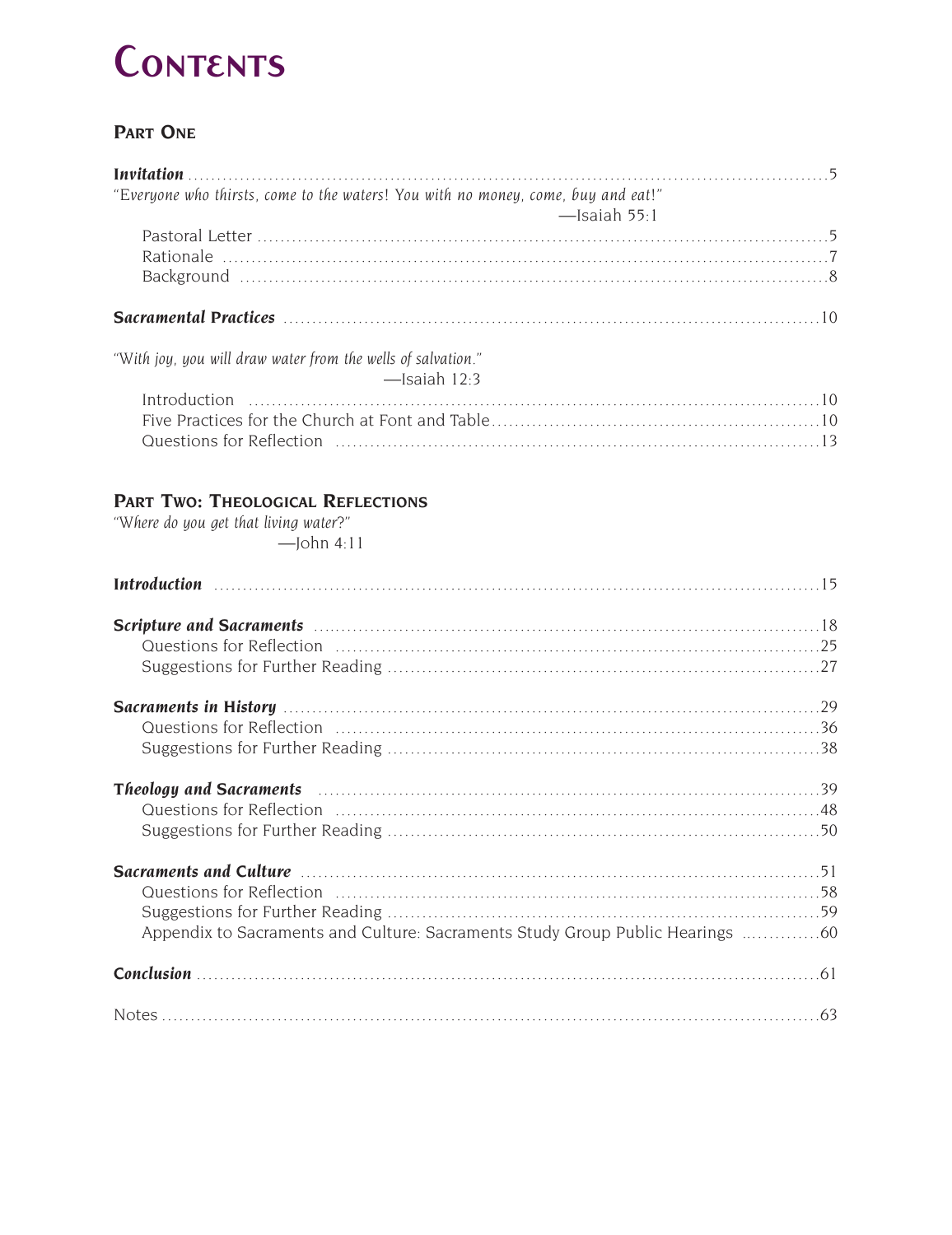# **Part One**

### **Invitation**

*Everyone who thirsts, come to the waters! You with no money, come buy and eat! —Isaiah 55:1*

### **PASTORAL LETTER**

To all the congregations of the Presbyterian Church (U.S.A.):

Sisters and brothers in Christ, grace and peace to you in the name of our Lord Jesus Christ. We write to invite you on a spiritual journey to explore the deep and joyful waters of baptism.

As members of the Sacraments Study Group of the Presbyterian Church (U.S.A.), we are convinced that a rediscovery of the gift and the call of our baptism can transform the church for ministry in the 21st century. We believe that the Christian life, engaged as a life of discipleship springing from baptism, can help to center and unify the church around its foundational calling from the risen Christ, to "go and make disciples" (Matthew 28:19).

Earlier this summer, on our recommendation, the General Assembly voted to call all our congregations "to renewal, through Word and Sacrament, of our life together in Jesus Christ, by engaging in practices that deepen baptismal life and discipleship." Specifically, we invite every church to practice five simple disciplines over the next two years:

- 1. Set the font in full view of the congregation.
- 2. Open the font and fill it with water on every Lord's Day.
- 3. Set cup and plate on the Lord's Table on every Lord's Day.
- 4. Lead appropriate parts of weekly worship from the font and from the table.
- 5. Increase the number of Sundays on which the Lord's Supper is celebrated.

Concrete suggestions for engaging these Sacramental Practices are enclosed. A set of brief papers prompting your theological reflection on the sacraments and your practice of them will follow shortly. And a means for sharing your experience with others in the PC(USA) will soon be in place so that we may learn from one another.

The Sacraments Study Group consists of fifteen people who have met together for three years. At our first meeting, we determined that it would be important for us to do our *thinking about* sacraments in the context of a shared sacramental *practice*. For that reason, we celebrated the Lord's Supper and we reaffirmed the covenant of our baptism at each meeting. We worshiped in grand sanctuaries, intimate chapels, and sterile hotel conference rooms; but in every location, we had water and God's Word, bread and wine, amid a gathering of God's people. It is impossible to say how profoundly we were nourished, formed, and led by the Spirit, through our shared practice!

In the end, it was this practice that gave birth to our recommendations to the General Assembly and to the whole church. While we prayed, studied Scripture, read history, talked theology, wrote papers, surveyed churches, interviewed congregational leaders, and visited

### **Invitation** 5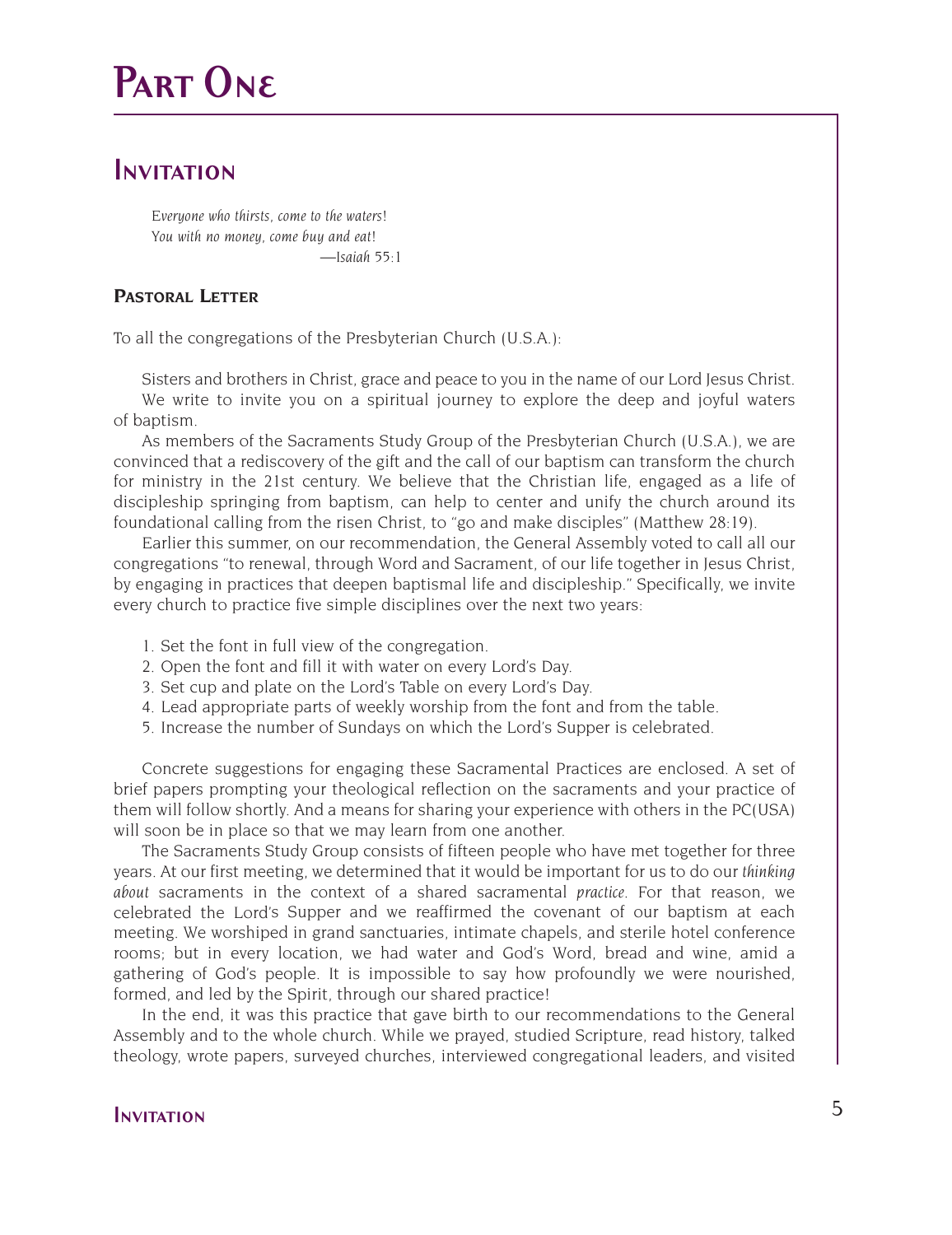with ecumenical partners—it was the power of God's presence in our worship together, around pulpit, font, and table, that we came deeply to trust. Consequently, it is this same attention to sacramental life and immersion in rich sacramental practice that we are now eager to commend to the whole church, with the support of the General Assembly.

All around us is a changing world where hungry and broken people are looking for a trustworthy word, a place to belong, a chance to start over, a way of life that can satisfy the longing within. The Word of the gospel and the water, bread, and wine of the sacraments are God's gifts to the church for the sake of this very world! As we find ourselves surrounded by growing numbers of people who have not been raised in the church and have little understanding of its life, it has become urgent that our ministry focus clearly on these simple and central gifts we have been given—Word, water, wine, and bread—and that we explore anew how best to offer them and the new life to which they point to a hungry and wanting world.

So we invite you to renewed discipleship and to joyful, passionate, baptismal living. We encourage you to join us in these five practices and in reflective dialogue with others, both in your congregation and across the church. We will be eager to hear about what you are learning and how you are being led by the Spirit of God.

At the font and the table, we meet the same risen Lord to whom the Scriptures bear witness. The central invitation that both baptism and the Lord's Supper extend, together with the Word proclaimed, is the invitation to know the Lord Jesus Christ and to live in the world as his disciples. We pray that each of you will be renewed in your own faith and life in Christ. We join our prayers with yours for the vitality and strength of your congregation, and we pray for renewal in the life and work of the whole church.

#### Faithfully,

The Sacraments Study Group of the Presbyterian Church (U.S.A.)

Chip Andrus, Office of Theology and Worship, Presbyterian Church (U.S.A.), Louisville, KY Alan Barthel, Presbyterian Association of Musicians, Louisville, KY David B. Batchelder, West Plano Presbyterian Church, Plano, TX Heidi Worthen Gamble, minister member of Pacific Presbytery, Culver City, CA Paul Galbreath, Union Theological Seminary & Presbyterian School of Christian Education, Richmond, VA Scott Haldeman, Chicago Theological Seminary, Chicago, IL Stan Hall, Austin Presbyterian Theological Seminary, Austin, TX Martha Moore-Keish, Columbia Theological Seminary, Decatur, GA Thom Nelson, Farragut Presbyterian Church, Farragut, TN Neal D. Presa, Middlesex Presbyterian Church, Middlesex, NJ Craig A. Satterlee (ELCA), Lutheran School of Theology at Chicago, Chicago, IL

David L. Stubbs, Western Theological Seminary, Holland, MI

Tom Trinidad, minister member of Wabash Valley Presbytery, South Bend, IN

Jane Rogers Vann, Union Theological Seminary-Presbyterian School of Christian Education, Richmond, VA

Marney A. Wasserman, St. Stephen's Presbyterian Church, Irving, TX, and convener of the Sacraments Study Group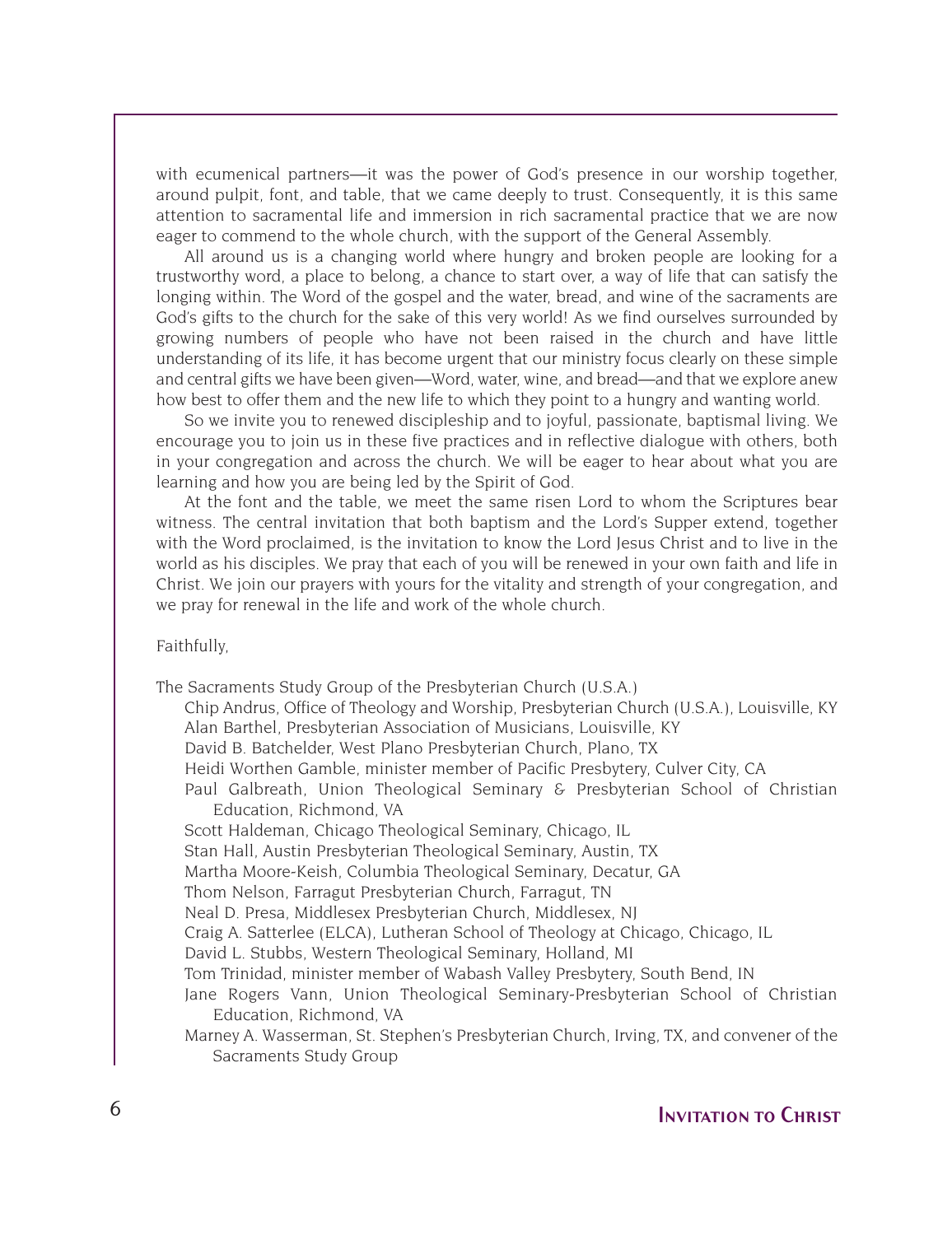#### **RATIONALE**

The Spirit of God is at work, through the Word and Sacraments, to form and reform the church. Therefore, we invite the Presbyterian Church (U.S.A.) to renewed **sacramental practice**—expanded, deepened, reflected on, in all of our congregations. We trust the church to be the body of Christ, and we trust God's Spirit to lead us. As we do this faithfully and well together, God will be at work among us.

A season of renewed sacramental practice can refocus the church for discipleship and mission. These recommendations are fundamentally about directing the church's attention to our primary commission from the risen Lord: **to make disciples**. Our regular Sunday practice of Word and Sacrament has everything to do with how well we carry out Christ's commission: disciples are washed in the waters of baptism, formed by the Word of God, and nurtured at the Lord's Table. Strong, maturing disciples are expressions of the church's faithfulness.

In an age of widespread spiritual hunger, in a time of theological confusion about the central tenets of the faith, in a time of prolonged membership decline in the Presbyterian Church (U.S.A.), a renewed sacramental life can strengthen the church's ministries of **evangelism and hospitality**. In the church's practices at font and table, the gospel's invitation to know and follow Christ is clearly extended to those outside the church; seekers are invited to confess faith in Christ as they are welcomed into the community to learn the practices of discipleship, and maturing disciples are continually nurtured and strengthened for living the baptized life.

We believe a renewed sacramental life will bring into clear focus the gospel's call to ministries of **compassion and justice**. Christ sends us out as disciples to love our neighbors, to serve the poor, to do justice and show mercy. The church's practices at font and table teach us to feed, to serve, to wash, and to welcome so that we might learn how to feed and wash, welcome, and serve those around us in the world. The gospel imperative to love God and neighbor that we hear in the Word, we see at the table and the font so that we can obey Christ's command.

Our baptismal identity in Jesus Christ unites us as the church; it is the foundation for our communal life and the ground of our ministry in the world. A renewed focus on baptismal identity and sacramental practice will enable us to live together with our differences and enjoy the **unity** that is Christ's gift to his church. The church may become better able to recognize this gift as we gather regularly and deliberately around the font and the table.

The historic relationship between baptism and the Lord's Supper is shared with the whole church of Jesus Christ. Throughout the **ecumenical church**, the Lord's Supper is practiced as the meal of the baptized, at which those who have been initiated into Christ at the font gather around his table to be strengthened for living as disciples. Consideration of change in this historic pattern has significant implications for all of our ecumenical partners.

A two-year discipline of expanded sacramental practice is **an invitation to discernment**, a way of inviting the church to listen together to what the Spirit of God is saying to us about our identity and mission. The sacraments we celebrate, together with the Word of God we proclaim, both define that identity and send us on that mission. As we gather around pulpit, font, and table to listen, we believe we will hear more clearly who and whose we are, and how we are called to live for Christ in the world in this time.

### **INVITATION** 7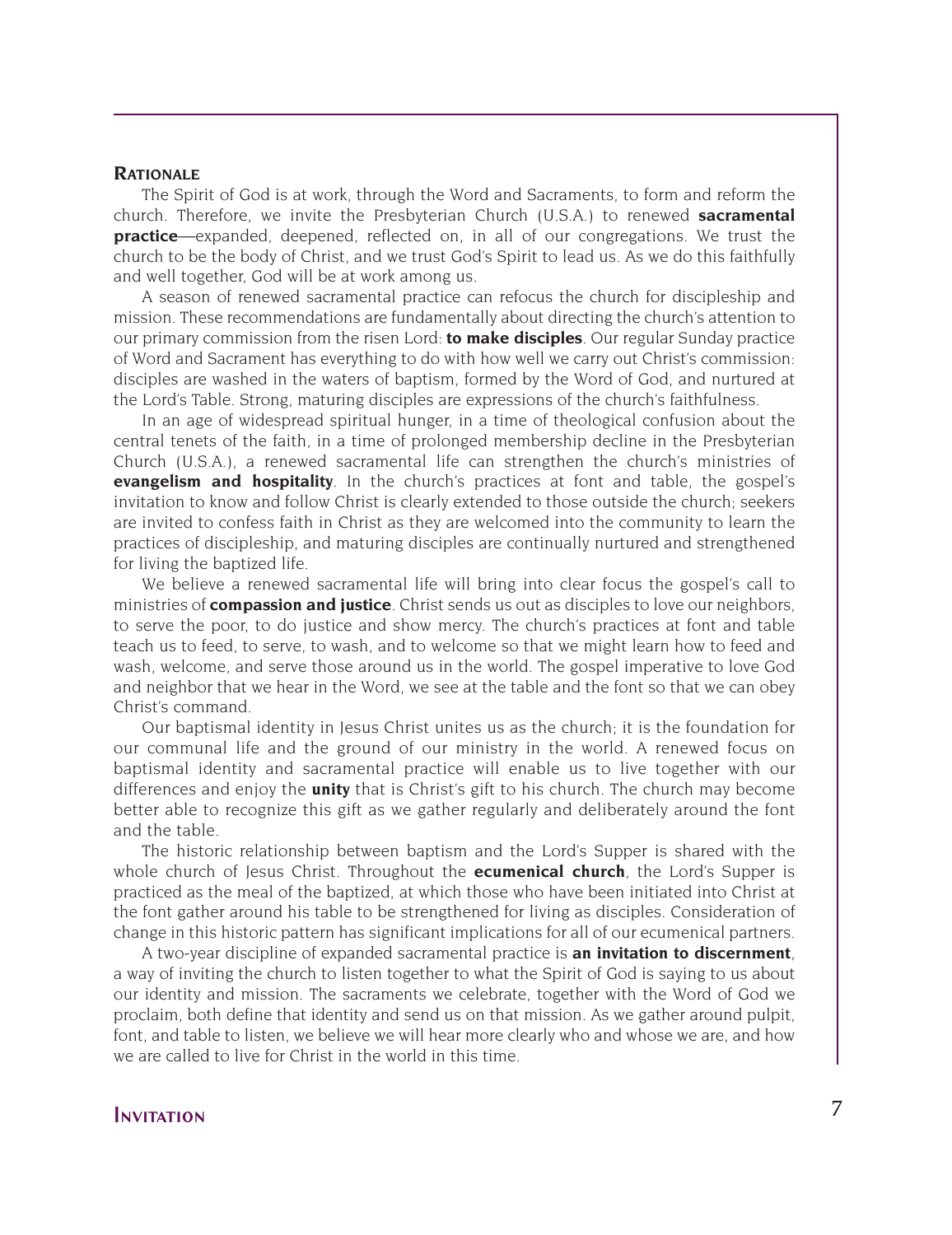#### **BACKGROUND**

These recommendations are in response to the following referrals:

- *1998 Referral: Overture 98-33. On Amending W-2.4006 and W-2.4011a to Establish Open Communion—From the Presbytery of the Twin Cities Area* (*Minutes*, 1998, Part I, pp. 86–87, 671–72).
- *2002 Referral: Item 10-01. Recommendation that the General Assembly Council Office of Theology and Worship Conduct a Comprehensive Study of Sacramental Theology and Practice with Special Attention to the Ways in Which the Catechumenate Relates Baptism and the Lord's Supper and Report to the 217th General Assembly (2006)—From the General Assembly Council* (*Minutes*, 2002, Part I, pp. 21, 503).
- *2004 Referral: Item 08-06. On Amending W-2.4006 and W-2.4011 Concerning Who May Participate—From the Presbytery of Central Washington (Minutes, 2004, Part I, pp. 17, 612-15).*

In 1998, Overture 98-33 was sent to the 210th General Assembly by the Presbytery of the Twin Cities, requesting that the Assembly amend the Directory for Worship in the *Book of Order* regarding the invitation to the Lord's Supper. The overture asked that W-2.4006 be amended:

- to replace the third sentence, "All *the baptized faithful* are to be welcomed to the Table, and none shall be excluded because of race, sex, age, economic status, social class, handicapping condition, difference of culture or language, or any barrier created by human injustice,"
- with, "*All persons of faith* are to be welcomed to the Table, *baptized or not, child or adult, in order to be assured of God's love and grace in Christ Jesus.*"

It asked that W-2.4011(a) be amended:

- to replace the first sentence, "The invitation to the Lord's Supper is extended to *all who have been baptized*, remembering that access to the Table is not a right conferred upon the worthy, but a privilege given to the undeserving who come in faith, repentance, and love,"
- with, "The invitation to the Lord's Supper shall be extended to all *persons of faith present*, remembering that access to the Table is not a right conferred upon the worthy, *but a grace extended to all*."

And it asked that in W-2.4011(b), the initial word "baptized" be deleted, so it would read,

"Children who are being nurtured and instructed in the significance of the invitation to the Table and the meaning of their response are invited to receive the Lord's Supper . . ."

The 210th General Assembly referred this overture to the Office of Theology and Worship. The Office of Theology and Worship, observing that "the underlying issue which needs to be addressed is the relationship between baptism and the Lord's Supper," recommended that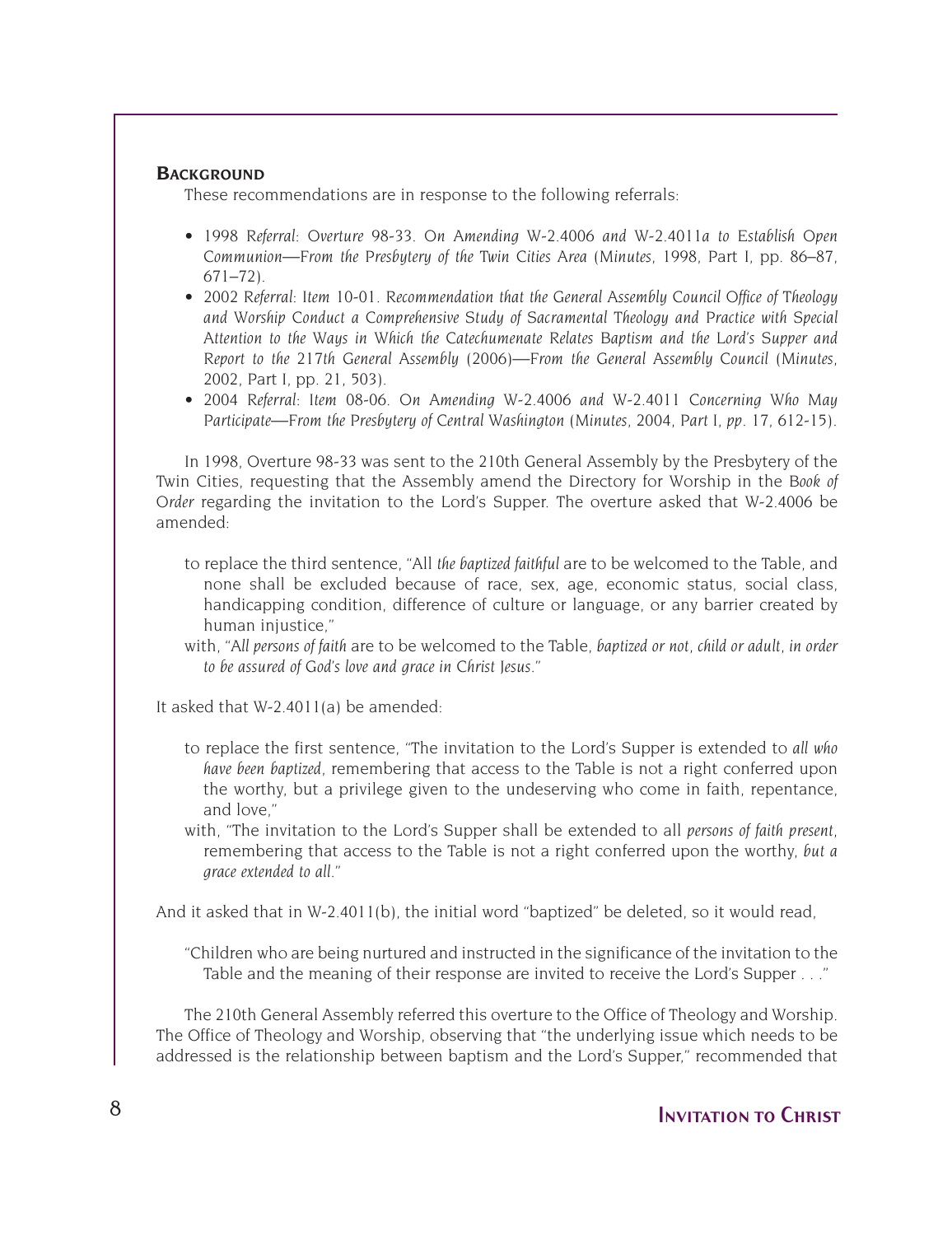the 214th General Assembly authorize, "a full and substantive study of the sacraments both within the Reformed tradition and in the ecumenical context, in order to help the church discern the history and theology of baptism and the Lord's Supper, as well as their appropriate relationship." This Assembly, meeting in 2002, authorized the appointment of a study group, and asked for a report back at the 217th General Assembly (now, 2006).

In 2003, a study group was formed, consisting of the following members: David B. Batchelder, Heidi Worthen Gamble, Scott Haldeman, Stan Hall, Martha Moore-Keish, Thom Nelson, Neal D. Presa, Craig A. Satterlee (Evangelical Lutheran Church in America), David L. Stubbs, Tom Trinidad, Jane Rogers Vann, and Marney A. Wasserman (convener). Alan Barthel joined us, representing the Presbyterian Association of Musicians. Staff assistance from the Office of Theology and Worship was provided by Paul Galbreath and Chip Andrus.

The study group sought to understand the biblical, historical, theological, and confessional foundations of the sacraments, as well as the context of contemporary North American culture in which they are celebrated. Additionally, the study group sought to learn of the sacramental practices and understandings present in congregations of the Presbyterian Church (U.S.A.) today, and to engage in churchwide consultation and dialogue.

In 2004, a second overture to the General Assembly, Overture #04-50 from the Presbytery of Central Washington, was referred to the study group. It sought to amend the same two sections of the Directory for Worship but with different language. This overture asked that in W-2.4006, the third sentence (see above) be amended to read:

"All who *acknowledge Jesus Christ as their Lord and Savior* are to be welcomed to the Table, and none shall be excluded because of race . . ."

And it asked that in W-2.4011(a), the first sentence (see above) be amended to read:

"The invitation to the Lord's Supper is extended to *all who acknowledge Jesus Christ as Lord and Savior*, remembering that access to the table is not a right . . . ;"

and that in W-2.4011(b), the initial word "baptized," before "children," be deleted (as above).

The Sacraments Study Group met six times over three years, with members researching all aspects of the issues involved, while being intentional about practicing Word and Sacrament in our worship together. In addition to having a member of the Evangelical Lutheran Church in America among our number, the Study Group met with ecumenical representatives from the United Methodist Church, the Christian Church (Disciples of Christ), the Reformed Church in America, the United Church of Christ, and the Episcopal Church (USA).

While this was expected to be a final report to the 217th General Assembly (2006), the Office of Theology and Worship believes that the issues call the whole church to deepen baptismal identity and to reflect together on sacramental practices as they shed light on the church's identity and mission and give visible shape to our common life in Christ.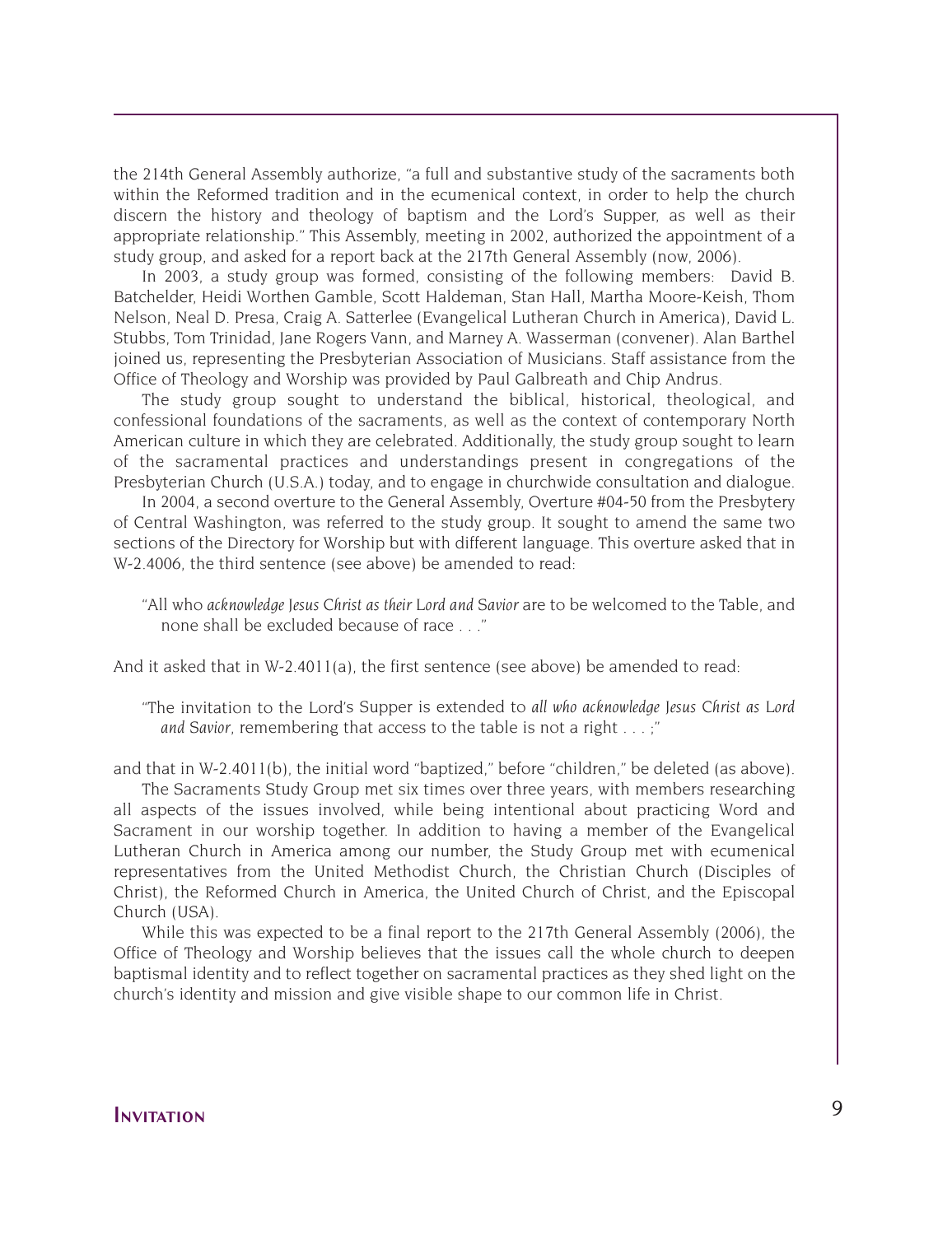### **Sacramental Practices**

*With joy, you will draw water from the wells of salvation. —Isaiah 12:3*

#### **INTRODUCTION**

In Luke 24, the evangelist narrates the first postresurrection appearance of the risen Christ to two disciples who have departed Jerusalem for Emmaus in a state of dejection. In this wellknown encounter, Jesus appears as their companion along the way. Conversation around the meaning of the Hebrew Scriptures concerning the Messiah leads to a meal where the stranger acts as host. It is a revelatory meal, one in which the identity of the host is made known to the two disciples, who are left to ponder the meaning of their experience. The Gospel narrates that they said to one another, "Were not our hearts burning within us while he was talking to us on the road, while he was opening the scriptures to us?" Returning to share this experience with their fellow disciples, "They told what had happened on the road, and how he had been made known to them in the breaking of the bread."

This story holds together different and indispensable ways of human knowing: hearing and sensing, word and symbol, Scripture and sacrament. Only after their experience of a shared meal did the two disciples recognize Jesus. The meal made it possible for them to return to their hearing of the Word and discover a depth they had not previously understood. The relationship of experience to understanding is of great importance to our sacramental practice. Indeed, when the disciples report their encounter with the risen Jesus to those in Jerusalem, they name the meal as the place where recognition took place even though, in retrospect, their hearts were burning while he spoke the Word to them.

Believing that lived experience deepens our understanding, we offer these practices for sacramental renewal. We believe that a richer, stronger baptismal practice will help us see more clearly how to be a Word and Sacrament church in a needy world. In our pastoral letter, we commend five simple disciplines to the church. For some congregations, they will be familiar; for others, they will be entirely new. These practices are suggestions for how to make use of ordinary things that are deep with significance. They set before us the meaning of our common life as a baptized community that is nurtured in Word and Sacrament and sent to serve the world.

#### **FIVE PRACTICES FOR THE CHURCH AT FONT AND TABLE**

#### *1. Set the font in full view of the congregation.*

Locate your church's baptismal font and bring it into the space where the congregation assembles for worship. Consider placing the font in a location where it is well seen and accessible to the congregation on a weekly basis. This could mean at the front of the center aisle or at the back near the entrance into the church. Think in terms of baptismal space, which would include space for people to gather around the font and, if the church celebrates the Easter Vigil, a paschal candle (see next page). In preparation for Sunday, spend some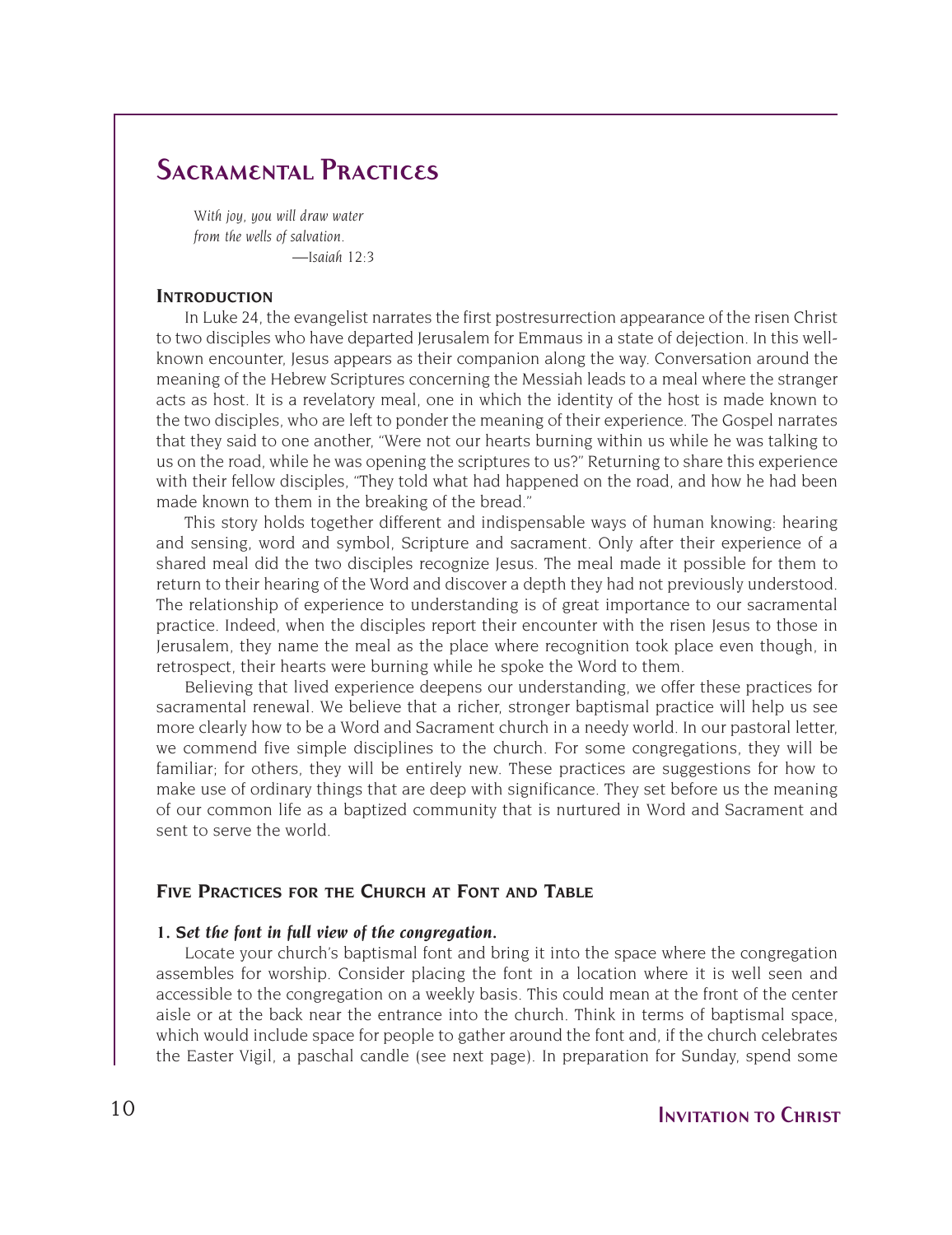time during the week experimenting with different placements of the font, and imagine how each one changes the significance of baptism for the congregation every time members enter the worship space. What does the location of your font and table communicate to the congregation?

• The paschal candle is a reminder of the paschal (Passover) mystery of Christ's death and resurrection. Lit with new fire at the Easter Vigil, this candle is placed near the font and kept lighted for all occasions to recall our dying and rising with Christ through baptism.

#### *2. Open the font and fill it with water on every Lord's Day.*

Remember that the font is the receptacle for the primary and central symbol for baptism, which is water. Let the water be present all the time—whether there is a baptism to celebrate or not. You might even remove font covers if possible. Covers used to be necessary to protect the water from being stolen for superstitious reasons.

It is appropriate to start with some water in the font and to have a pitcher with which to pour additional water during worship. The pitcher might be placed on a small table, on the floor beside the font, or carried in procession. The minister, an assisting elder, or even a child may pour the water. It is important to help the one pouring understand the baptismal meanings evoked in this grace-filled act.

When might it be timely in the liturgy to pour the water? There are many different opportunities during worship where pouring water or engaging the font helps deepen our understanding of baptismal life. Water that can be seen and heard—as worship begins, at confession and pardon, at offering or sending—brings attention to our baptismal identity as God's own, to our ongoing need for grace, and to our calling into lives of discipleship.

#### *3. Set cup and plate on the Lord's Table on every Lord's Day.*

Together these vessels point the congregation to the core meaning of our eucharistic life, a life of thanksgiving for who we are in Christ. When you are not celebrating the Lord's Supper, keep an empty paten and chalice central on the table so that these symbols may speak to us of our hunger for Christ, who feeds us at this table. Just as the font must be visible to express its meaning, so will the Lord's Table be allowed to function as a symbol. Be sensitive to what the presence of other things on the Lord's Table says about the meaning of the meal.

#### *4. Lead appropriate portions of weekly worship from the font and from the table.*

What we do and how we do it convey meaning every bit as much as what we say. Intentionally leading worship from the font helps people make theological connections that might not be so clear to them otherwise. The presence of the leader at the font invites the congregation to see and hear anew portions of the liturgy that have baptismal implications. For example, leading the Prayer of Confession and Declaration of Pardon from the font grounds our confidence in God's forgiveness in our baptismal identity. Lifting water with hands as the words of forgiveness are spoken makes this connection even more strongly.

### **Sacramental Practices** 11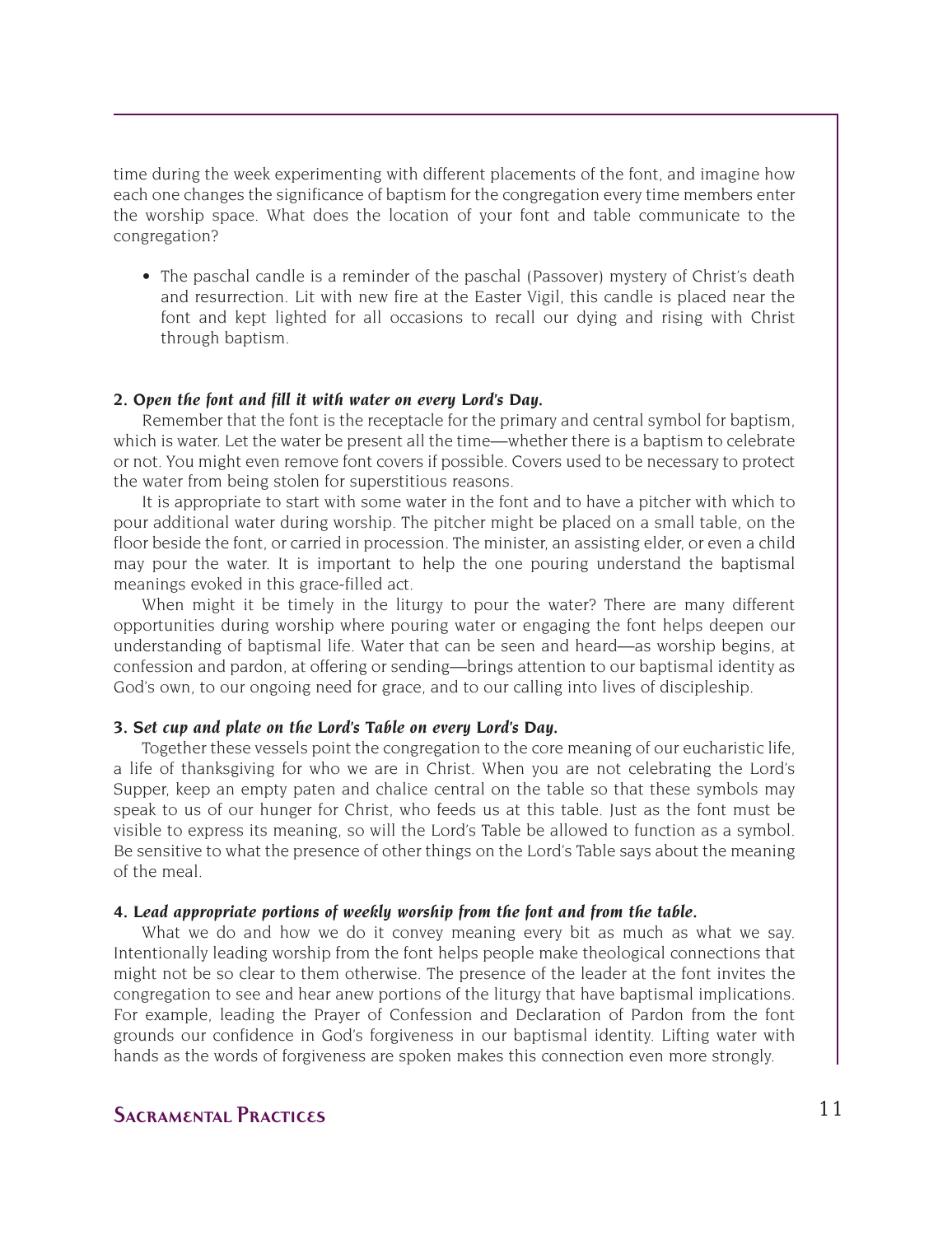Imagine the increased meaning of all acts of promise making if done at the font where God's covenant pledge to us is enacted. Reception of new members, including youth, ordination and installation, dedication, commissioning, and marriage might all take place around the font.

The congregation can also engage the font while receiving the Lord's Supper. When worshipers pass by the font as they come forward to receive the bread and wine, some will look and see, while others will reach into the water and remember their baptism actively.

Baptism gives the church its mission, as well as its identity. Offering the Charge and Blessing from the font (again, lifting water with hands) is a reminder that we are a sent people, baptized for service in the world. Ministry, mission, stewardship, and ethics are all rooted in our being washed in grace for self-giving in the world.

Leading the intercessions or extending the offering invitation from behind the Lord's Table can help make similar connections. At this table where the hungry are fed, our prayers and our gifts for others come into focus as ways we respond to the Word and reach out to serve the world Christ loves.

#### *5. Increase the number of Sundays on which the Lord's Supper is celebrated.*

At Eucharist we are fed and nourished to live the baptismal life. The Christ with whom we are joined in baptism, and whose body we are, continues to give himself to us in the meal that bears his name. As the only repeatable part of Christian initiation, the Lord's Supper draws us more deeply into the paschal mystery of our dying and rising with Christ. Trusting the integrity of our Reformed tradition and its affirmation of Word and Sacrament as normative for each Lord's Day, we encourage the increased frequency of the Lord's Supper. Congregations might consider adding particular Sundays in the liturgical year or try celebrating the Lord's Supper through an entire season, like the season of Easter. Whether you increase the annual number of Communion Sundays by one or by several, more frequent and regular use of these means of grace strengthens the church in its baptismal identity and call.

In addition to existing resources like the Presbyterian Planning Calendar, the Directory for Worship, *Book of Common Worship*, and *Holy is the Lord*, the Office of Theology and Worship will be producing aids to assist congregations that desire to increase the frequency of Communion.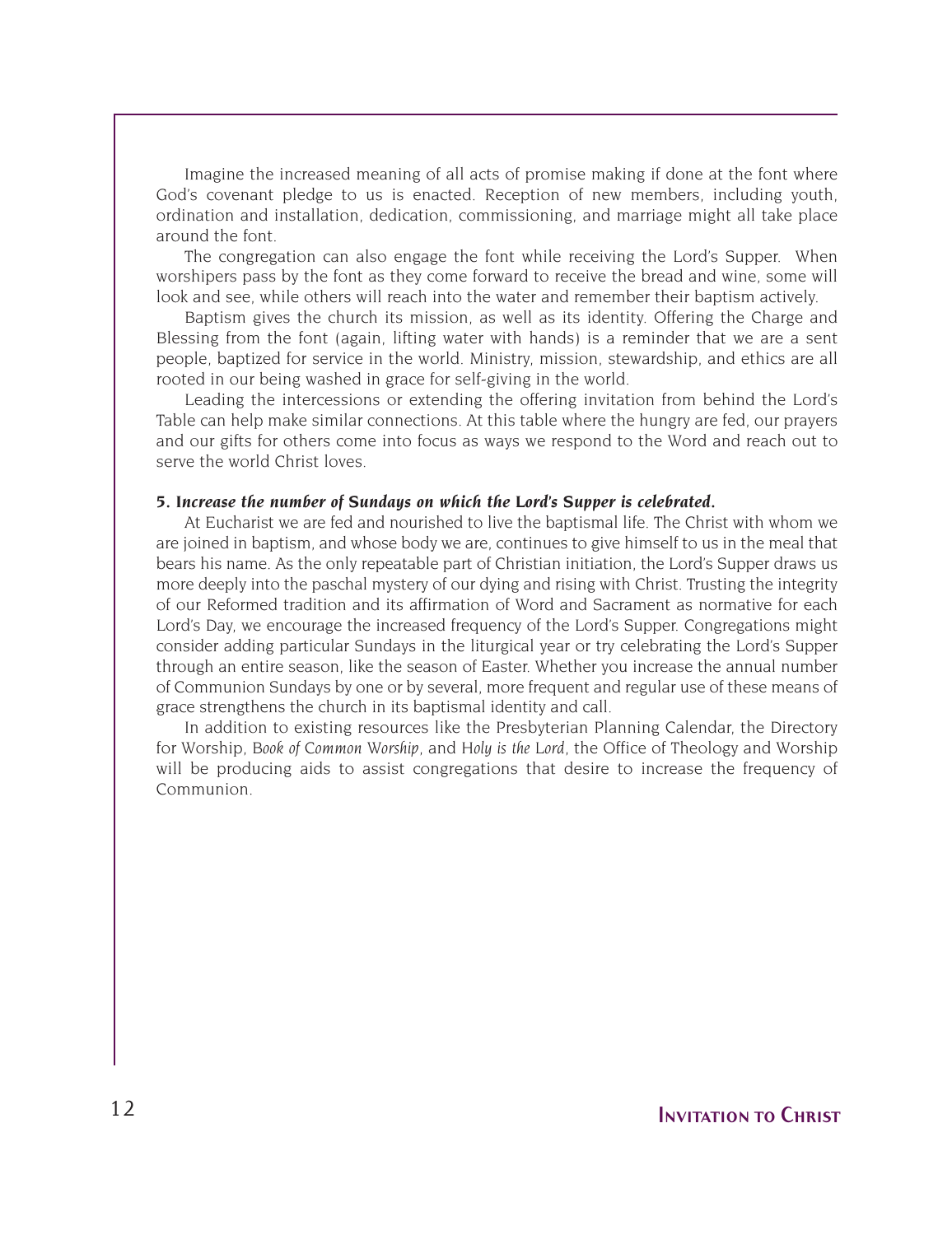

### **Questions for Reflection**

As you begin these sacramental practices and engage in reflection on your congregation's patterns for celebrating baptism and the Lord's Supper, you may find the general questions below a helpful starting place for conversation. More specific reflection questions related to Scripture, church history, theology, and contemporary culture will be included in the Theological Reflections section to follow.

- 1. The sacraments of baptism and the Lord's Supper are made up of spoken words, actions, texts, and symbols.
	- Describe the words, actions, texts, and symbols that are present in your congregation's celebration of the sacraments.
	- Make a list of the various meanings each of the sacraments has for your congregation.
	- How are these meanings expressed in your celebration of the sacraments?
- 2. Describe how font, table, and pulpit are related to each other in a typical service of worship.
	- What does their physical location in the church communicate about their relationships?
	- What words, actions, texts, and symbols demonstrate a connection between the two sacraments? Between Word and Sacrament?
	- What parts of worship, in addition to the sacraments themselves, involve the font and the table?
- 3. Describe the preparation your congregation offers prior to participation in the sacraments.
	- What kinds of preparation for baptism does your congregation offer? For whom? When?
	- What kinds of preparation for participation in the Lord's Supper does your congregation offer? For whom? When?
	- Are acts of baptismal remembrance or reaffirmation celebrated in your congregation? If so, describe them.

The final question on the next page may be useful at several points in your exploration of sacramental practice.

### **SACRAMENTAL PRACTICES** 13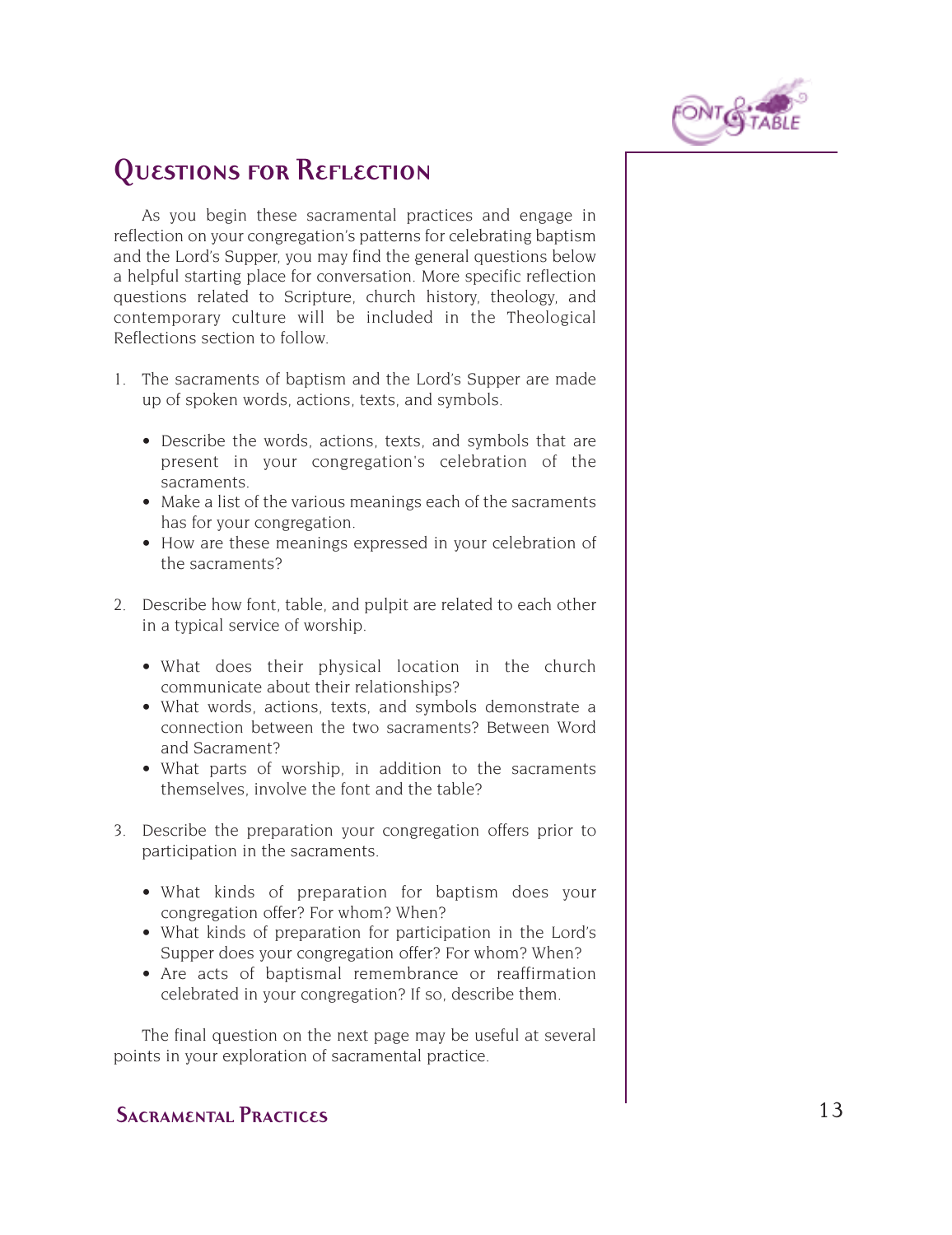

- 4. Review the sacramental practices commended in this resource.
	- Which practices has your congregation already been doing?
	- Which new practices has your congregation participated in?
	- Compare the congregation's previous patterns with its use of these five practices.
	- What insights about the sacraments arise from your experience with these practices?
	- What do you sense the Spirit of God is leading you to explore further?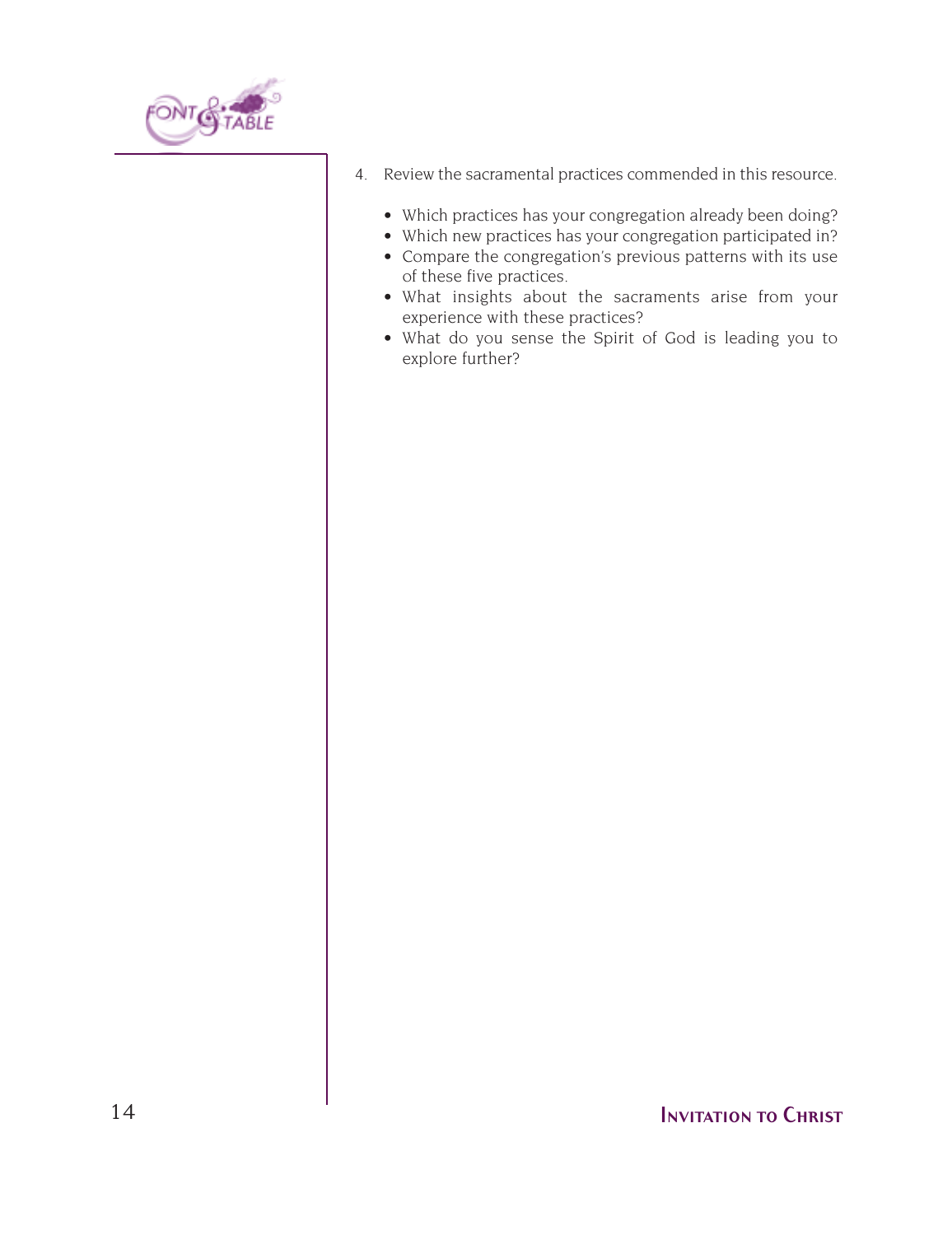# **Part Two: Theological Reflections**

*Where do you get that living water? —John 4:11*

*Charlotte serves as pastor of a church in a Midwestern presbytery that recently celebrated its centennial. At the celebration Charlotte met Ted, a child of the church who had gone away to college but had moved back to town with his young family. Ted was married to Alice, who had been raised in the Southern Baptist tradition. Together they had agreed to "dedicate" their two children and postpone baptism until each child had matured enough to make a personal decision to be a disciple of Jesus Christ. Charlotte knew none of this at the time Ted's family came forward to receive Communion at the service. As the family became active in the church, Charlotte assumed the five- and eight-year-old boys had already been baptized. Only after a chance conversation six months later did Charlotte realize she had been serving Communion to these children along with all the other adults and children in her church. Mindful of the Directory for Worship, Charlotte was uncertain about what, if anything, she might do.*

*Sylvia, raised a Roman Catholic and married in that church, says that she has come to hold strong convictions against having grace regulated by religious bureaucrats. Perhaps her divorce, which now prevents her from receiving Communion at Mass, has something to do with these feelings. She says that doesn't matter anymore, because she is remarried to a Presbyterian and worships in a new congregation where the minister says, before each Holy Communion, "All who know and love Jesus Christ are welcome to this Table." Sylvia believes that such hospitality is more Jesus-like because it places the burden of decision making on each individual in light of his or her own relationship with the Lord. During a Sunday coffee hour a friend made a critical remark after seeing the Buddhist husband of a mutual friend come forward for communion. Sylvia was quick to retort, "How do you know what God is doing in his life?" She also volunteers in an urban ministry that offers daily meals and weekly Eucharist to homeless men and women in her city.*

*First Presbyterian Church is a block and a half from the community college and enjoys a surge of visitors each time a new semester begins. With Communion once a month, the Worship Committee knows it is preparing more communion trays than it did a few years ago. Jim, the pastor, knows it, too. He also knows from his Sunday evening Cappuccino & Christ discussion groups that many of the students receiving Communion at his services have never been baptized: they have said so freely. After much thought, Jim has decided not to push the question of baptism. A keen observer of cultural changes, he believes we are in a new paradigm that requires the church to offer its life for those hungering to know Jesus. "Right now," the pastor says, "knowing Christ a little should be enough to be welcome. Baptism will come when people are ready. This open table nurtures readiness."*

### **Introduction**

While the case studies above are fictional, they point to actual scenarios that are happening with increasing regularity all across the PC(USA). Today, as Presbyterians welcome visitors and receive new members, as we preach and teach sacraments, as we gather around the font to baptize and around the table to celebrate the Lord's Supper, we are being asked new questions and encountering needs that were not present in congregational life as recently as twenty-five years ago.

### **Theological Reflections** 15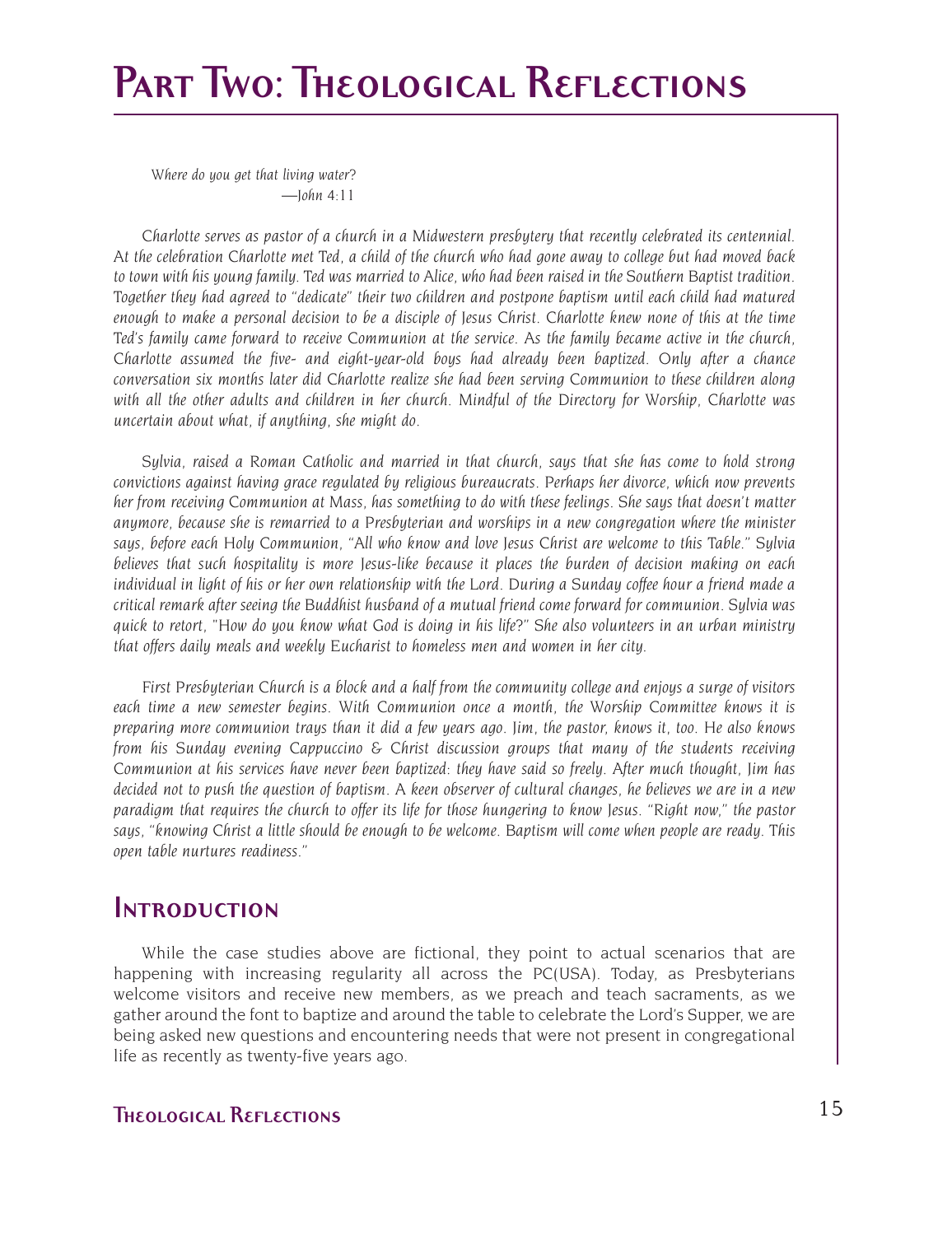In fact, in 1998 and again in 2004, overtures were submitted to the General Assembly of the Presbyterian Church (U.S.A.) that raised questions about the current language of the invitation to the Lord's Table, regarding who should be invited to receive Communion. In response to these overtures, a Sacraments Study Group was formed. It has met for three years to explore the concerns of the overtures in particular, and the larger issues they raise about sacramental understanding and practice.

The overtures asked that the language in the *Book of Order* be changed (sections W-2.4006 and W-2.4011), so that instead of inviting to the Lord's Supper "*all who have been baptized*," we might extend that invitation to "*all persons of faith*," or to "*all who acknowledge Jesus Christ as their Lord and Savior*." To some, such changes may sound reasonable or even crucial to meet an urgent pastoral need; to others they may sound heretical. As members of the Sacraments Study Group, we came to be deeply grateful for the questions and those who have raised them because they invite all of us in the church to think deeply about why and how we do sacraments. Furthermore, they invite us to think again, in a rapidly changing world, about what the church's relationship is, or should be, with all those who are not a part of our fellowship.

It is not incidental that these questions of sacramental practice are being raised now. God is doing something new in the church in the United States at the beginning of the 21st century. In numerous places in the country, it is no longer the norm for people to be born and raised in a Christian church. Many go about their lives unaware of, or even hostile to, the institutional church in all its forms. Growing numbers of people remain outside the church through disinterest, suspicion, or experiences of rejection. Still, people are spiritually hungry, and some come to our churches on Sunday mornings looking for answers. We have an enormous opportunity to embrace these beloved strangers whom God is sending us and to welcome them into our fellowship where Christ, working through us, may shape all our lives in the ways of discipleship.

The new realities in which we live place important questions before the church, not only about whom we invite to the Lord's Table, but also about how we lead people to baptism. Even more profoundly, they raise questions about the relationship of baptism to the Lord's Supper, the relationship of both sacraments to the ministry of the Word, and the relationship of the church's ministry of Word and Sacrament to the life of Christian discipleship in the world.

To get more specific, we wonder: What kind of formation prior to baptism will give adult believers the spiritual resources they need to know God more deeply? What ways of receiving new Christians into the church will help them learn *how* to follow Jesus Christ in their daily lives? What kind of preparation for reaffirmation of faith will help new members reclaim their baptism and discover within it the Spirit's call to grow in faith in community? And when strangers to the church—who may be slowly starving in a superficial, market-driven, workaholic, high-tech/low-touch, fast-food, instant-gratification, quick-fix culture—come to the Lord's Table asking for bread and wine, how will we welcome them, not just to Christ's table, but to Jesus Christ? For that is in fact the central invitation that both baptism and the Lord's Supper extend, together with the Word—the invitation to know the Lord Jesus Christ and to live in the world as his disciple.

In an age of spiritual hunger, the sacraments can help the church extend the gospel's invitation to know and follow Jesus Christ in a way that is direct, concrete, and compelling. In a church that desires to grow, renewed engagement with the sacraments, as both a gift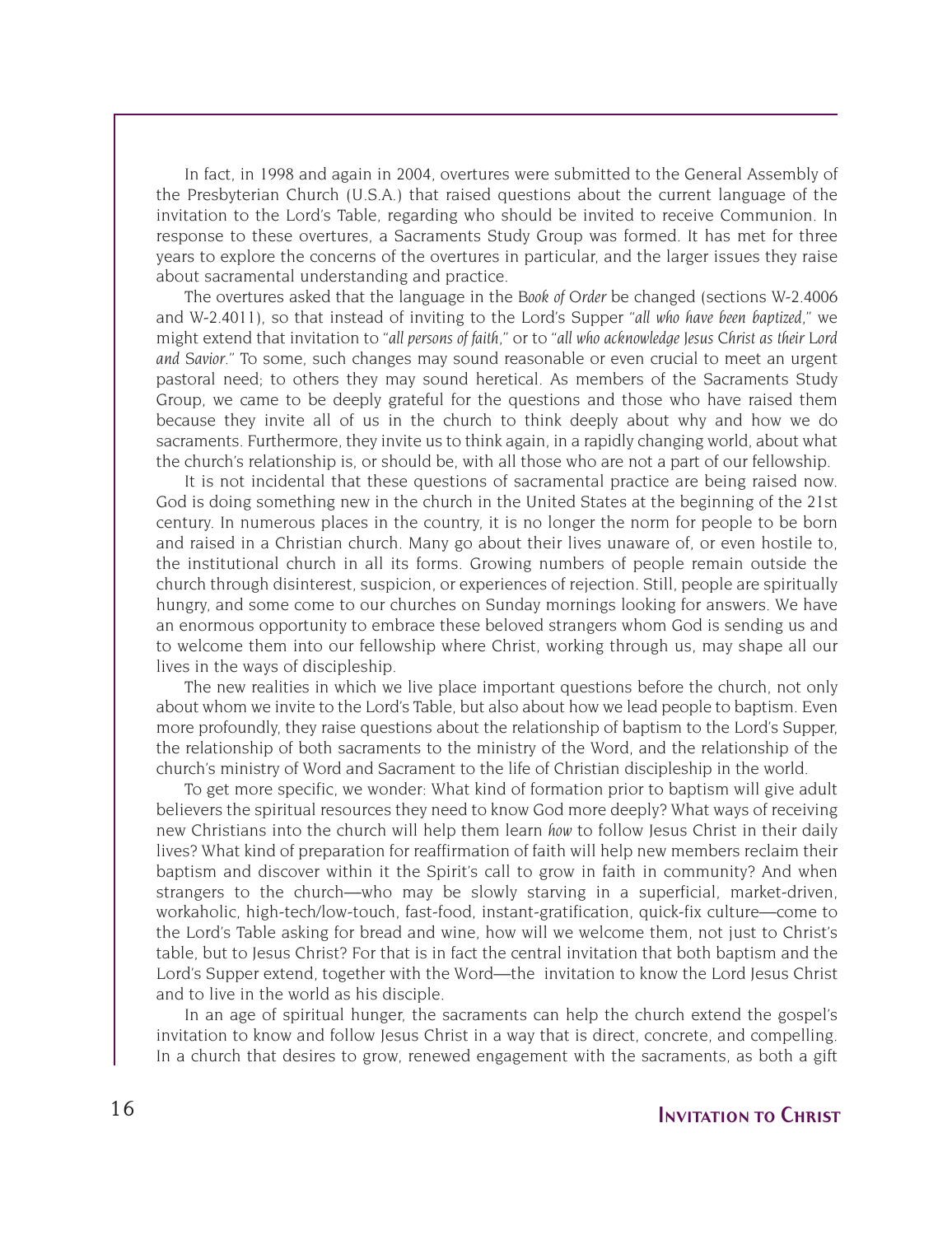and a call to discipleship, can reenergize needed ministries of evangelism and hospitality. In our theologically diverse tradition and in a fractious world, strong, visible, and frequent sacramental practice can help build up the church's peace around the One who is our peace.

Much is at stake in how we respond to the opportunities and challenges before us. The four essays that follow invite congregations to reflect on their sacramental practice in dialogue with Scripture, church history, Reformed theology, and contemporary culture. The essays provide background material to *inform* the church's dialogue about Word and Sacrament, and they offer multiple entry points to *encourage* important conversations about the role of the sacraments in the life and witness of the church. Each essay concludes with reflection questions designed to help prompt continuing conversation among the members of every congregation and a list of additional resources for those interested in further reading.

Too often we think of theology as something professional theologians do in academic settings remote from the daily life of most Christian communities and most Christians. But the truth is that the church's primary theology is lived out Sunday by Sunday in worship, in Word and Sacrament, prayer and praise, as God's people gather together in the Spirit of the risen Christ and are sent by him to serve the world. The way we do Word and Sacrament in Sunday worship both expresses what we believe about Christ and shapes how we live for Christ in the world. To engage in theological reflection on Word and Sacrament is to do theology in its proper context in the life of the church, and in the common language of the church's worship as it gathers week by week around pulpit, font, and table.

We encourage you to engage in "renewal, through Word and Sacrament, of our life together in Jesus Christ, by engaging in practices that deepen baptismal life and discipleship" as the General Assembly has called on us all to do. We invite you to join us in these five specific disciplines:

- Set the font in full view of the congregation.
- Open the font and fill it with water on every Lord's Day.
- Set cup and plate on the Lord's Table on every Lord's Day.
- Lead appropriate parts of weekly worship from the font and from the table.
- Increase the number of Sundays on which the Lord's Supper is celebrated.

And we encourage you to engage in lively and sustained theological reflection on your congregation's sacramental practice. We hope you will do that reflection in thoughtful dialogue with both church tradition and contemporary culture, using the essays in this resource. And we hope you will do it in dialogue with one another in your church and with others across the Presbyterian Church (U.S.A.).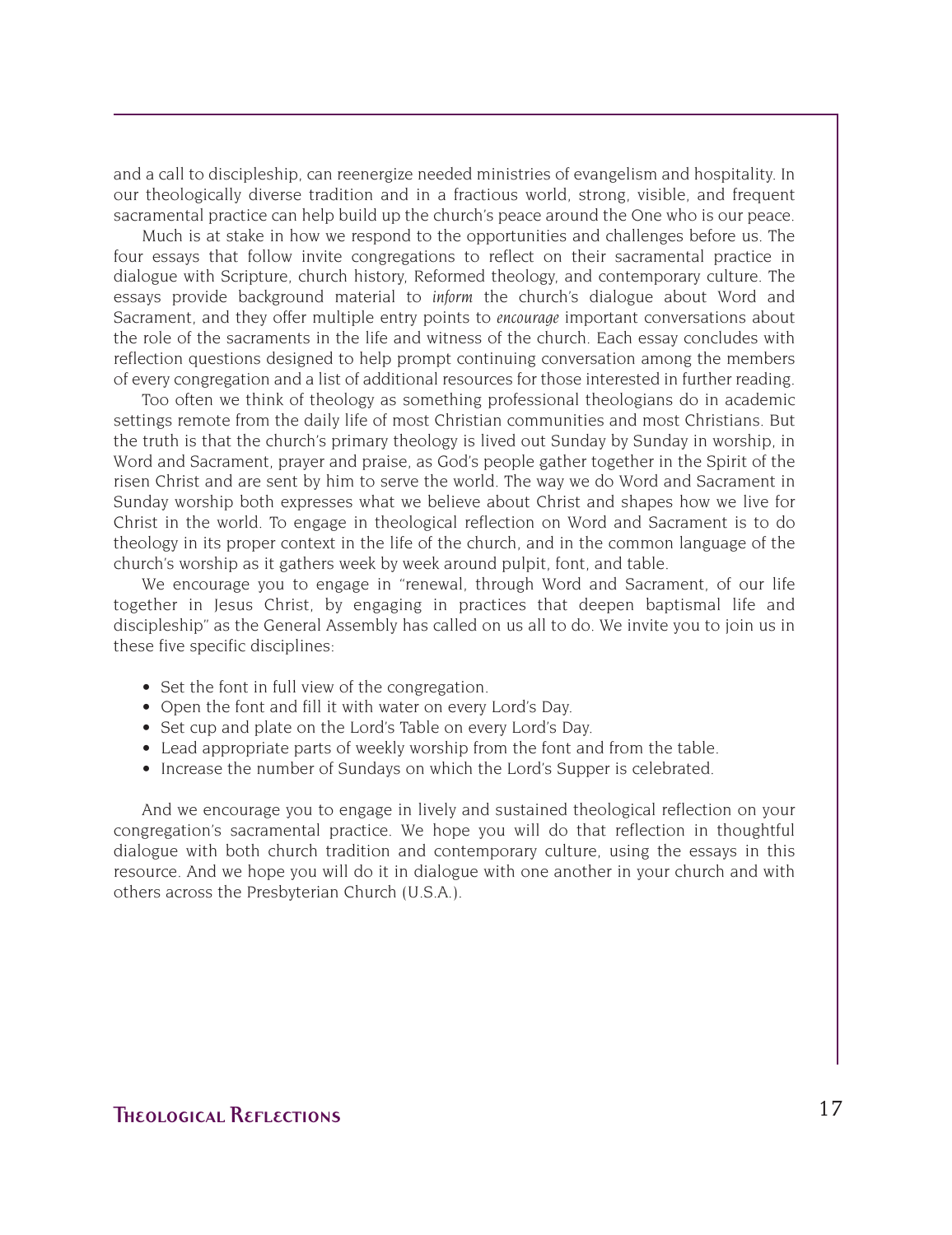### **Scripture and Sacraments**

#### **LISTENING TO SCRIPTURE**

As Reformed Christians, we look to the Bible to guide our worship practices, and we share the conviction that the sacraments of Baptism and the Lord's Supper find their basis in Scripture.<sup>1</sup> While we rely on the instructions contained in Scripture concerning them, a full understanding of the sacraments cannot be gained solely from the commands of Christ, nor do we find a full sacramental theology spelled out explicitly in Scripture. We must also look for principles and themes gained from Scripture and examine the witness and practices of Israel and the early church; together these provide us with a broad framework for understanding the sacraments.

As the Sacraments Study Group, we studied the Old Testament and the worship practices of Israel as the essential background to our two sacraments and the statements, commands, and stories about Baptism and the Lord's Supper in the New Testament. In addition, we studied the scriptural arguments made by those supporting and opposing changes to the current language in the Directory for Worship about the invitation to the Lord's Table.

#### **THE OLD TESTAMENT AND THE PEOPLE OF ISRAEL**

In the Old Testament, we find two different kinds of material that contribute to our understanding of the sacraments. First, there is a set of interconnected practices related to the covenant between God and the people of Israel. These practices include temple sacrifices, ritual washings, circumcisions, and feasts. Second, we find rich narratives around the basic elements of water, bread and wine, narratives that have for centuries contributed to the Christian interpretation of Baptism and the Lord's Supper.

Israel's sacrifices and feasts, their washings and circumcisions are all vehicles of the covenant relationship between God and this called-out people. They are effective signs that point to and mediate God's presence and purpose. In and through them, God touches and guides the people. God's will is made known, the presence of God is encountered, sin is acknowledged and dealt with, and humans offer themselves to God. All of these signs and practices are central to the covenant relationship between God and Israel.

The **temple** played a particularly important role in the covenant life of Israel. The temple practices of the Israelites suggest that the temple was a sacred place where heaven and earth came together. It was associated with life and creation and understood to be the place where paradise or Eden was located. Called "the house of God," the temple was a "sacramental" place in that it mediated the presence of God. Pilgrimages to the temple and the pilgrim feasts point to a persistent longing among the people for the presence, rule, and paradise of God.

What was true for the temple as a whole was also true for the **sacrifices** offered there and Israel's system of atoning for sin. The overarching goal of the sacrifices seems to have been to reclaim what was lost in Eden. In the sacrifices, the will of God for God's people and the will of the persons offering sacrifices coincide, and fellowship between God and God's people is reestablished. Heaven and earth meet in the flames and smoke. Both the corporate and the individual offerings are means to the end of true communion between God and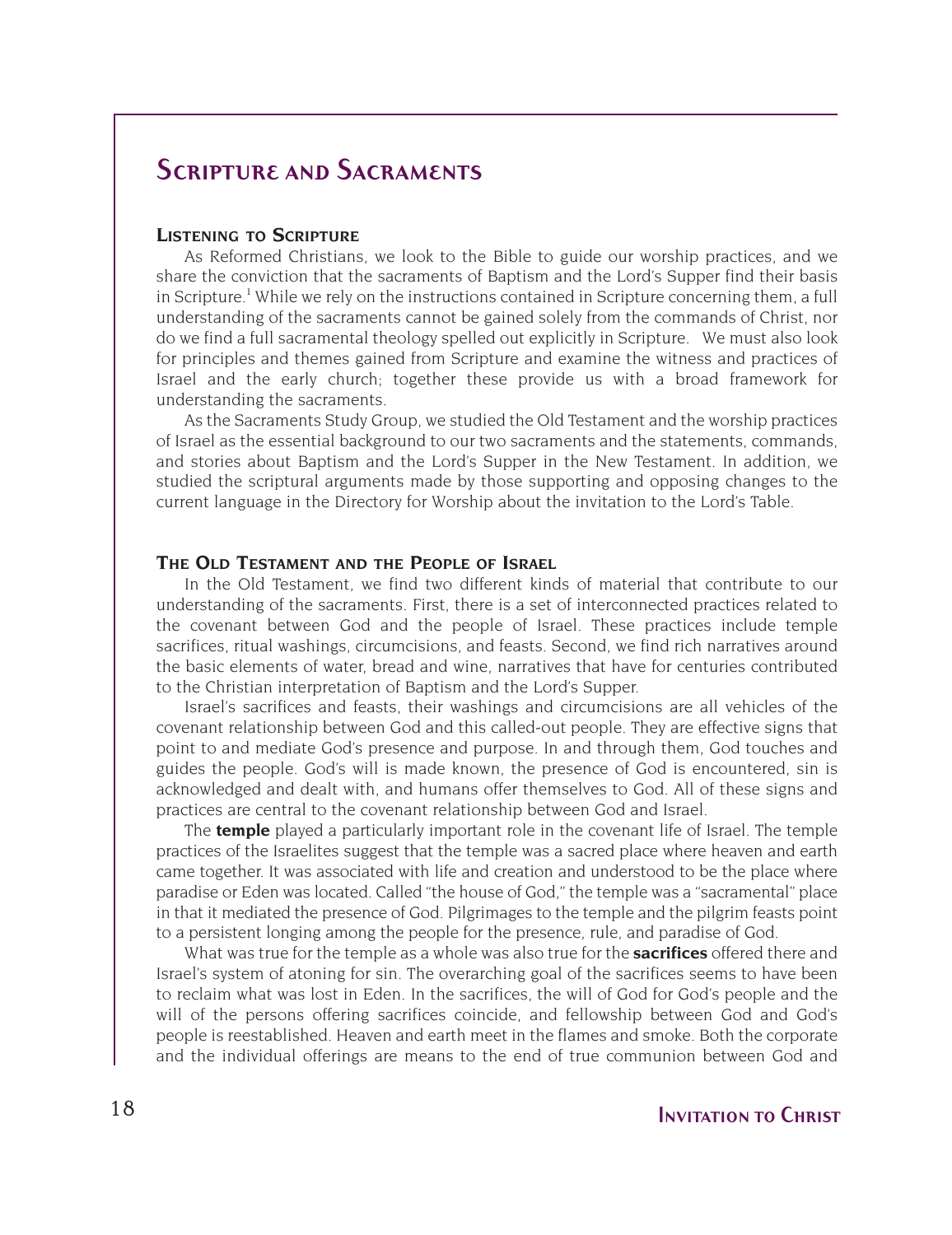God's people. Repentance is a crucial part of these practices. For sin and guilt offerings, a confession of sin by the individual or the community was required before the sacrifice was offered (Leviticus 5:5f; Numbers 5:7). Many scriptural passages explicitly state that there is no automatic forgiveness of sins as a result of merely enacting the sacrifice (Proverbs 15:8; 21:27) but that the will and intentions of the one making the offering must be sincere.

**Circumcision** was another central requirement of the covenant system. The practice of circumcision developed from the belief that circumcision made males more fertile. It also came to be a sign of initiation into the covenant of Abraham, a covenant that brought blessing and life to Abraham and his descendants (Genesis 17:1–14). The themes of fruitfulness and initiation into the covenant community are reflected in typical Jewish prayers during the ceremony, which invite the child to enter a life of obedience to the Law, marriage, and good works.

In classical Judaism, the people of the covenant also practiced **ritual washings**, or purification rites. While they were done for many different reasons, the purity regulations surround activities that are in fact central to life—eating, sexual activity, and worship of God and conversely, things related to death, mainly corpses and certain diseases. Among the different rites was immersion in a ritual bath (*mikveh*). Proselytes to Judaism were ritually immersed or baptized on their conversion to Judaism; ritually unclean people and objects were admitted back to their normal place in the community after their immersion (Leviticus 11:32, 36); and ritual washing was performed by priests and others before attending services in the Temple (Exodus 30:18–21). Certain ascetic Jewish groups around the time of Christ, such as the Essenes and the Qumran community, emphasized ritual washings as a crucial part of the practice of their faith. As these practices inform our understanding of baptism, it is important to see how physical, moral, and spiritual cleanliness were understood to be interdependent and how ritual washings were part of a journey back to God and the ways of life.

In addition to evidence of Israel's worship practices, the Old Testament provides a wealth of **narratives** that stand behind Christian sacramental practice. These narratives center on the basic elements of water, bread, and wine.

From the beginning, in Genesis 1, **water** is central to the biblical narrative. Out of primeval, chaotic water, the Creator God brings forth order and life. Later, in Genesis 7, the waters of the flood wash away sin from the face of the earth, giving righteousness a new beginning. Exodus 14 records Israel's escape from Egypt through the parting waters of the Red Sea and its birth as a nation. In Joshua 3, when God's people leave the wilderness behind to enter the promised land, they cross one more river: here, the Jordan serves as a boundary marker between wilderness and home. In 2 Kings 5, Naaman, a commander of the King of Syria, is cleansed of his leprosy as he follows the prophet Elisha's directions to wash in the Jordan River. In all these stories, water holds the power of both life and death, even as baptism is both a death and a new life in the body of Christ.

The Old Testament also provides narratives about **meals** that deeply inform our understanding of the Lord's Supper. The story of the Passover in Exodus 14 is a central one. The blood of the Lamb that protects God's chosen people from death, the unleavened bread eaten in haste before escaping to the promised land—these symbols are rich with meaning for us as we gather at the Lord's Table. In Exodus 16, God sustains the people of Israel with manna in the wilderness, "bread from heaven" that satisfies their hunger day by

### **SCRIPTURE AND SACRAMENTS** 19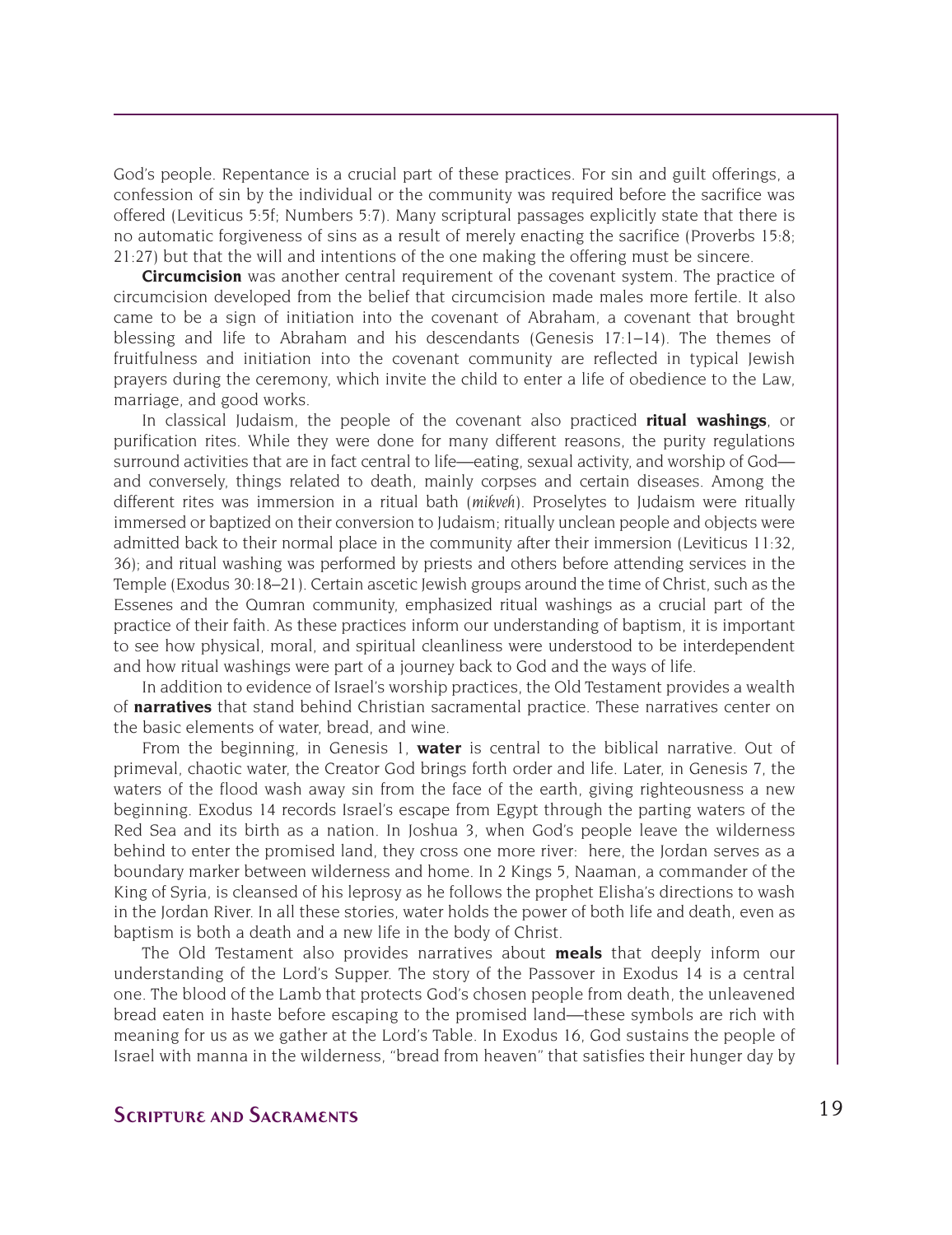day through forty years of wandering. In 1 Kings 17, the prophet Elijah and the widow of Zarephath encounter God through a miraculous jar of meal that never runs out. Here, God as provider is linked with the charge to love our neighbors, even as the eucharistic meal sends us out to feed the poor.

In all these ways, the covenant practices of the people of Israel and the Old Testament narratives of water, bread, and wine serve as crucial background for our understanding of the sacraments of the new covenant. The practice of circumcision, as a way of initiation into a fruitful covenant relation with God, and stories of water with their themes of creation, recreation, and cleansing, inform our understanding of baptism. All of these stories echo among us as we gather around the font. Similarly, Israel's meal stories and the central meanings connected with the temple feasts, festivals, and sacrifices inform our understanding of the Lord's Supper. In this feast with the risen Christ, not only are sins forgiven, but the harmony of heaven and earth is reestablished and the people of God are sustained and strengthened, with food and the very presence of God.

#### **THE NEW TESTAMENT AND THE EARLY CHURCH**

Sacramental practice in the New Testament is summarized in our Directory for Worship in this way:

The early Church, following Jesus, took three primary material elements of life – water, bread, and wine – to become basic symbols of offering life to God as Jesus had offered his life. Being washed with the water of Baptism, Christians received new life in Christ and presented their bodies to be living sacrifices to God. Eating bread and drinking wine they received the sustaining presence of Christ, remembered God's covenant promise, and pledged their obedience anew. [W-.3033(1)]

In the New Testament, our understandings of the sacraments are rooted in specific instructions, exemplary stories related to water, bread, and wine, and various kinds of implicit and explicit theological reflections about baptism and the Lord's Supper.

#### *A. Baptism in the New Testament*

Turning first to **specific instructions** about baptism, we find there are few. The command to baptize at the conclusion of the Gospel according to Matthew is well known: "Go therefore and make disciples of all nations, baptizing them in the name of the Father and of Son and of the Holy Spirit, and teaching them to obey everything that I have commanded you" (28:19–20; cf. Mark 16:15–16).

There are, however, numerous **exemplary stories** about baptism. John poured water from the Jordan over Jesus and he was proclaimed the Beloved of God as his ministry began (Mark 1:9–11; Matthew 3:13–17; Luke 3:21–22; John 1:29–34). Jesus sent his disciples to baptize and they did (Matthew 28:19–20; cf. John 4:2). In Acts, many stories of baptisms surround the growth of the church, such as Philip's baptism of an Ethiopian eunuch (Acts 8:26–40). These stories do not tell us much about how to baptize; rather they witness to the way that many who heard the good news responded to the invitation to follow Jesus and subsequently presented themselves to be washed.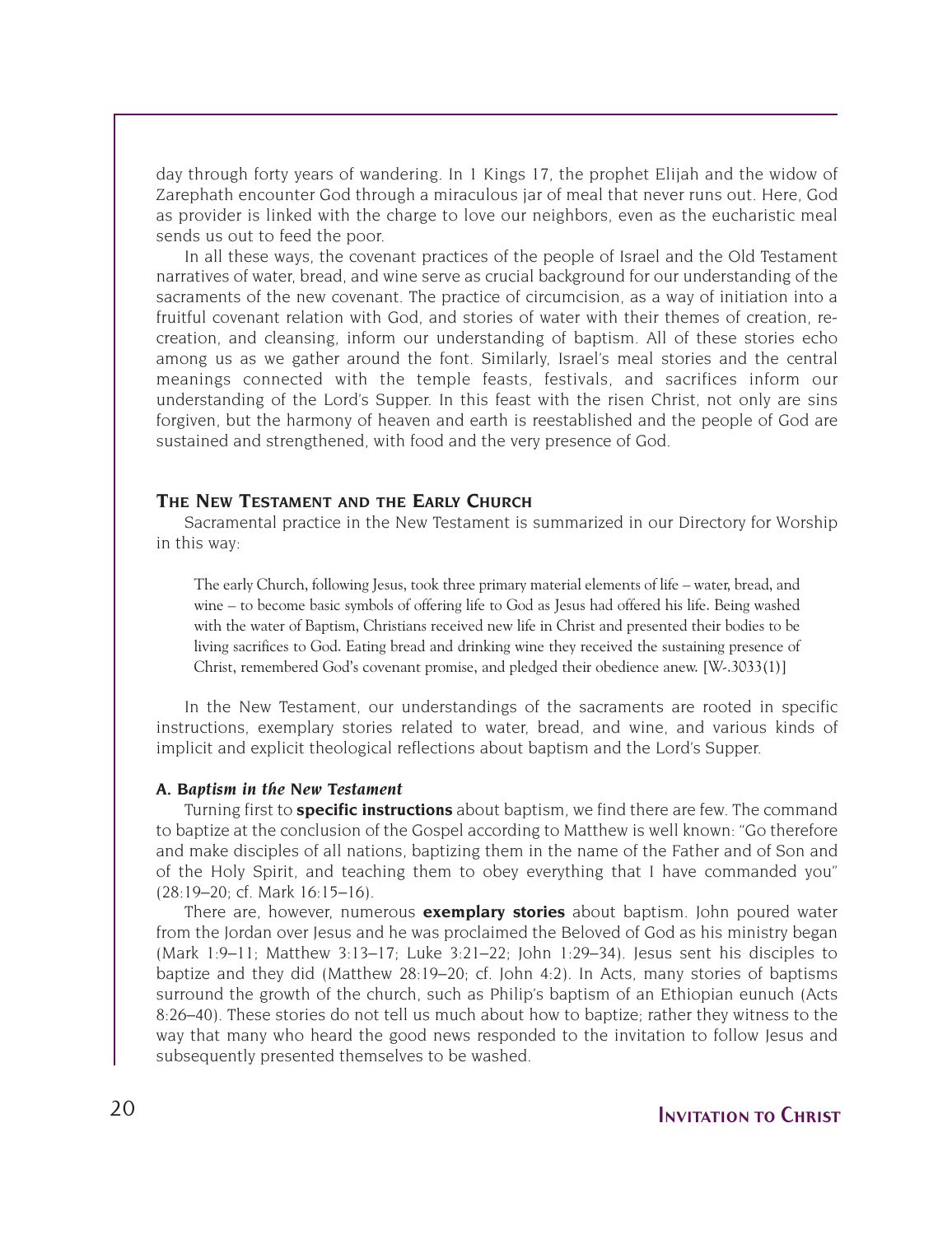There are also many stories that center on water. Jesus offered living water to a Samaritan woman (John 4:1–42) and calmed the chaotic waters of the Sea of Galilee (Matthew 8:23–27; Mark 4:35–41; Luke 8:22–25). He commanded a blind man to wash the mud from his eyes, and the man's sight was restored (John 9:1–12). The New Testament ends with the vision of "the river of the water of life" that flows from the throne of God, and the invitation for all who are thirsty to come to the waters as a gift (Revelation 22:1–2, 17). We invoke these stories still today when we baptize our children and other new members of the body, allowing the symbol of water to call to mind God's promises of cleansing, healing, and life.

In addition to instructions and stories, the New Testament writers offer **theological reflections** on the meanings of the church's central actions. These reflections often reveal how familiar Jewish rites were reinterpreted in light of the ministry, death, resurrection, and ascension of Jesus and the coming of the Spirit. The Acts of the Apostles suggests that the early church came to associate the practice of baptism in water with the presence of the Spirit, while at the same time avoiding any claims that the Spirit's presence is the result of our ritual practices. In the writings of Paul, the meanings associated with baptism are grounded in the person and work of Jesus. In Romans 6, Paul says boldly that baptism is a dying and rising with Christ, thus linking baptism explicitly to the cross and articulating what participation in Christ and life in the Spirit mean. In 1 Peter 3, the saving of Noah and those with him on the ark prefigures baptism, and baptism is tied to the resurrection of Christ. The meanings of baptism, which grow out of the stories and covenant practices of Israel, gain new specificity in the early church in light of Christ's life, death, and resurrection. In baptism, we are not just washed, but fundamentally joined to Christ, buried with him, and raised to walk in newness of life.

In the Gospels, Jesus echoes these themes as he speaks to his disciples about a baptism unto death in the synoptic gospels, and when he tells Nicodemus about a baptism that is linked with new birth in John. Unlike the other Gospel writers, John records neither a specific command by Jesus to baptize nor an account of the institution of the Lord's Supper. Instead, the sacraments are integrated into the call of Christ to follow him in his life, death, and resurrection.

In the New Testament, then, we find that baptism develops from the actions that initiate and sustain covenant life in Israel and comes to be seen as a way that Christians are incorporated into the saving life and work of Christ through the Spirit. In baptism, we are thrust into the middle of God's redemptive action in Jesus Christ.

#### *B. The Lord's Supper in the New Testament*

In regards to the Lord's Supper, a quick survey of New Testament texts yields strands of materials similar to those discussed above concerning baptism.

In terms of **specific instructions**, the institution narratives found in the synoptic gospels and Paul (Mark 14:22–26; Luke 22:14–23; 1 Corinthians 11:22–26; Matthew 26:26–29) are central. In addition, there are other instructions about meals and eucharistic practice in the early communities of faith. Notably, in 1 Corinthians 11:17–34, Paul chastises the Corinthian church for the way that it was celebrating the Lord's Supper, and in his instruction gives us insight into the meaning of the sacrament.

There are also many **exemplary stories** about meals. Jesus turned water to wine to assure that a wedding feast could continue (John 2:1–12). Jesus turns scant resources into

### **Scripture and Sacraments** 21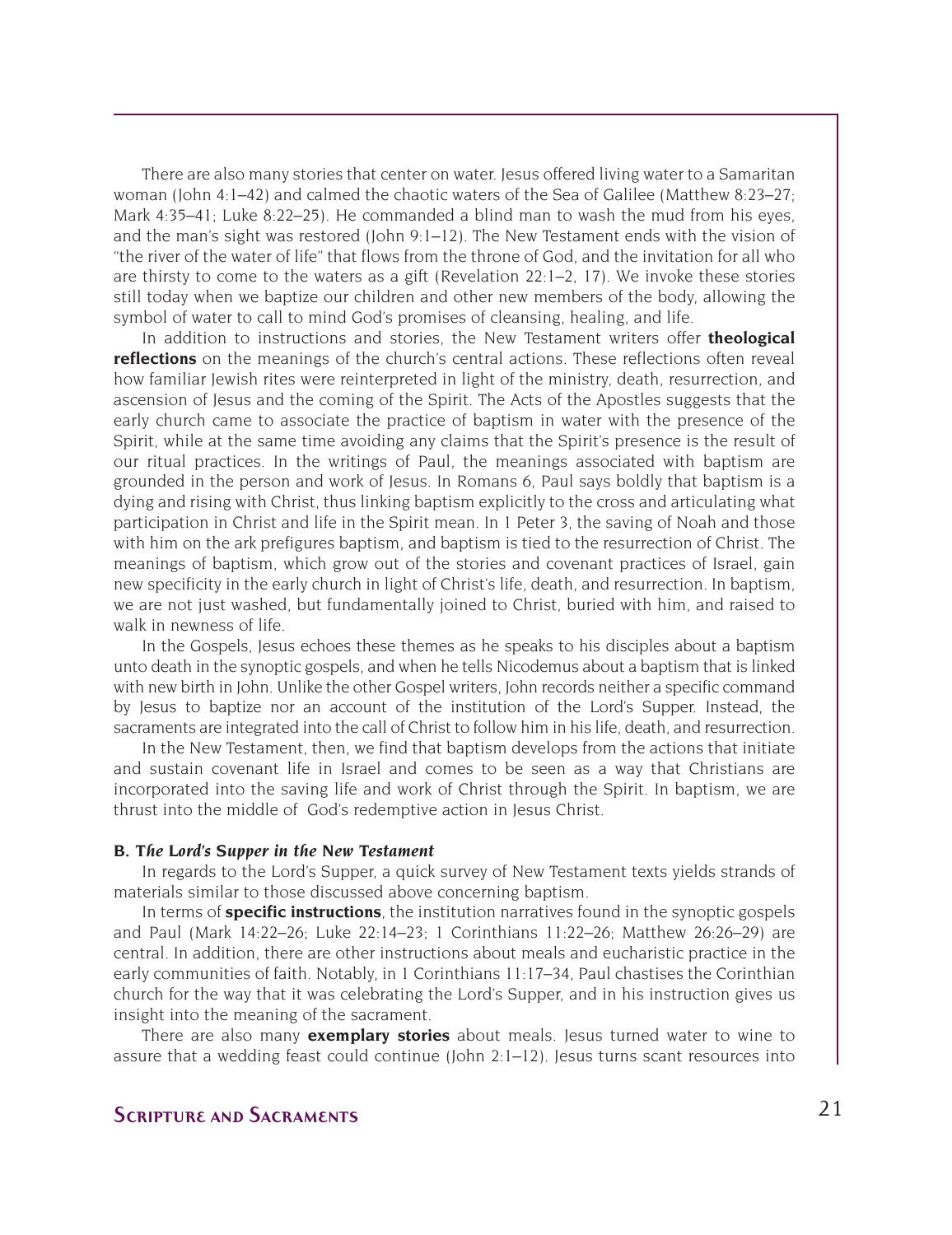abundance to feed multitudes and is known for eating and drinking with outcasts and sinners (Matthew 9:10–13, 11:19; Mark 2:15–17; Luke 5:30–32, 15:1–2, 19:7). Jesus calls himself the bread of life (John 6:25–36) and presides at the Passover meal with his disciples on the night before his death. After the resurrection, he makes himself known in the breaking of bread to disciples on the Emmaus road (Luke 24) and reveals himself as he serves breakfast on the beach (John 21:14). The early church after Pentecost gathered regularly for the breaking of bread and prayers (Acts 2:42).

Finally, there are also various kinds of **theological reflections** on the meanings of the Supper in the New Testament. Similar to the way the meanings of baptism grew out of the practices of the people of Israel, within the New Testament we see the sacrifices and meals of ancient Israel reinterpreted in relationship to Jesus. The narratives of the early church in Acts suggest that they shared several different kinds of meals and that there were initially fluid boundaries between what we would differentiate as sacramental and nonsacramental meals. During the period in which the New Testament letters were written, there appears to have been gradual movement towards a clearer distinction between the fellowship meals and the eucharistic meal of bread and wine. The Apostle Paul explicitly grounds the words and actions surrounding the breaking of bread in the life, death, and resurrection of Jesus Christ and points to the ethical implications of sacramental practice (1 Corinthians 5:8, 10:14–22, 11:17–34). Throughout the New Testament, the sacramental actions associated with Eucharist find a foundation in the narrative of Christ's life, passion, and resurrection. The breaking of the bread becomes a central action in which Jesus is encountered and that empowers the early church in its life and mission.

In conclusion, basic patterns for baptism and the Lord's Supper develop in the early church, once these practices are placed in the context of a distinctive Christian narrative. Christian baptism is no longer a general purification rite nor merely an initiation into the people of God; more specifically, it is an immersion into the life, death, and resurrection of Jesus and incorporation into the body of Christ, the church.<sup>2</sup> Likewise, in the Lord's Supper, a shared meal becomes connected to this same central gospel narrative. The commandment in the institution narratives to remember Jesus (*anamnesis*) grounds the lives of believers in the pattern of his life, death, and resurrection.<sup>3</sup> Additionally, it is through the power of the Spirit that we are baptized into the one body of Christ (1 Corinthians 12:1–13) and united as one people at his table. In these communal, Christian sacramental actions, we are immersed into the redemptive action of God, through Christ, in the power of the Spirit. Regarding whether or not the unbaptized might commune at the Lord's Supper, the biblical texts do not give a specific command, but we do know that people were both baptized and ate together at table as a part of the full expression of their faith and life in Christ and the Spirit.

#### **BIBLICAL-THEOLOGICAL RATIONALES CONCERNING "OPEN TABLE" PRACTICE**

Our study group was charged with responding to overtures that asked for the *Book of Order* to be modified so that people who are not baptized Christians might be invited to the Lord's Table if they are "persons of faith" or "acknowledge Jesus Christ as their Lord and Savior."<sup>4</sup> This is often referred to as "open table" practice; however, that phrase has shifted in meaning over time. Originally used in reference to communing with those from different Christian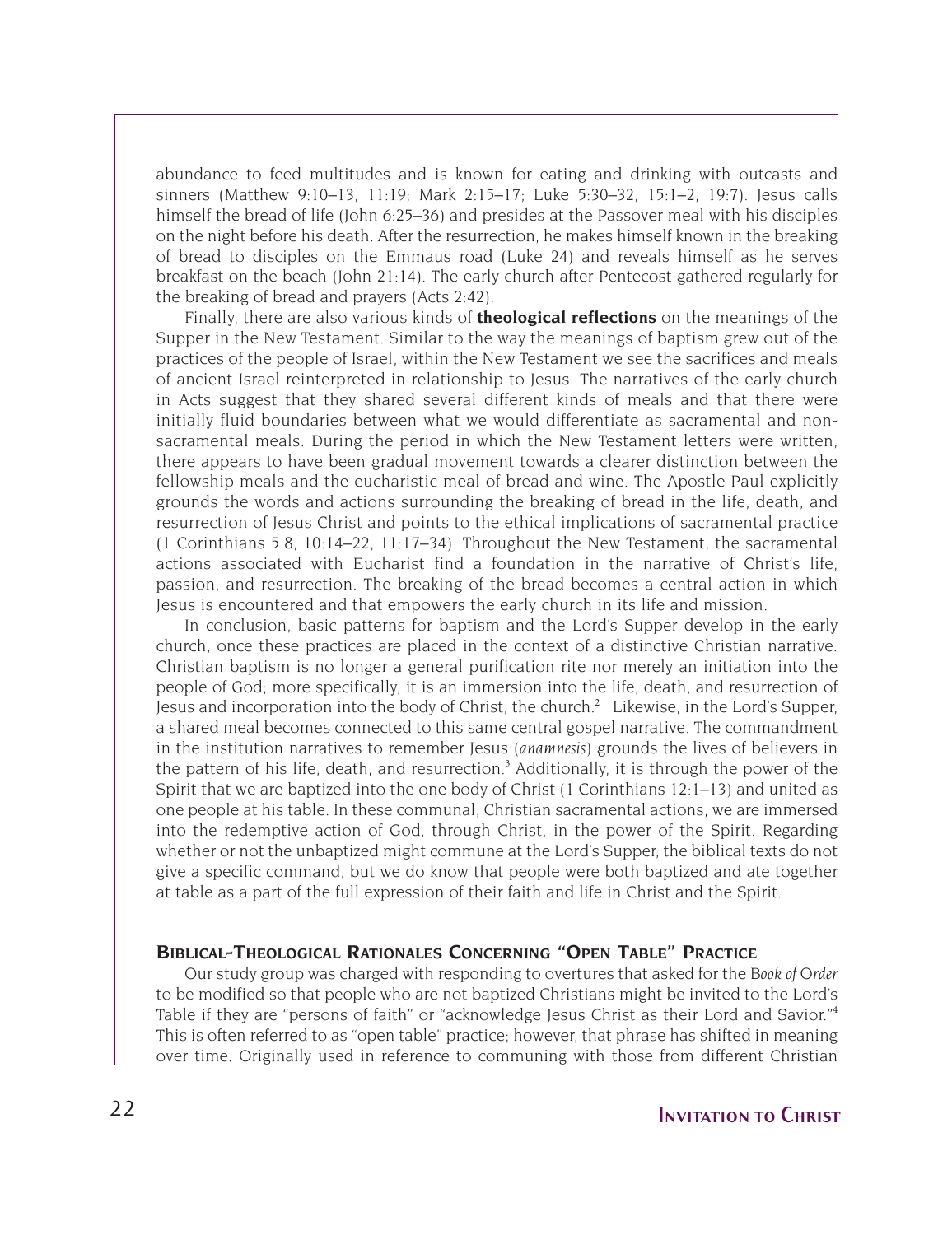traditions or denominations, and later in reference to opening the table to baptized children, the phrase "open table" is now being used to mean open to all who want to respond to Christ, whether or not they are baptized.

This question has emerged in many Christian traditions in addition to the PC(USA), and a body of literature has developed around the issue. In our review of these published articles and books that advocate for or against an open table practice, those who enter the discussion tend to focus on the biblical-theological rationales for open table practice, the reasons in our culture that this question is emerging, or the likely results of "opening the table" instead of keeping the "baptismal requirement." The following reflections focus primarily on the biblical-theological rationales contained in this literature.

In considering these biblical arguments, it should be restated that there is no explicit New Testament mandate requiring baptism before participation in the Lord's Supper. From the Bible, it is not clear that there was a specific requirement for Christian baptism before communion in the New Testament churches, nor is it clear that there *was not* such a requirement.

Because of this lack of explicit scriptural guidance, most authors begin with their understanding of the central meanings of the Lord's Supper and baptism, and then argue for the kind of table practice that best embodies these meanings. Not surprisingly, proponents and critics of open table practice tend to emphasize different root meanings of the sacraments. Furthermore, these different emphases tend to be related to different ways of telling "the gospel" of Christ, that is, different ways of understanding who Christ is, what Christ has done, and what it means to be immersed in the narrative of Jesus' life, death, and resurrection.

Those who **advocate for open table practice** tend to emphasize that in and through Jesus Christ, the sins of all are freely forgiven and walls are broken down between God and humanity. At the same time, in this new way of life, the walls between human beings associated with race, gender, or class are torn down, the marginalized are included, and forgiveness and reconciliation with God and with others through the power of God's Spirit are made possible.<sup>5</sup>

Among those who advocate **against open table practice**, there tends to be a greater emphasis on God's call of and ongoing relationship with a covenant community. <sup>6</sup> God's plan to defeat evil, sin, and all that holds us captive is mediated through the call of Abraham and the creation of the people of Israel, and through the birth of the church out of the death and resurrection of Jesus Christ. This telling of the good news certainly includes the forgiveness of sins, but it also preserves a strong role for Israel and the church in God's economy of redemption. The new community, while not fully embodying the coming Kingdom of God, is to be a "city on a hill" and the "salt of the earth." The community of disciples serves as a witness and sign of Christ and the Kingdom's presence in the world, and its communal life is centered around Word and Sacrament.

These two ways of telling "the gospel" affect how the Lord's Supper and baptism are understood. The first vision of the gospel resonates with an understanding of the Lord's Supper that emphasizes forgiveness, justification and acceptance by God and finds these meanings in Jesus' ministry, the cross, and resurrection life. The meanings of baptism that point to the same unconditional acceptance of sinners by a gracious God are often foregrounded.<sup>7</sup> Based on these meanings, the potential equivalence or exchangeable order of baptism and the Lord's Supper is understandable.<sup>8</sup>

### **Scripture and Sacraments** 23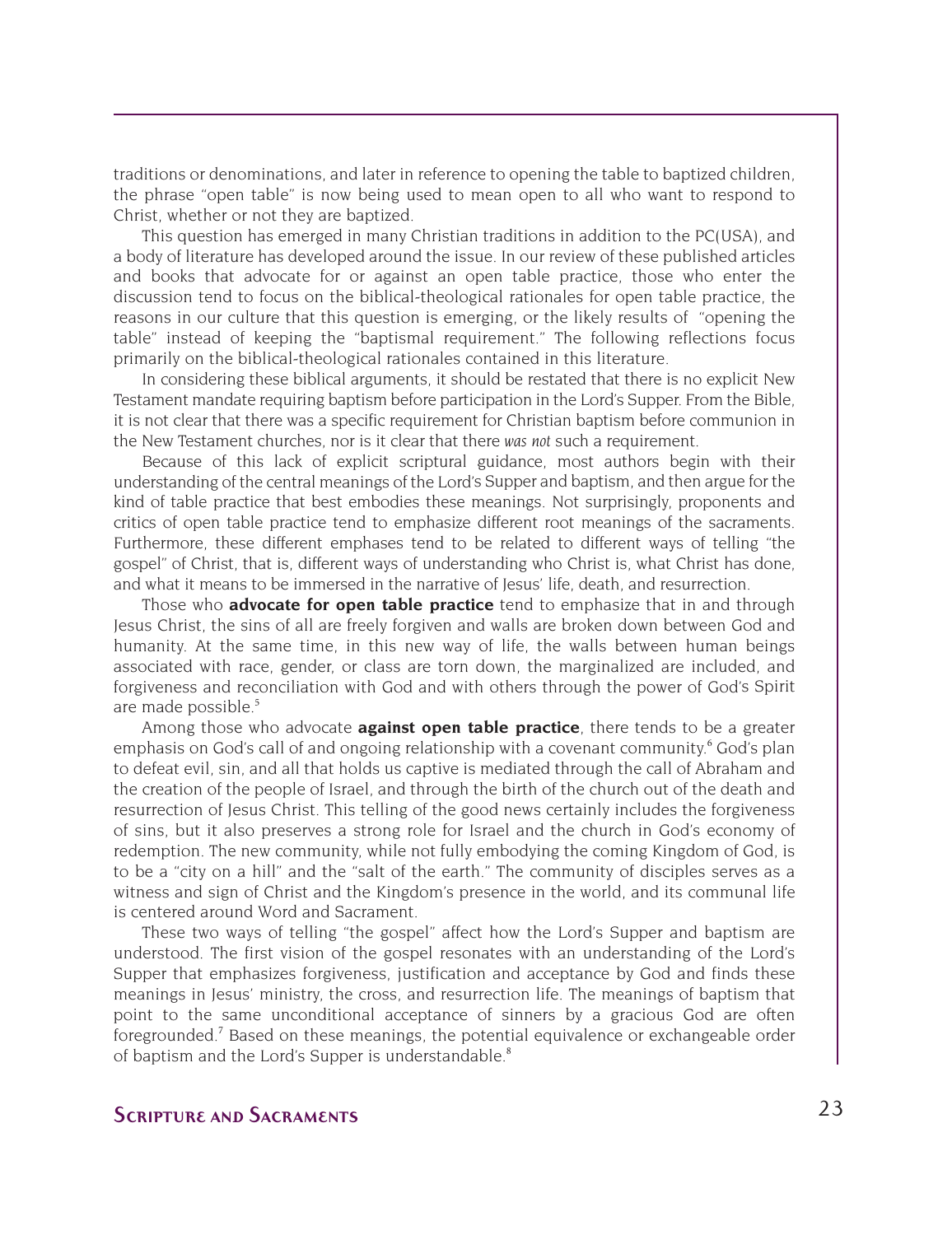In contrast, those who argue against an open table emphasize the meanings of the meal that involve the covenant community. Through "eating Christ" in the meal, this community is strengthened and preserved in its task to be the body of Christ in and for the world. With these meanings foregrounded, the meal becomes a central symbol for this new community. Paired with this, baptism as a sign, symbol, and seal of entering into this community makes perfect sense.<sup>9</sup>

In conclusion, in our review of the literature the biblical-theological rationales used by those in favor of and opposed to open table practice seem to suggest that the fullest range of meanings of baptism and the Lord's Supper—both God's expansive love and forgiveness and the call to be a community of disciples, the body of Christ in the world—is preserved and embodied through the normative practice of baptism before Eucharist. However, there is a strong biblical crosscurrent, notably in Jesus' inclusive meal practice and his breaking of certain purity laws, that would seem to allow or even call for the disruption of those regular practices if and when those sacramental practices wrongly serve exclusionary purposes.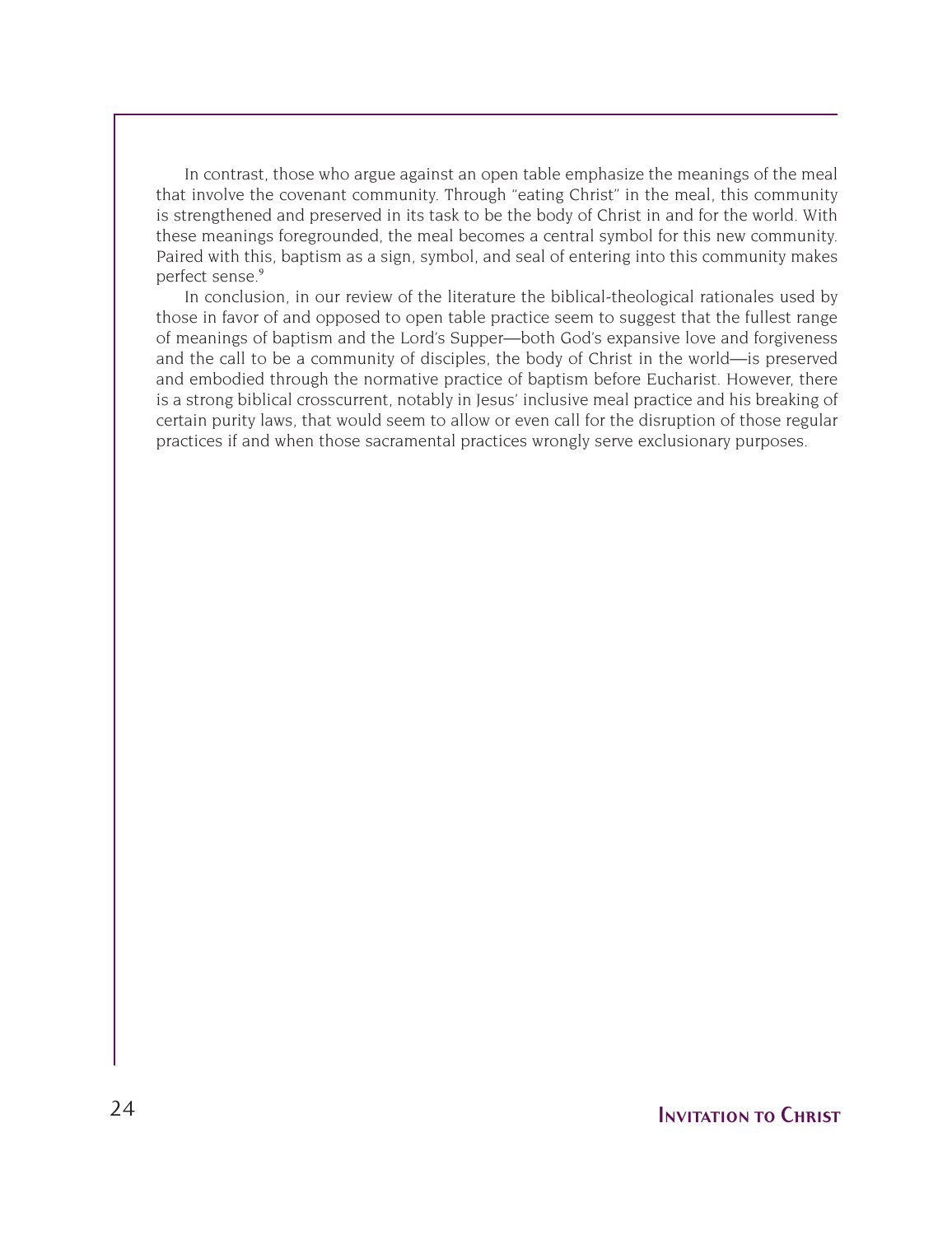

### **Questions for Reflection**

- 1. Make a list of the biblical texts and stories your congregation regularly recalls at baptism.
	- How do these inform the meaning of baptism for your congregation?
	- What others are omitted that might communicate additional meanings?
- 2 Make a list of the biblical texts and stories your congregation regularly recalls at the Lord's Supper.
	- How do these inform the meaning of the Lord's Supper for your congregation?
	- What others are omitted that might communicate additional meanings?
- 3. Invitation to the Lord's Table can be expressed verbally, nonverbally, and/or in writing.
	- Describe the ways the invitation to the Lord's Table is given in your congregation.
	- What is communicated about exactly who is invited (and who is not invited)?
	- What biblical images or theological ideas lie behind this invitation to the table?
	- What does the invitation communicate about what it means to be a follower of Christ?
- 4. The Lord's Supper has been understood as both the church's covenant meal and a table where Christ welcomes all who would come to him.
	- Is there tension between these two meanings? How do you understand it?
	- Is this tension evident in your congregation's sacramental practice? Where?
	- Are there any circumstances in which you think those who are not baptized should be included in the Lord's Supper? What are they? Or why not? Can you imagine doing this in ways that prepare for and lead to baptism? How?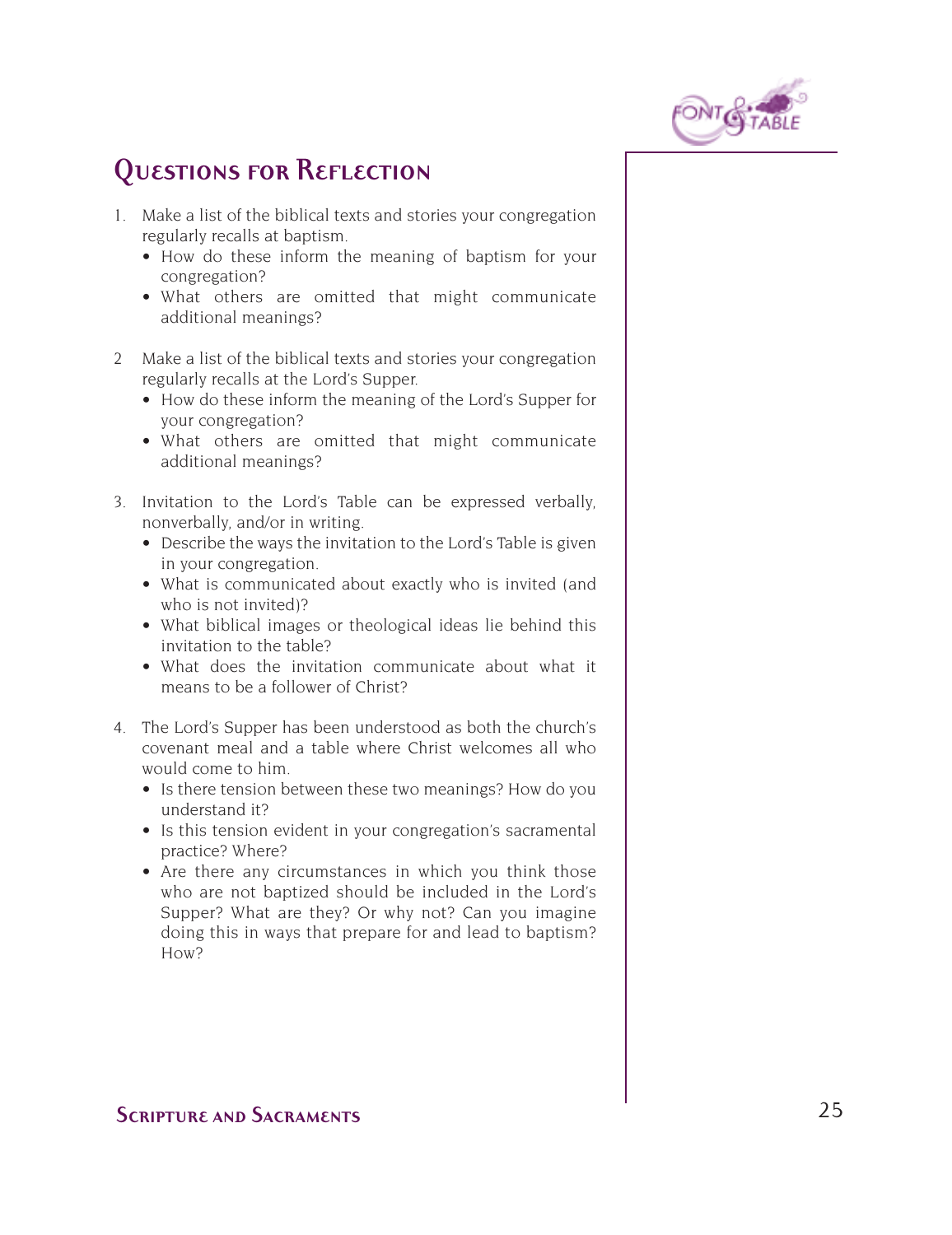

- 5. The "Open Table" section of the essay summarizes two different ways to tell the gospel.
	- How does your congregation tell the gospel?
	- Compare your congregation's way of telling the gospel with the two ways described in the essay.
	- How does your congregation's understanding of the gospel shape its practice of the sacraments?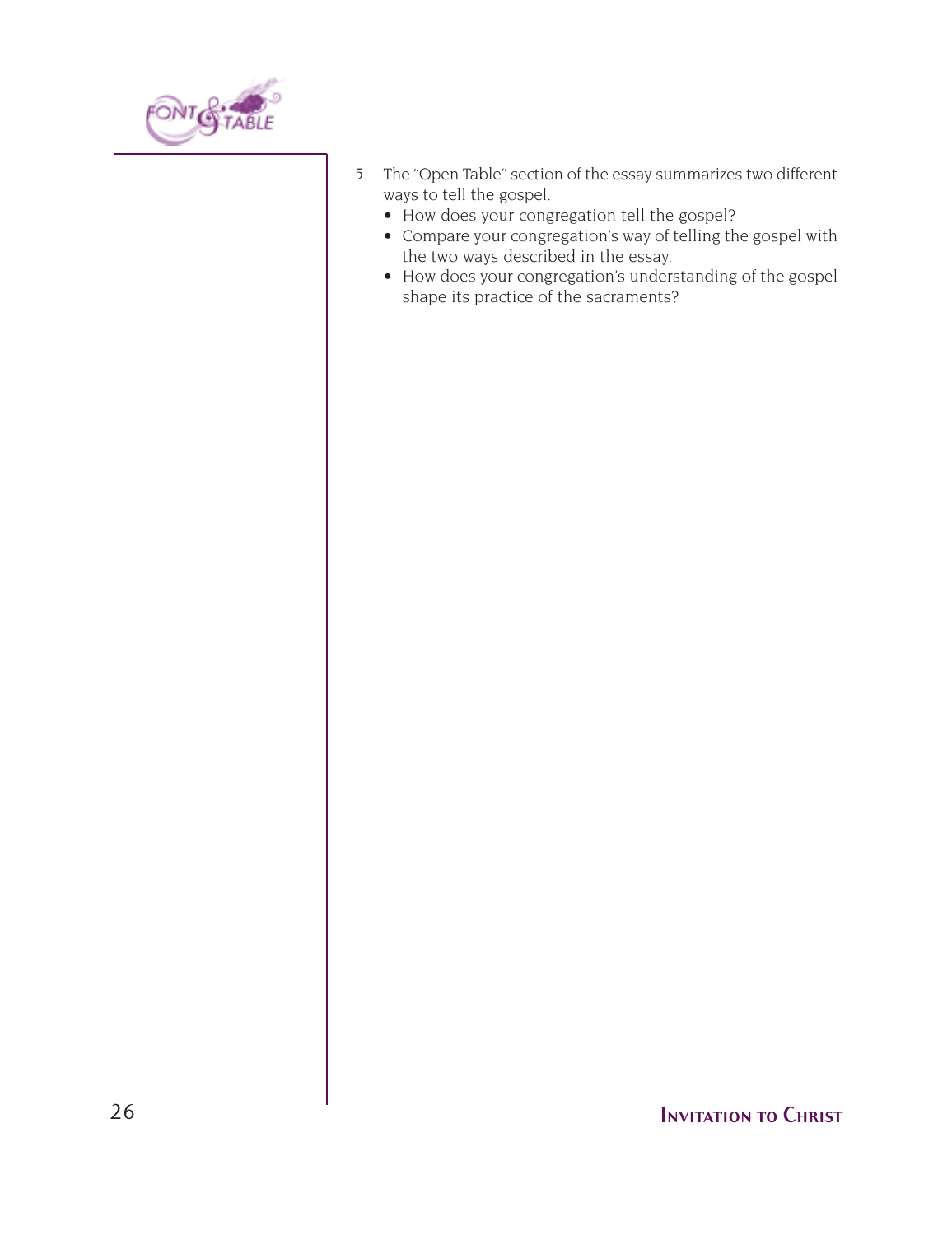### **Suggestions for Further Reading**

- Boersma, Hans. "Liturgical Hospitality: Theological Reflections on Sharing in Grace." *Journal for Christian Theological Research* 8 (2003), 67–77.
- Burton-Edwards, Taylor. "How Open the Table? Current Discernment in Three Denominations." *Doxology* (2003), 40–59.
- Burton-Edwards, Taylor. "How Open the Table? Cues from Ecumenism and United Methodist Heritage." *Circuit Rider* (November/December 2003), 25.
- Cartwright, Michael G. and Gary R. Shiplett. "Closing Ranks on Open Communion: Two Views." *Quarterly Review* 8, 1 (Spring 1988), 54–70.
- Deibert, Richard. "Jürgen Moltmann and the Lord's Open Supper." *Reformed Liturgy & Music* (2000, 34.4),  $9 - 14$ .

Fabian, Richard. "First the Table, Then the Font." www.saintgregorys.org/liturgy/writings/firstthetable.html

- Farwell, James. "Baptism, Eucharist, and the Hospitality of Jesus: On the Practice of 'Open Communion'." *Anglican Theological Review* 86:2 (Spring 2004), 215–238.
- Henrich, Sarah. "Who Shall Eat and Drink at the Table?" *What is Changing in Eucharistic Practice?* Ed. Gordon W. Lathrop (Minneapolis: Augsburg Fortress, 1995), 22–30.
- Jones, L. Gregory. "Eucharistic Hospitality," *The Reformed Journal* 39 (March 1989): 12–17.
- Maan, Tony. "Should Seekers Be Invited to the Table? A Pastor Struggles with Hard Questions." *Reformed Worship* 48 (June 1998): 22–25.
- McGowan, Andrew. "The Meals of Jesus and the Meals of the Church: Eucharistic Origins and Admission to Communion." Maxwell Johnson and L. Phillips, eds. in *Studia Liturgica Diversa*. (Portland, OR: Pastoral Press, 2004), 101–116.
- Miles, Sara. "Opening the Table." *God's Friends* 14:1(San Francisco: St. Gregory of Nyssa, 2003), 3–5.
- Miles, Sara. Homily at Spiritual Formation Conference, Kanuga, North Carolina, May 16, 2003. Unpublished.
- Mitchell, Leonel, "Should the Unbaptized be Welcomed to the Lord's Table?" *The Journal of the Association of Anglican Musicians* (Feb 2002): 11–12.
- Moeller, Linda. "Baptism: Rite of Inclusion or Exclusion?" *Leaps and Boundaries: The Prayer Book in the 21st Century* (Harrisburg, PA: Morehouse, 1997), 81–92.
- Moltmann, Jurgen. *The Church in the Power of the Spirit: A Contribution to Messianic Ecclesiology* (New York: Harper and Row, 1977), 242–288.
- Moore-Keish, Martha. "Washing Before Supper?" *Reformed Liturgy & Music* 34:4 (2000): 15–21.

Perrin, Norman. *Rediscovering the Teaching of Jesus*. London: SCM Press, 1967.

- Phillips, L. Edward. "Open Tables and Closed Minds: United Methodist Attitudes toward the 'Open Communion Table'." Presented to the Wesley Studies Section of the American Academy of Religion, November 2003.
- Phillips, L. Edward et al. *This Holy Mystery: A United Methodist Understanding of Holy Communion*. Nashville: The General Board of Discipleship of the United Methodist Church, 2003.
- Stamm, Mark W. "Open Communion as a United Methodist Exception." *Quarterly Review* 22:3 (Fall 2002): 261–272.
- Stamm, Mark W. "Who May Receive Communion in The United Methodist Church?" *Quarterly Review* 21:3 (Fall 2001): 306–309.

### **Scripture and Sacraments** 27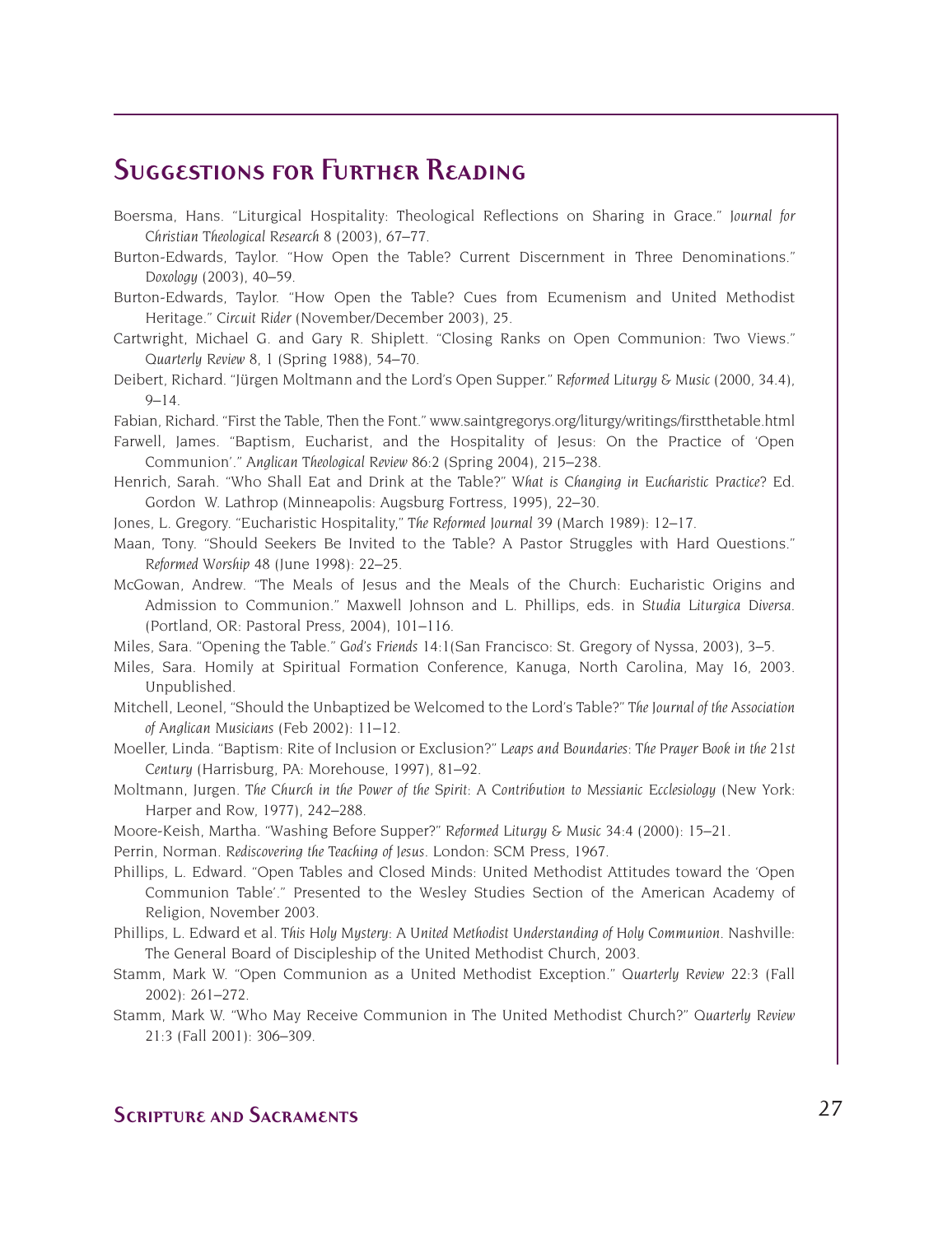Tanner, Kathryn. "In Praise of Open Communion: A Rejoinder to James Farwell." *Anglican Theological Review* 86:3 (Summer 2004): 473–485.

Waldo, Andrew. "Baptism and Eucharist; Challenges." *Open: Journal of the Associated Parishes for Liturgy and Mission* 46:2 (Summer 2000): 3.

Waldo, Andrew and Paul Gibson, "Who May Eat and Drink?" *Open: Journal of the Associated Parishes for Liturgy and Mission* 43:3 (Autumn 1997):6–8.

Welker, Michael. *What Happens in Holy Communion?* Grand Rapids: W. B. Eerdmans, 2000.

Williams, Rowan. *On Christian Theology*. Oxford, UK: Blackwell Publishers, 2000.

Wright, N.T. *Jesus and the Victory of God* (Minneapolis: Fortress Press, 1996), 244–319.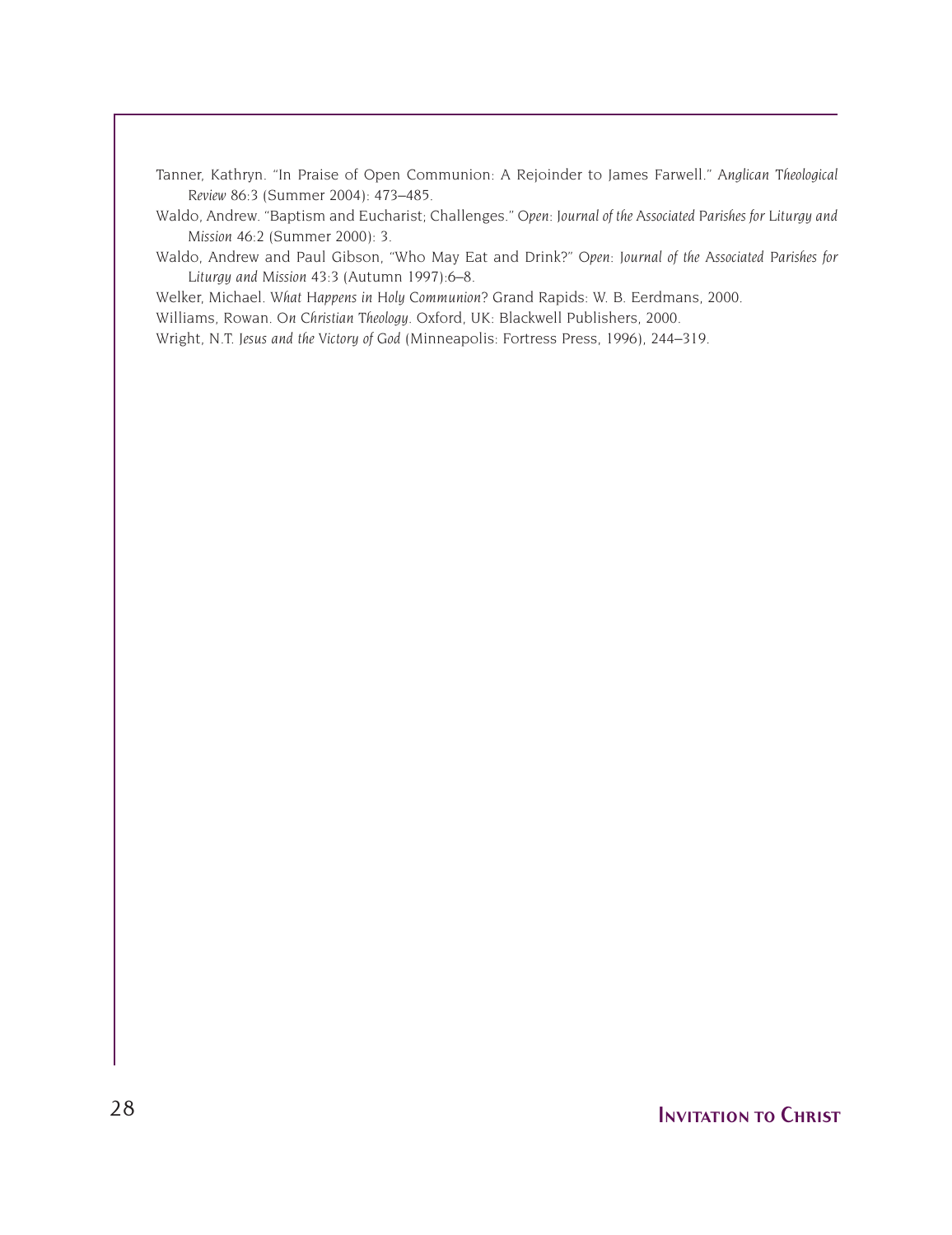### **Sacraments in History**

In what ways has the church celebrated the sacraments throughout its history? How are the sacraments of baptism and the Lord's Supper related in the history of the church? This historical overview is not exhaustive, but it suggests ways that the sacraments have been practiced and connected throughout the history of the church.

#### **ANCIENT PRACTICE: FIRST THROUGH FIFTH CENTURIES**

From the earliest days of the church's life there was a clear relationship between the Word read and preached, baptism, and Eucharist. The Word was the creative voice of God proclaimed in the midst of the worshiping community. The Word called for repentance and change, which led to baptism. The Word called the faithful to become one in Christ in the sharing of bread and wine as Christ commanded his disciples.

From the beginning of the church we see that there was an order, a pattern, to the way the Word, baptism, and the Lord's Supper were celebrated. We know from ancient sermons and writings that only the baptized were invited to eat the bread and drink from the cup. During the weekly Sunday Eucharist, those preparing for baptism were dismissed after the sermon, with the blessing of the congregation, and given instruction in a Christian lifestyle. Whether baptism was understood as forgiveness of sin, healing, being joined to Christ's death and resurrection, or rebirth, it served as an initiation rite, admitting believers into the community of Christ. Their full incorporation into Christ's body was then celebrated by the whole congregation at the Lord's Table, where the newly baptized were invited to receive the bread and wine along with the rest of the church. By the third century, a relatively uniform practice of bringing persons from the hearing of the Word to baptism, and from the font to the Lord's Table for the Supper, was firmly established.

Even in the mid-second century, we can see the outlines of this pattern of the sacraments in the ancient church. In his *First Apology*, which was a description of Christian practice to the emperor (155 c.e.), Justin Martyr reports that new Christians are examined concerning their creedal and ethical commitment; then they are brought by the faithful to water and are washed in the water in the name of the Trinity. The newly baptized are then led to the assembled community where prayer is offered for them, they are greeted with a holy kiss, and their initiation concludes with the Eucharist.

At stake in this early pattern was an understanding of the process of conversion: what did it take for a nonbeliever to become a part of the Christian community? British scholar Alan Kreider answers, "In Christianity's early centuries, conversion involved changes in belief, belonging, and behavior—in the context of an experience of God." Being converted to a community's convictions involved "becoming the kind of person who belonged to that kind of community." And this meant that conversion in the ancient church was at least as much about changing one's loyalties and one's lifestyle as it was about changing one's creed.<sup>10</sup>

By the third century, the process of making adult disciples followed a relatively uniform pattern with clearly marked stages. Stage 1 was an informal period of inquiry in which the unbaptized began attending worship. Those who found Christianity attractive approached the church's leaders to request instruction and, if approved, entered Stage 2. Formally enrolled as

### **Sacraments in History** 29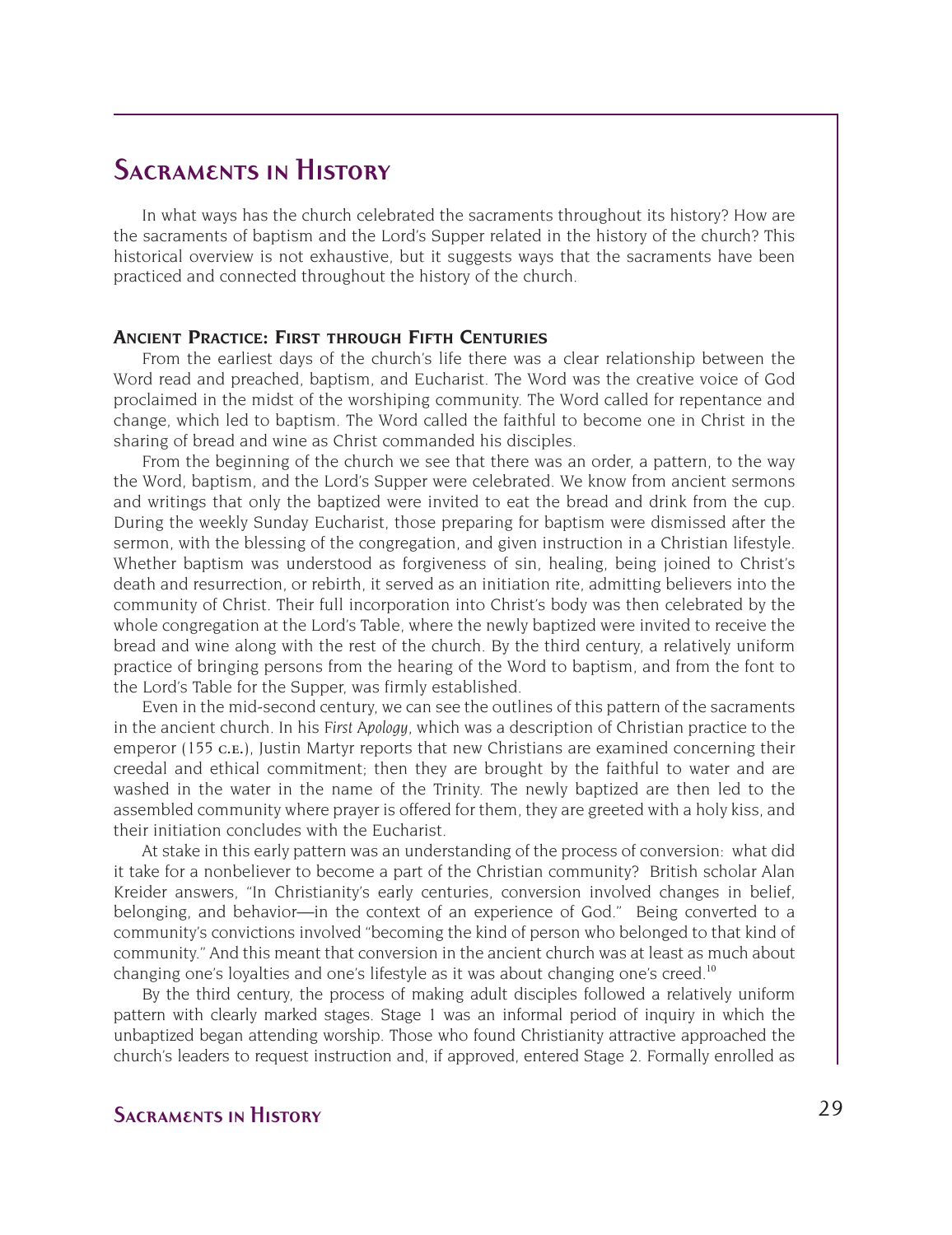catechumens, they were regarded as members of the church and committed to a journey of conversion. This stage often focused on a reshaping of the converts' lifestyle. Stage 3 was the final intensive preparation period, the washing in water or the baptism itself, and the first reception of the Eucharist. Preparation in this stage often included imparting the Creed and the Lord's Prayer as a way of reflecting on Christian belief. While persons engaged in this process were always considered to be members of the church, once they were baptized, the catechumens experienced belonging as full members of the Christian community; now they could take part in the community's prayers, the kiss of peace, and the Lord's Supper. Stage 4 was the postbaptismal teaching about the meaning of the sacramental initiation they had just completed.<sup>11</sup>

In ancient Christianity, there was a unity of Word, font, and table. While there were some differences in the shape and duration of the initiatory process from one region to another, baptism and the Lord's Supper were linked as two parts of a single act of Christian initiation. The two sacraments of the church that we practice today were so closely related in the ancient church that Eucharist was understood as the one repeatable part of baptism.

After the Peace of Constantine (312 c.e.) the process of Christian initiation underwent significant change. As Christianity became the established religion, belonging to the church became a compulsory step for all in society. Since the way of life expected of baptized Christians was demanding, it became possible in the fourth century for people to become lifelong catechumens, spending their lives preparing for baptism as a way of becoming official members of the church, while remaining free from the burdens borne by baptized Christians. During this period, both the preparation process and the rites themselves expanded and became more elaborate. Baptism was offered to those who demonstrated a life intent on following Christ. In order to attract people to baptism and an authentic Christian faith, the process of Christian conversion developed into a rich, extended, and dramatic liturgical journey.

In the fourth and fifth centuries, this expanded pattern commonly included: 1. enrollment for baptism, 2. instruction, 3. exorcism, 4. renunciation of sin, evil, and the world, along with profession of allegiance to Christ, and 5. baptism, followed by the post-baptismal rites of 6. anointing and Eucharist. The process of becoming Christian was tied to Easter, or alternately to Pentecost, the end of the great fifty days of Easter, and the rites of initiation were celebrated at those times by the bishop. In the fifth century, Augustine's doctrine of original sin, coupled with a high infant mortality rate, led to a dramatic increase in the practice of presenting infants for baptism, which in turn raised questions about the church's pattern of pre-baptismal instruction. Many of our own questions, concerns, and practices of infant baptism can be traced to this time. The post-baptismal anointing came to be identified as "confirmation"; and baptism, confirmation, and Eucharist emerged as the principal parts of the initiation rites. By the end of the fifth century, Christian initiation was still one process with three parts, but the seeds were sown for its eventual separation into three distinct rites.

As Christianity spread out from urban areas, bishops became less and less able to minister to country regions and local pastors undertook leadership of rural parishes. In response to this new reality, the churches of Egypt and the East were determined to retain the unity of baptism, confirmation and Eucharist as three parts of one action. They have done so to the present day by allowing a presbyter (local pastor) to anoint immediately after baptism with oil previously blessed by the bishop. Thus candidates in the Eastern Orthodox churches, usually babies, are baptized, anointed, and communed on one occasion.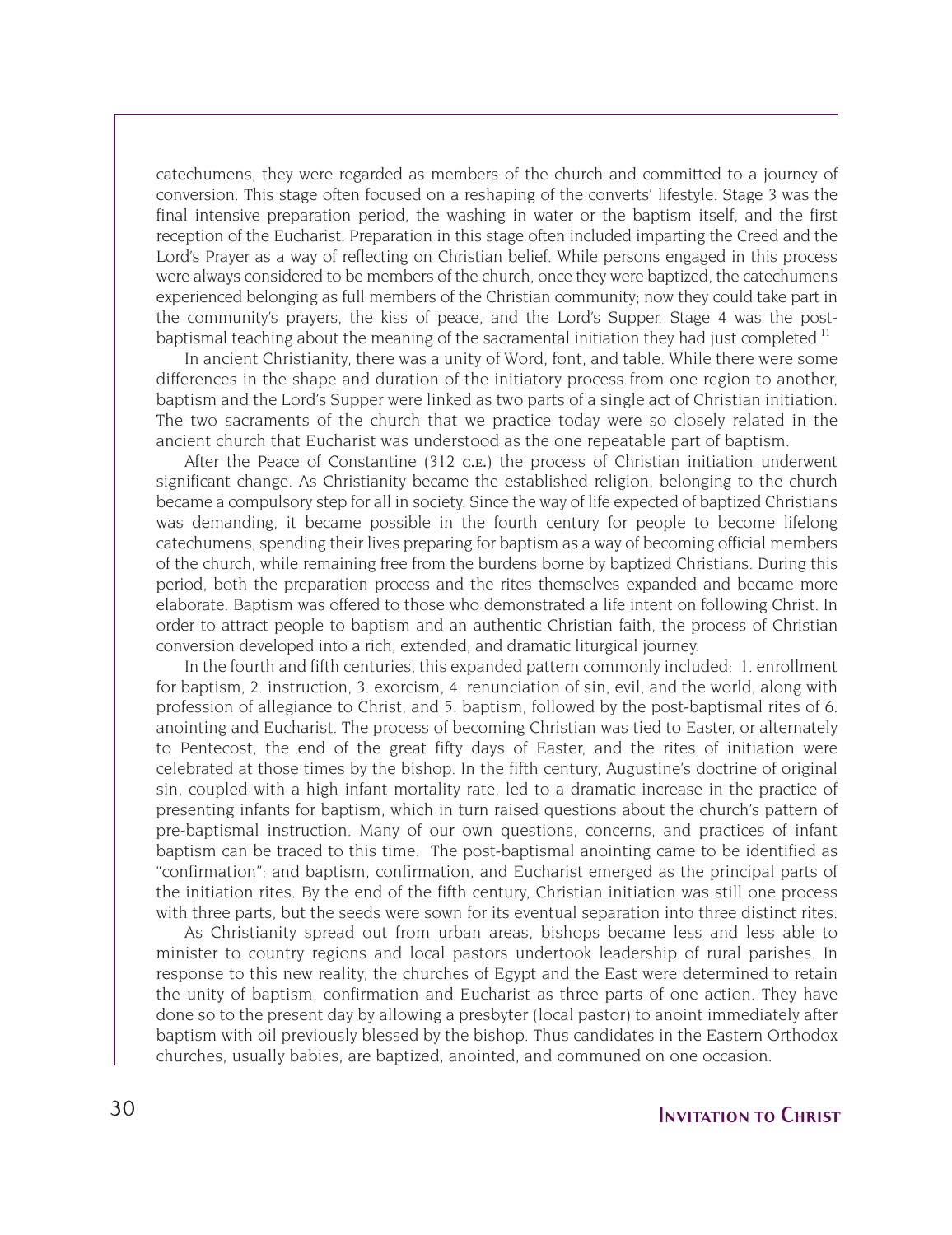#### **THE MIDDLE AGES: SIXTH THROUGH FIFTEENTH CENTURIES**

While the unified process of baptism, anointing, and Eucharist on a single occasion was held together at all costs in the East, the pattern in the West was a slow but irreversible division of the process of initiation into three occasions—baptism, confirmation, and first communion—often separated by years. The churches of the West were less concerned about the unity of the rites of initiation than were their Eastern neighbors and sought instead to preserve the central role of bishops in the initiation of new Christians. So in the West, only the bishop could perform the postbaptismal anointing. This meant that as Christianity spread, especially into the vast, tribal dioceses of northern Europe where visiting bishops were scarce, candidates for baptism were often unable to receive anointing (confirmation). Without anointing, they could not receive communion. And thus, more by accident than by design, the single process of becoming a Christian necessarily broke apart into three separate acts in the Western church.

During the centuries of the medieval period, the three events were separated by an increasing number of years and celebrated with a diminishing sense of their theological interrelationship. In the twelfth century, the withholding of the cup from the laity made it difficult to commune newly baptized infants, who were too young to digest the bread. Baptized infants had to be confirmed before turning eight, but often children took their first communion at a younger age. A thirteenth-century church council made confession mandatory before communion—proof that communion at the time of infant baptism had disappeared. And beginning in the fourteenth century, councils and synods decreed that baptism should occur within eight days of birth, formalizing what had become established practice. The decree officially changed the theological and ritual connection between baptism and Christ's resurrection by detaching baptism from the festival of Easter/Pentecost. It also firmly established baptism as an infant rite that was celebrated privately outside of Sunday worship. The public role of the congregation as witness and mentoring community, a role that was significant in the ancient church, was discontinued and forgotten in the Middle Ages.

Practically speaking, the late medieval church was no longer engaging in baptismal preparation either. With the virtually universal practice of infant baptism firmly established, there could be no genuine instruction of infants. While many of the ritual steps of the ancient church's practice were retained, the extended catechumenal period of apprenticeship in Christian living could not be sustained. By the end of the medieval period, serious baptismal preparation had been abandoned, even as the ancient unified pattern for Christian initiation broke apart into the three distinct rites of baptism, confirmation, and Eucharist. These three were now both temporally distant and theologically separated from one another.

#### **THE REFORMATION AND JOHN CALVIN**

In the sixteenth century, John Calvin, the great Reformed theologian, radically reinterpreted the sacramental theology he had inherited. Brian Gerrish argues, "Calvinism actually begins its existence in the Reformation era as a distinct variety of sacramental theology, more particularly as a distinct interpretation of the central mystery of the Eucharist."<sup>12</sup> Calvin asserted that both sacraments are signs of our incorporation, our engrafting, into the body of Christ. In addition, Calvin, along with such Reformers as Martin

### **Sacraments in History** 31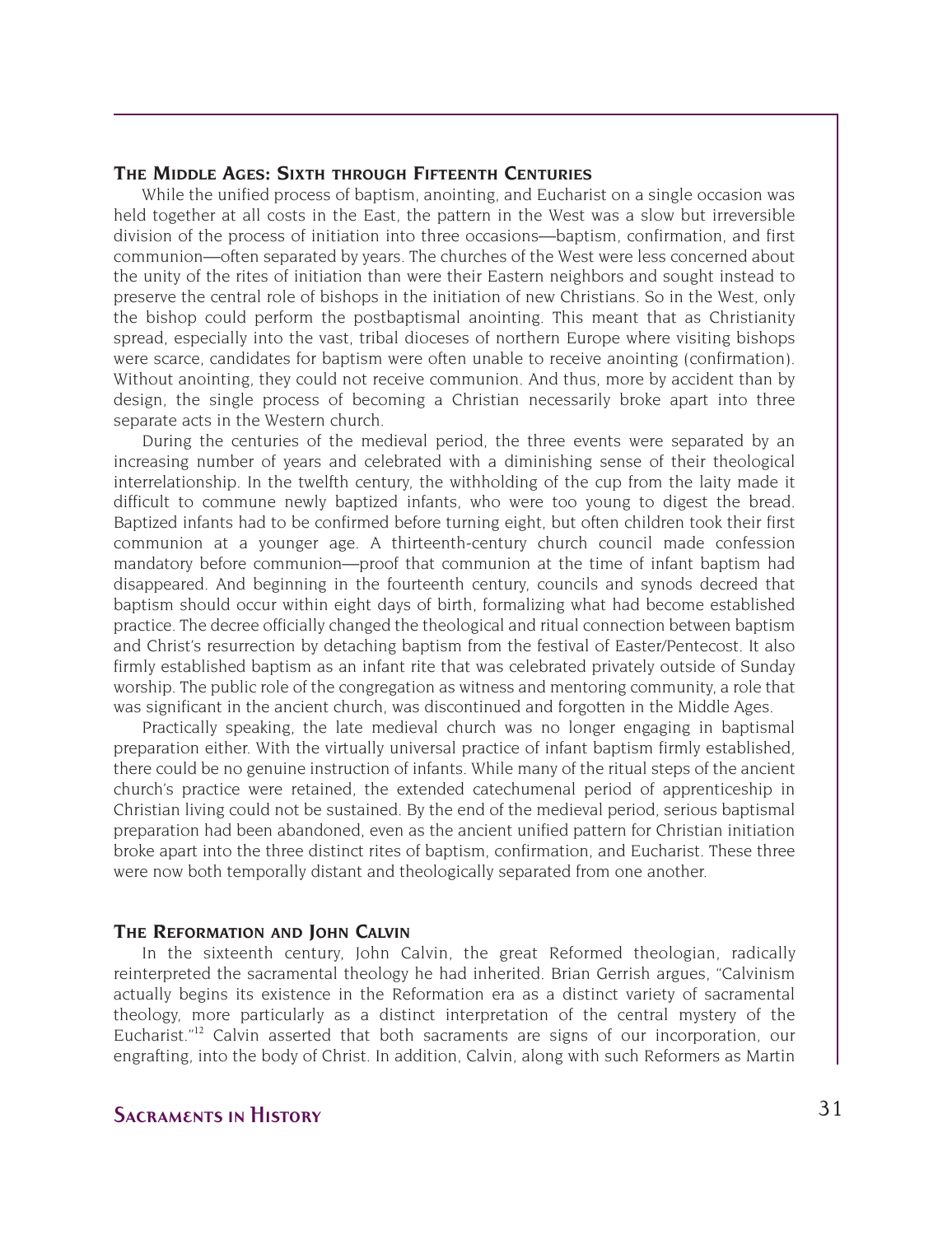Luther and Ulrich Zwingli, was dedicated to the celebration of baptism (and Eucharist) in a manner that would be a sign of God's grace. Presbyterians come from the heritage of sixteenth-century reform that held onto a strong doctrine of God's grace of which the sacraments are a means for Calvin.

Calvin inherited from the medieval church a temporal separation between baptism and Eucharist by typically eight years or more. Yet Calvin maintained theologically the sense of union between baptism (almost always infant) and first communion (almost always in adolescence).

The medieval practice of baptism had become a form of urgent rescue, a rite of salvation generated, at least in the understanding of the Reformers, by the superstitious belief that magical water would save the fragile infant. These Reformers were utterly opposed to the idea that baptism was anything other than the symbolic expression of divine grace: the God who loved them and so graciously made them members of the covenant community would be just as gracious to their children. Calvin writes:

As for our sacraments, the more fully Christ has been revealed to men, the more clearly do the sacraments present him to us . . . For baptism attests to us that we have been cleansed and washed; the Eucharistic Supper, that we have been redeemed. In water, washing is represented; in blood, satisfaction. These two are found in Christ . . . who," as John says, "came by water and blood" [1 John 5:6], that is, to wash and to redeem. $^{13}$ 

This language points to the close connection between baptism and Eucharist in Calvin's theology. According to Calvin, the purpose of both sacraments was to unite Christians with Jesus Christ. Baptism initiates us into this union, and the Lord's Supper provides a means for our continuance in it. Calvin was particularly concerned with the central nature of the sacraments. They are, together, the gift of God and the sign, or mark, of the church. The sacraments exhibit Christ's presence in the church, forming us to embody Christ and nourishing us to continue Christian discipleship in the world.

In other words, even though baptism, confirmation, and the Lord's Supper were celebrated as separate occasions during the Reformation, the unity of baptism and eucharist was theologically maintained in the teaching of John Calvin. In the practice of the Reformed churches, it was the role of teaching (catechesis) that held the two sacraments together.

In Reformed congregations of the sixteenth century, baptism generally occurred in infancy. Confirmation, which in the medieval period had been understood as the bishop's act, confirming a prior baptism, became in the Reformation the candidates' act of professing baptismal faith. Parents made promises at baptism to raise a child in the church, but the actual baptismal vows were delayed until confirmation, when they could be spoken by the confirmand. First communion followed, usually immediately after confirmation. Although he was insistent on maintaining infant baptism, Calvin believed in baptismal formation; and it is here that we see the distinctive Reformed theological pattern. In Calvin's practice, infant baptism was followed by postbaptismal formation through childhood, in preparation for confirmation and first communion. The ancient catechumenal pattern of pre-baptismal instruction, which had been abandoned by the medieval church in response to the normative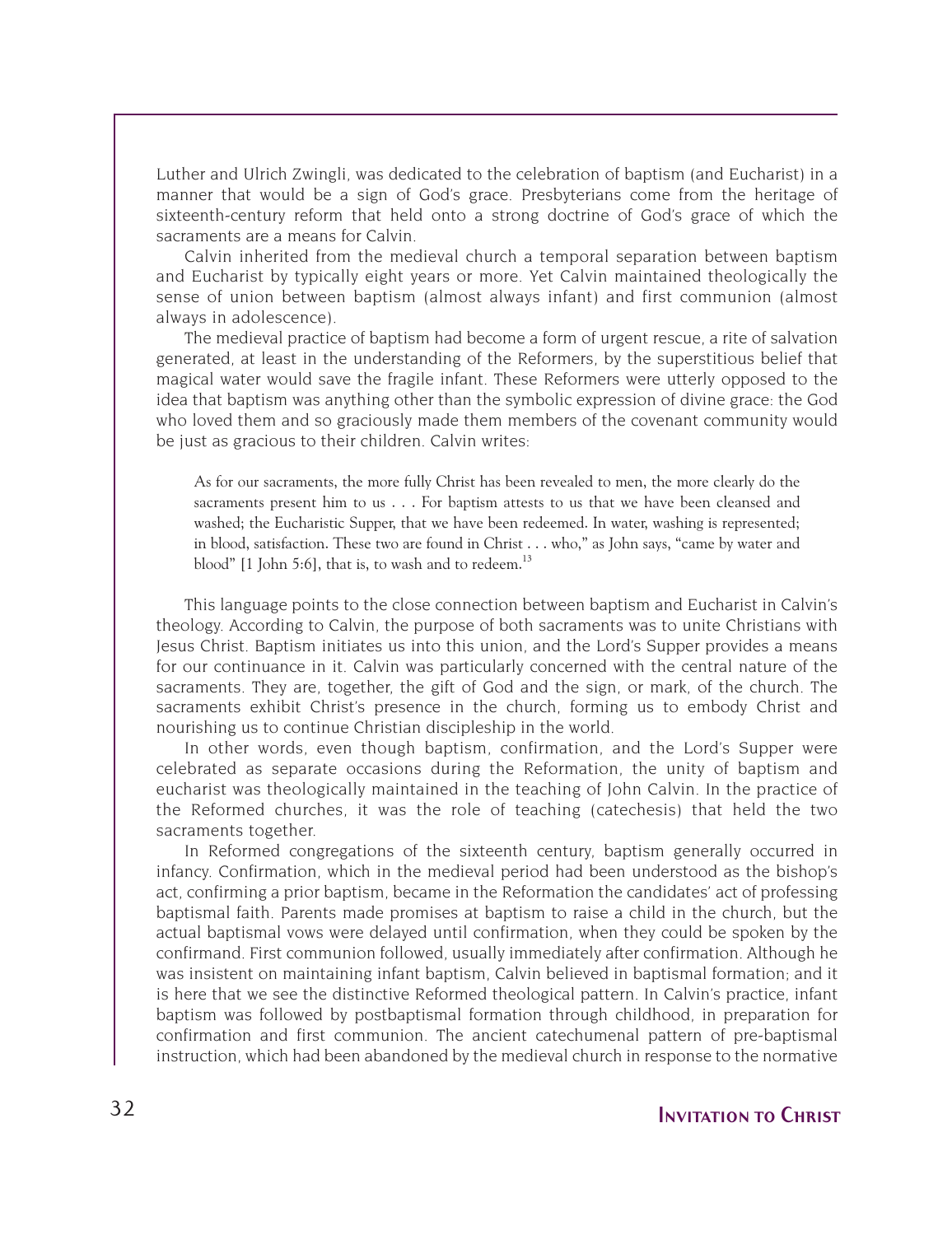baptism of infants, was restored in the Reformed churches as postbaptismal catechesis, forming young Christians for their profession of faith and admission to the Lord's Table. Although there was still a temporal separation of baptism from profession of faith (confirmation) and Eucharist, Calvin maintained the historic order of the sacraments, at the same time strengthening their integral theological connection.

For Calvin, there is a unity of baptism and the Lord's Supper. Catechesis, the church's teaching of baptized children, leads directly from baptism to communion. This can be seen as a journey to the Lord's Table from the actual waters of baptism or from the baptismal vows professed at confirmation; either way, the relationship of the two sacraments is affirmed. Baptism in the font leads to faith professed before the church, which leads to receiving bread and wine at the table. For Calvin there is unity of baptism and grace. There is unity of baptism and faith. There is unity of baptism and the Lord's Supper.

#### **SACRAMENTS AND THE CONFESSIONS OF THE CHURCH**

All of our Reformed confessions place priority on the Word of God, written in Scripture, proclaimed in preaching, and revealed in Jesus Christ. In relation to the sacraments, we find the written Word of God instructive not only in the narratives of our Lord's institution of baptism and the Lord's Supper, but more broadly in the teachings of Jesus by word and example and in the promises of God and the narratives of God's people throughout the Old and New Testaments. Additionally, our confessions affirm that the Word of God may be found in the witness of the church and in the work of the Holy Spirit in the world.

In our *Book of Confessions*, the sacraments are understood as distinguishing marks of those who belong to the community of faith. Both baptism and the Lord's Supper recall God's faithfulness to the church. Their use increases and assures the faith of believers. The sacraments call us to live in accordance with God's Word. Sacraments make the Word of God more clearly known by adding sight, taste, touch, and action to the mere hearing of God's Word. In all of these ways, the sacraments are a means of grace.

Clearly the *Book of Confessions* upholds an important role for the sacraments. It is therefore important for the churches to proclaim God's Word, not only in Scripture and sermon, but also in sacrament. Congregations encounter the Word of God in unique ways through the gift and promise of the sacraments. It is also important for the churches to teach congregations the many ways the sacraments serve the Word of God. The sacraments are not only objects that point us to God's Word, they are also communal actions in which we may respond to God's Word. Put another way, the sacraments are occasions for both proclamation and discipleship, grace and obedience. In baptism and the Lord's Supper, we receive gifts from God and we give ourselves back to God; they are both a gift and a call.

By celebrating the sacraments, the church cultivates in believers an awareness of God's grace that allows us, in turn, to witness to that grace to others around us. In regular returning to font and table, the faithful learn to hope for God's presence, not just at the time of sacramental celebration, but throughout our lives.

The confessions of the church remind us that sacraments depend not only on the Word of God, but equally on the work of the Holy Spirit. It is the Holy Spirit who speaks God's Word to us, making it more clearly known, and who compels us to respond in faith and action. It

### **Sacraments in History** 33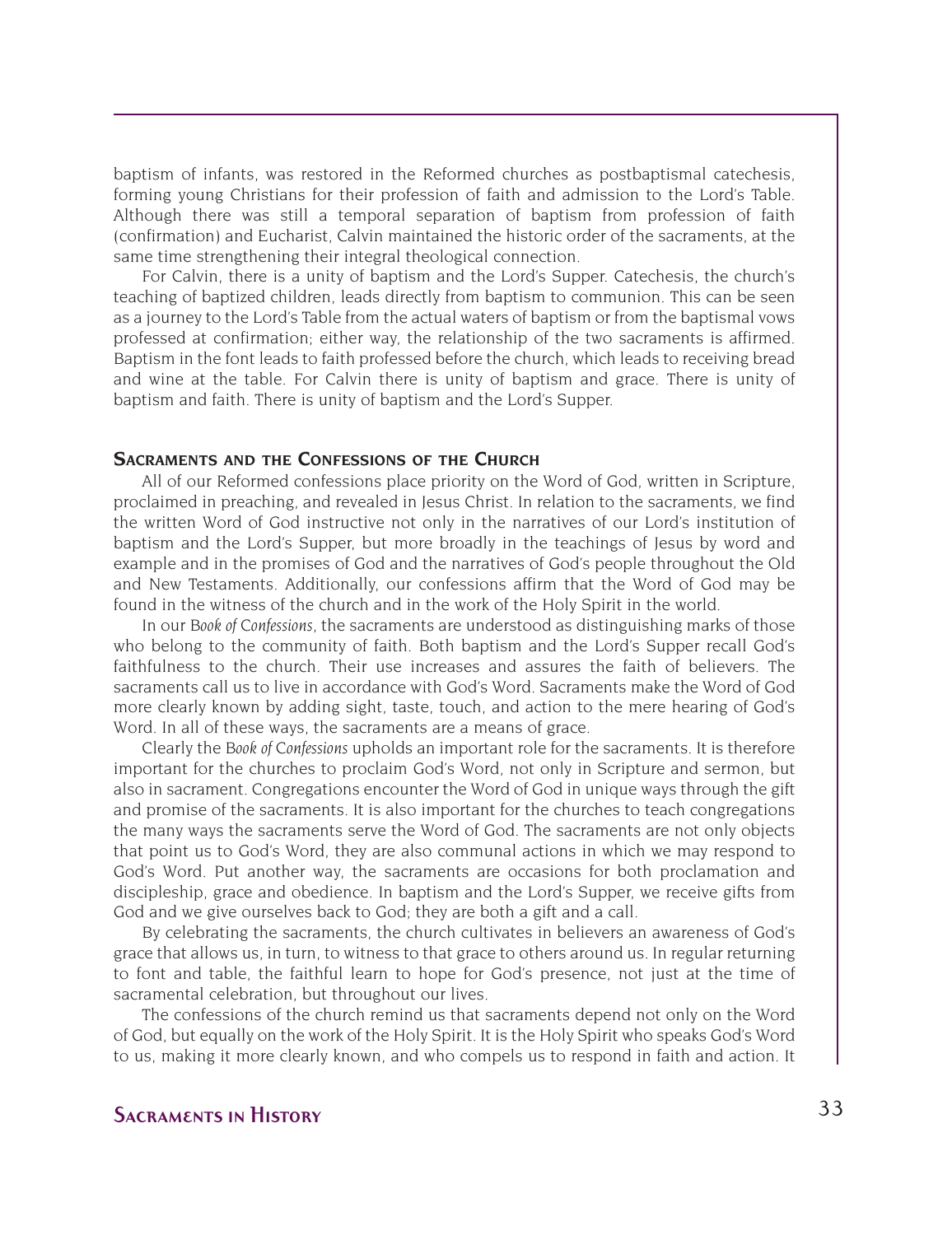is this dependence on the Spirit of the risen Christ that prevents the sacraments from being reduced to mere remembrance or empty ritual action by the church.

A number of the confessions in the Presbyterian *Book of Confessions* have sections dedicated to the sacraments. The following references provide a starting place for study:

- *The Scots Confession*: 3:21, *The Sacraments*
- *The Heidelberg Catechism*: 4.065—4.082, *The Holy Sacraments, Holy Baptism, The Holy Supper*
- *The Second Helvetic Confession*: Chapter XIX, *Of the Sacraments of the Church of Christ*, especially sections 5.169, 5.172, 5.178, 5.195;
- *The Westminster Confession of Faith & The Catechisms*: 6.078, 6.149–6.168, *Of the Sacraments, Of Baptism, Of the Lord's Supper*
- Questions 88 and 91–97 in *The Shorter Catechism*, 7.088, 7.091–7.097;
- Questions 35, 154, 161–177 in *The Larger Catechism*, 7.145, 7.264, 7.271–7.287;
- *The Confession of 1967*: 9.48; 9.51–2, *The Equipment of the Church*, *Baptism*, *the Lord's Supper*<sup>14</sup>

#### **RECENT HISTORY AND ECUMENICAL CONSIDERATIONS**

In 1965, the Second Vatican Council mandated a recovery of the catechumenate in the Roman Catholic Church. Since that Council, the Roman Catholic Church has prepared and is widely using *The Rite for Christian Initiation of Adults* (*RCIA*). Today, Roman Catholic adults seeking union with Christ and his church are led, in a four-step process, to baptism followed by Eucharist. This modern adaptation of the ancient catechumenate envisions that baptism occurs at Easter, that the congregation be involved in the entire baptismal process, and that baptism, confirmation, and Eucharist be unified within the same liturgy. During their preparation period, the candidates for baptism (catechumens) are publicly dismissed from the church's Eucharist to engage in catechesis, and the congregation marks their progress through each step with rites of worship. The candidates are in this way considered members of the congregation who are different from other members in that they are preparing for baptism and Eucharist.

Recently, several Christian traditions have been engaged in conversation and experimentation with the catechumenate. The Evangelical Lutheran Church in America, the Reformed Church in America, the Reformed Church of Canada, the Methodist Church in America, the Presbyterian Church (U.S.A.), and other traditions have held conferences, produced materials, and even experimented with unifying the rites of baptism and the Lord's Supper. While nothing resembling a mandate has occurred in any denomination, there is a great deal of interest regarding not only the character of adult formation and initiation, but also the prospect of enhanced and unified sacramental practice.

The issue of communing the unbaptized has arisen as various Christian traditions have lowered the age of first communion from confirmation to newly baptized infants. For example, in the UPCUSA (the northern Presbyterian church), there was a change in the Directory for Worship in 1971 to allow baptized children to come to the table (reflecting a change in practice that was already in place in some congregations).<sup>15</sup> At least by the early 1970s, some in the PCUS (the southern church) adopted this practice, but it was not approved by the General Assembly until 1976 and did not enter the *Book of Church Order*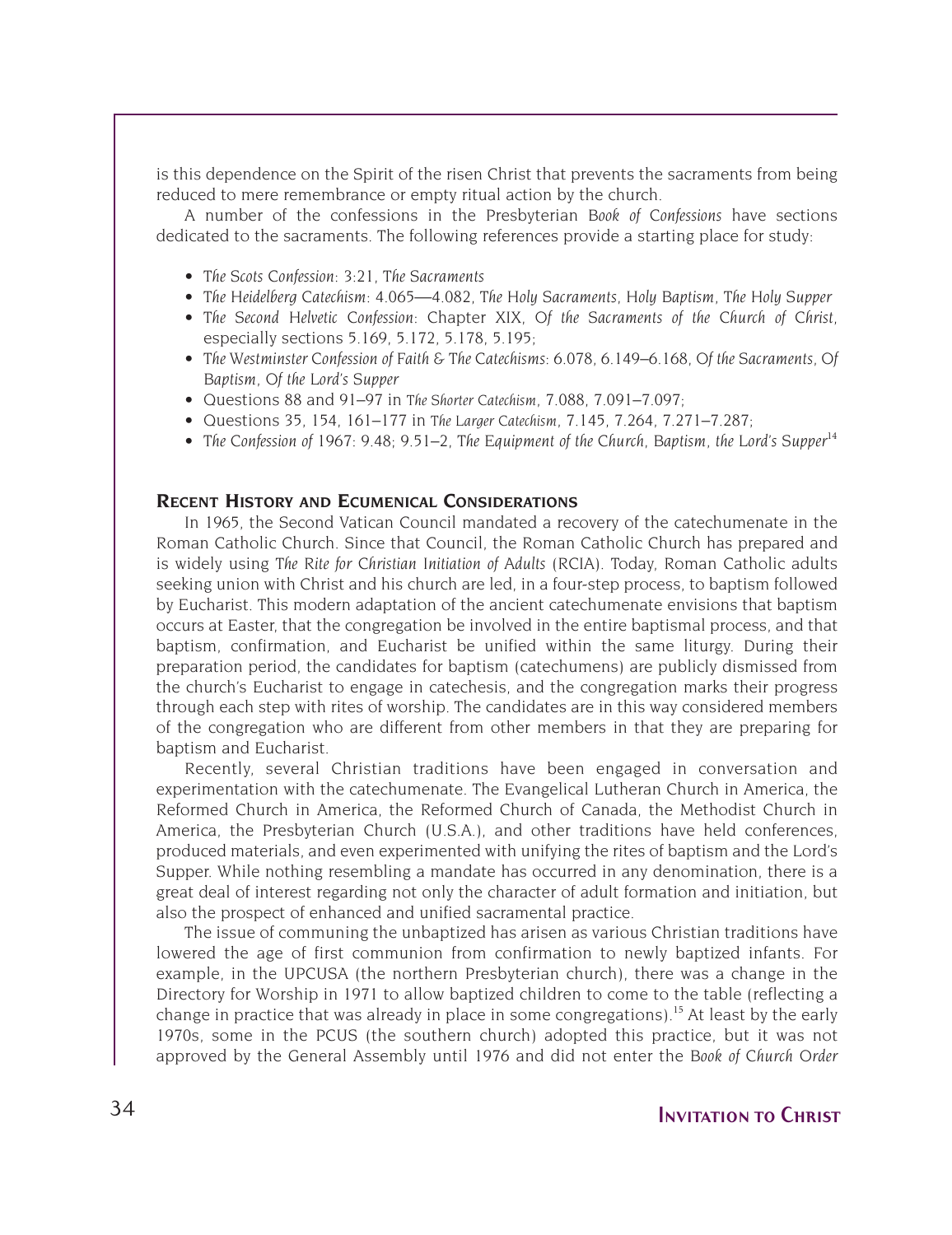until 1980.<sup>16</sup> At the 1983 reunion of the two denominations, the new *Book of Order* of the PC(USA) included the former UPCUSA statement advising the session to counsel parents who permitted baptized children to take communion. Thus, language that was intended to open the Lord's Table to all baptized Christians, including children, has now appeared in parts of the church to be "fencing" the table from the unbaptized, and so has raised the issue of whether we shall also commune those who are not baptized.<sup>17</sup>

As Presbyterians consider the meaning and practice of sacraments, and in particular the question of extending the invitation to the Lord's Supper to all persons of faith, irrespective of baptism, it is important to consider our place in the whole church of Jesus Christ. Like us, our ecumenical partners are exploring the practice of communing the unbaptized. Presently, they maintain that baptism normally precedes eucharist. Many church bodies are encouraging congregational renewal through a recovery of deeper sacramental practices, especially a revitalized practice of baptism and baptismal renewal. In our rapidly changing world, where many now come to the church unformed in the faith and unprepared for the life of discipleship, a wide spectrum of Protestants and Roman Catholics are urgently exploring ways to reclaim the pivotal role of teaching (formation, catechesis), so that those who come to us seeking God's gifts are invited not just to join the church, but to meet the living Christ in and through his body, to profess faith in him, and to learn how to become his followers.

### **Sacraments in History** 35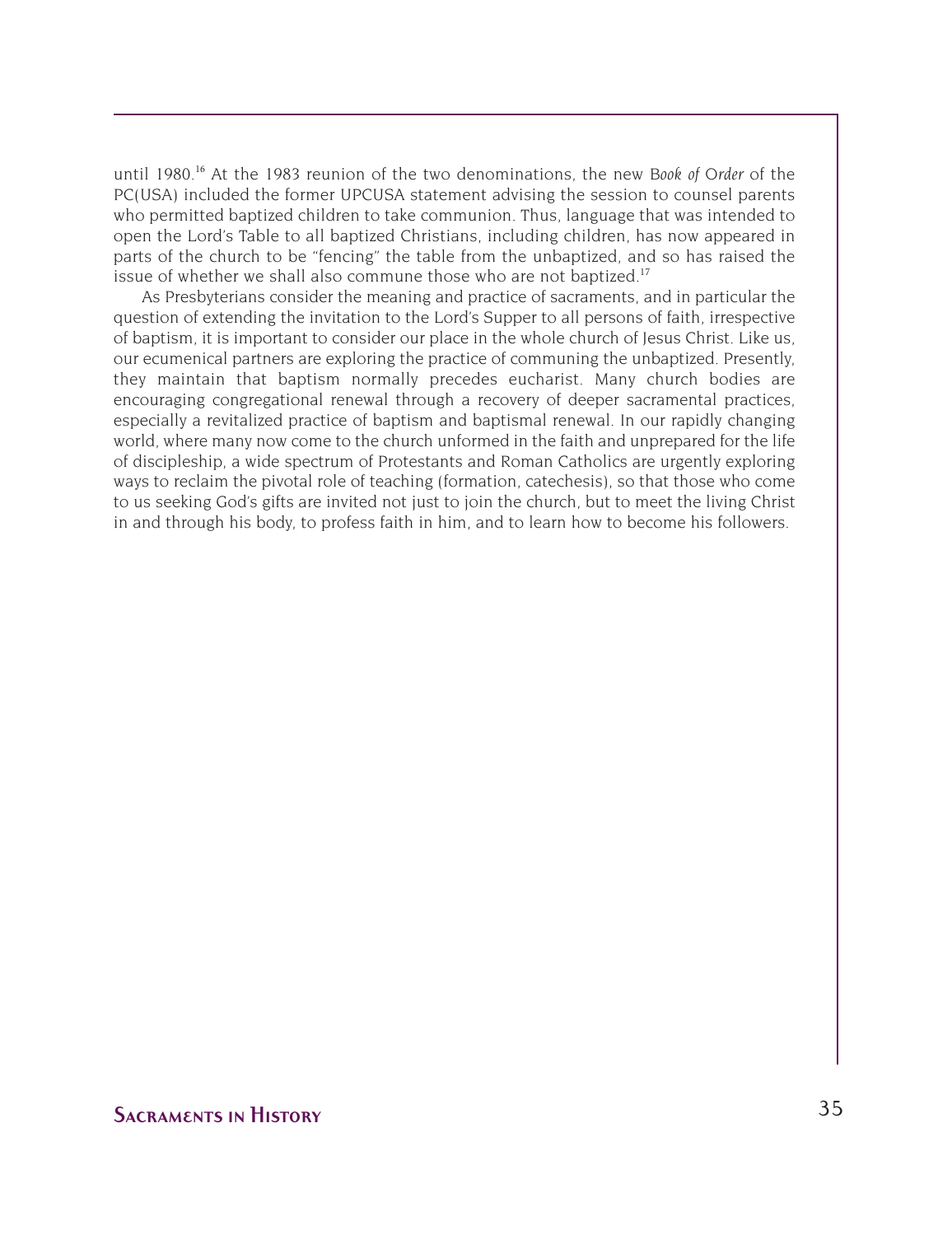

### **Questions for Reflection**

- 1. During some periods of history, the sacraments were more central to the church's life and mission than during others.
	- How central are the sacraments to your congregation's life and mission today? Why?
	- In what ways does your practice of the sacraments demonstrate this?
- 2. Consider the history of your own congregation.
	- What sacramental practices have changed over time? When? Why?
	- What sacramental practices have stayed the same?
	- What would you like the next generation to remember about what you did to enrich the sacramental life of the congregation?
- 3. History suggests that the way we celebrate baptism and the Lord's Supper reflects the church's beliefs about the sacraments.
	- What does your practice suggest about what your congregation believes?
- 4. The essay divides church history into four periods: Early church, Middle Ages, Reformation, and Contemporary church.
	- Did certain parts of this history capture your imagination? Which ones? How?
	- Which period of church history holds the greatest authority for you? The least? Why?
	- What new things did you learn about your sacramental heritage from the essay?
	- Are there implications for your congregation's sacramental practice that you want to explore?
- 5. The first section of the essay describes conversion to the Christian life as an ongoing process that involves "changes in belief, belonging, and behavior."
	- Does this ring true to your own experience? How? Or how not?
	- In your congregation, do baptism and the Lord's Supper involve all three of these dimensions of the Christian life? Is one emphasized over the others? Which one?
	- What parts of your congregation's sacramental practice emphasize changed beliefs?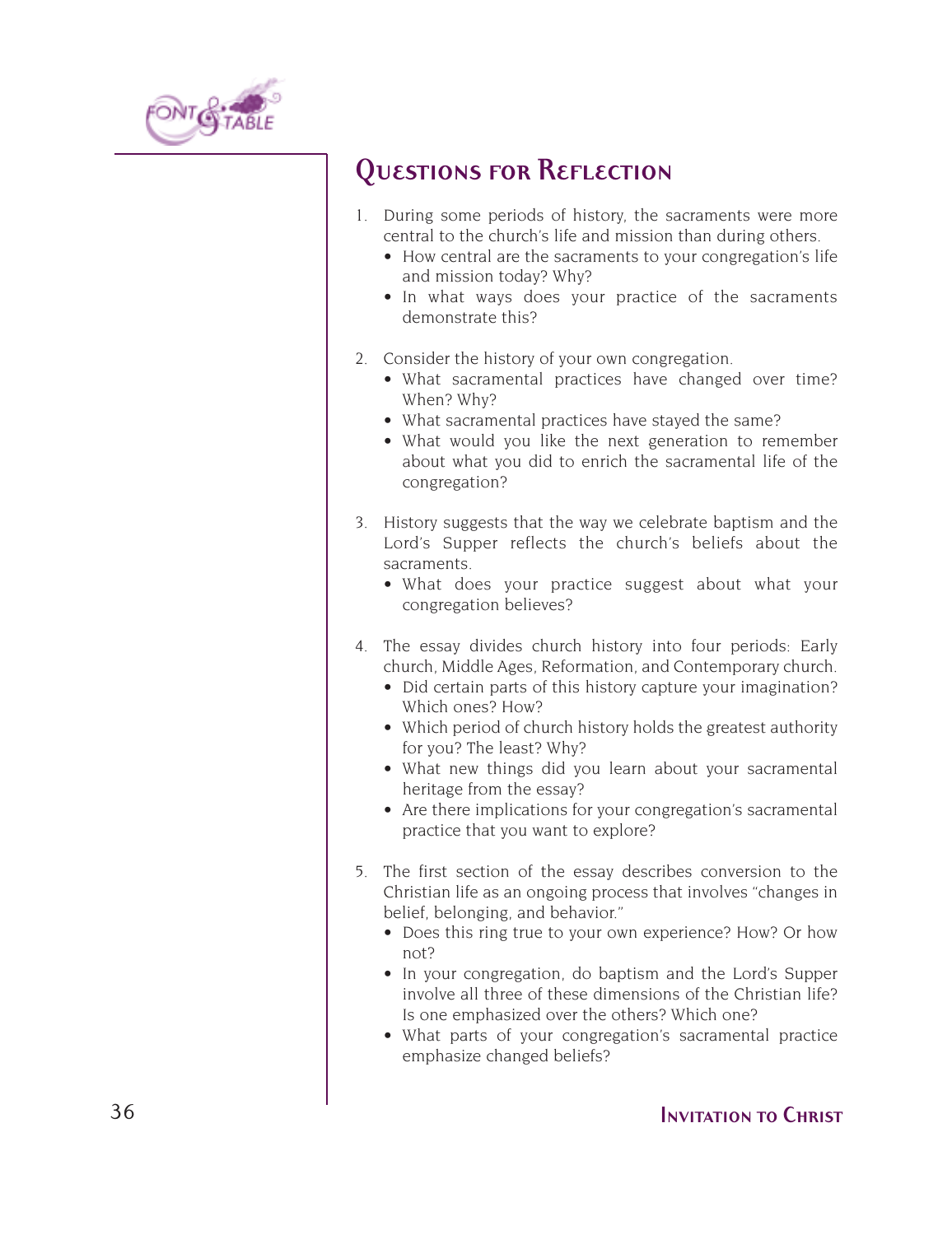

- What parts of that practice emphasize new loyalties to Christ and to his church?
- What parts emphasize living transformed lives as disciples of Jesus?
- 6. Throughout its history the church has invited people to faith through baptism.
	- How would you describe the role of baptism in your invitation to new believers?
- 7. How might the Spirit in our time be using the sacraments to bring together people of faith (that is, the church) with those outside the church who are seeking faith?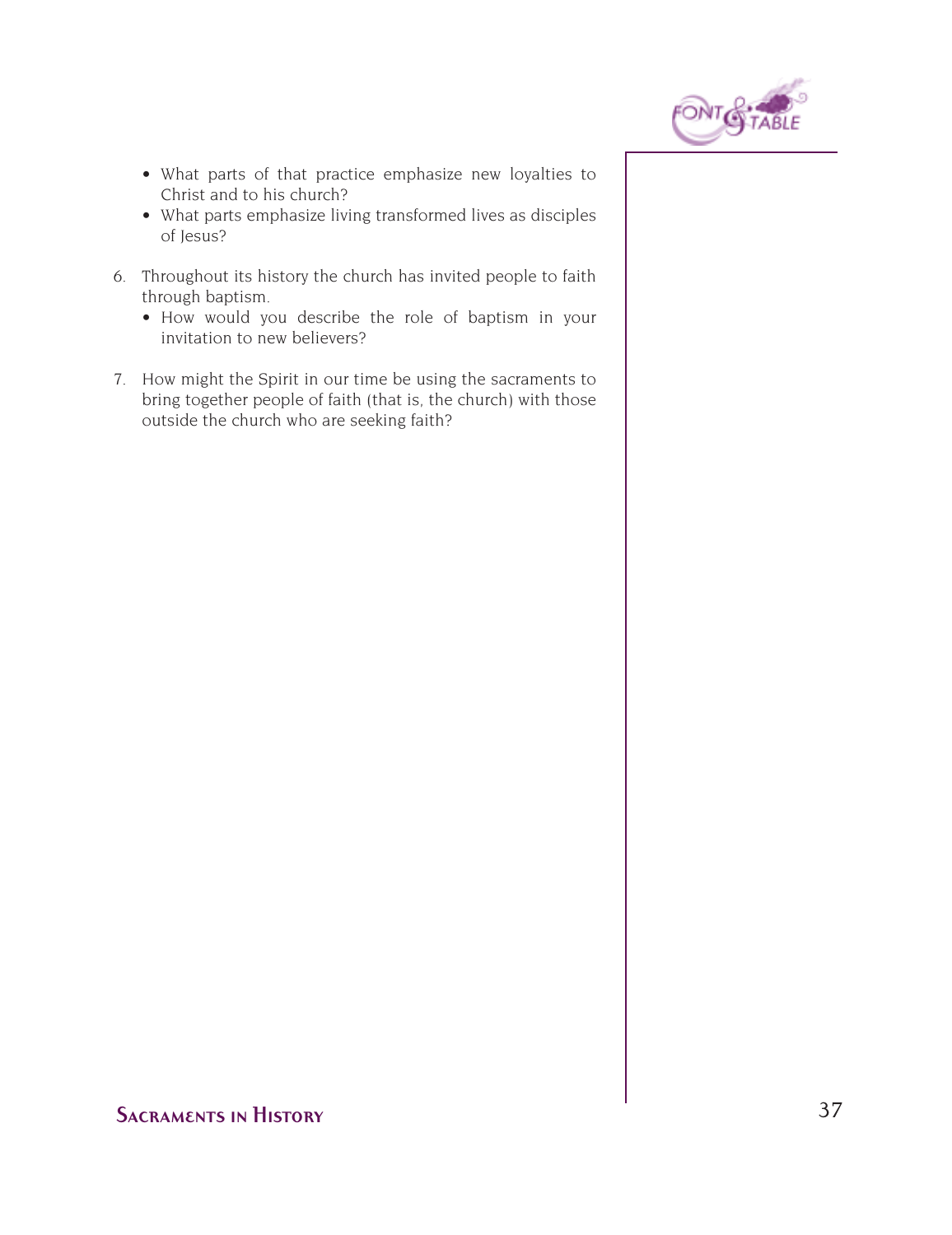### **Suggestions for Further Reading**

- Benedict, Daniel T. Jr. *Come to the Waters: Baptism & Our Ministry of Welcoming Seekers & Making Disciples*. Nashville: Discipleship Resources, 1997.
- Byars, Ronald. Indiscriminate Baptism and Baptismal Integrity. In *Reformed Liturgy and Music*: Vol. XXXI, no. 1, 1997, 36–40. www.pcusa.org/theologyandworship/issues/baptism.htm.
- Calvin, John. *Institutes of the Christian Religion* 4.1 and 4.14–18; Library of Christian Classics, ed. John T. McNeill, trans. Ford Lewis Battles. Philadelphia: Westminster Press, 1960.
- Edwards, O. C., Jr. *How It All Began: Origins of the Christian Church*, trans. Ford Lewis Battles. New York: Seabury Press, 1973.
- Johnson, Maxwell E. *The Rites of Christian Initiation: Their Evolution and Interpretation*. Collegeville, MN: Liturgical Press, 1999.
- Keifer, Ralph. Christian Initiation: The State of the Question. In *Made Not Born: New Perspectives on Christian Initiation and the Catechumenate*, ed. Kavanaugh, Aidan, Notre Dame, The University of Notre Dame Press, 1976. (138–151)
- Kelly, Liam. *Sacraments Revisited*. London: Darton, Longman and Todd, 1998.
- Martos, Joseph. *Doors to the Sacred: A Historical Introduction to Sacraments in the Catholic Church*, rev. ed. Tarrytown, NY: Triumph Books, 1991.
- Moore-Keish, Martha L. "Calvin, sacraments and ecclesiology: What makes a church a church?" Address to the Institute for Reformed Theology, Richmond, VA, November 2001.
- Old, Hughes Oliphant. *The Shaping of the Reformed Baptismal Rite in the Sixteenth Century*. Grand Rapids, MI: Wm. B. Eerdmans Co, 1992.

White, James F. *A Brief History of Christian Worship*. Nashville: Abingdon Press, 1993.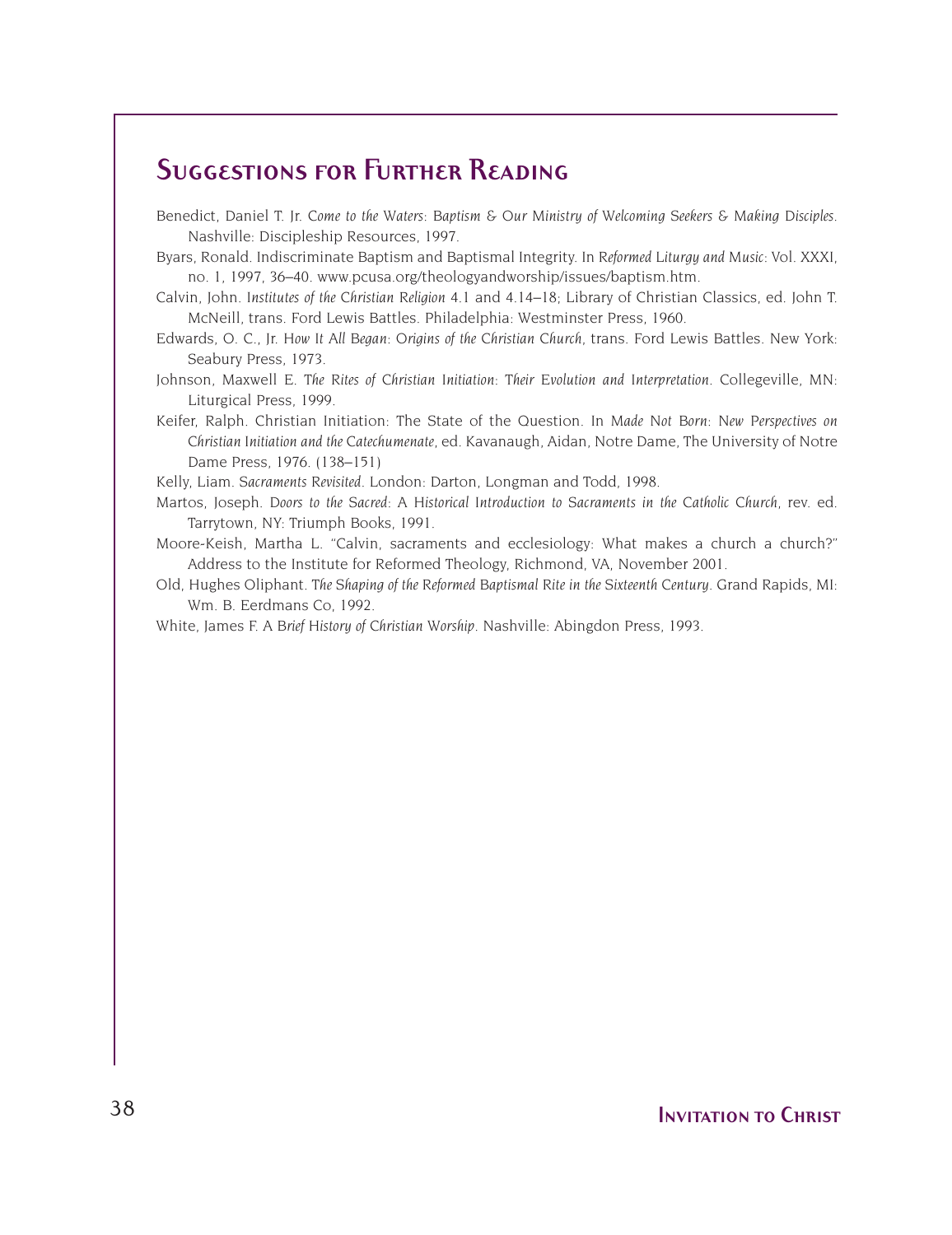### **Theology and Sacraments**

We are inviting you into deeper sacramental practice and reflection out of a strong theological conviction that in Word and Sacrament the living, triune God encounters us in the life of the community. Our practice and our reflection are enriched by careful attention to what our tradition affirms about God, ourselves, and our relationships.

In this light, the Sacraments Study Group looked at these particular resources: John Calvin's theology; *The Book of Confessions*; the Directory for Worship; *Baptism, Eucharist, and Ministry* (as well as other ecumenical statements); the work of contemporary Protestant, Roman Catholic, and Orthodox theologians; and articles on open table practice.

What we offer here is not a comprehensive systematic theology, but we are providing the church with a foundation for further theological reflection. We offer this in the hopes that it will allow your congregation to examine, reflect on, and deepen sacramental practice. These questions have guided our reflection, and they may be useful in stimulating conversation in your community.

### **WHO IS GOD?**

*The triune God is not bound by creation.* Central to Reformed theology and crucial for an adequate sacramental theology are two affirmations: the first is that God is sovereign, and the second is that God is self-communicating. In regard to the first, we recognize that God is not subject to the limits of our understanding or our experience. God is ever beyond our grasp. This means that God is not limited to any particular means to communicate transforming grace. God can save, liberate, judge, forgive, and heal by whatever means God chooses to employ.

*The triune God chooses to be in relationship with creation.* In regard to the second affirmation we accept the testimony of God's Word in Scripture, Christians throughout history, as well as our own eyes and ears, that God is a God of love who seeks to communicate that love as saving grace to all people and to all the world. Such witnesses proclaim that God does, in fact, reach out to save, liberate, judge, grasp, forgive, and heal. God chooses not to be alone, but to be in relationship with humanity and the whole world.

#### **WHO ARE WE?**

*Created:* "In sovereign love God created the world good and makes everyone equally in God's image, male and female, of every race and people, to live as one community" (A Brief Statement of Faith, 10.3). The first thing we must affirm about humanity is that we are created good, in the image of the triune God, created out of love and for love. As those formed from the earth, we celebrate that our very bodies are pronounced good by God. Therefore we need not hide or deny that our bodies are a fundamental part of being human. Our whole selves are part of God's good creation, and the sacraments engage our whole selves in the worship of God.

### **Theology and Sacraments** 39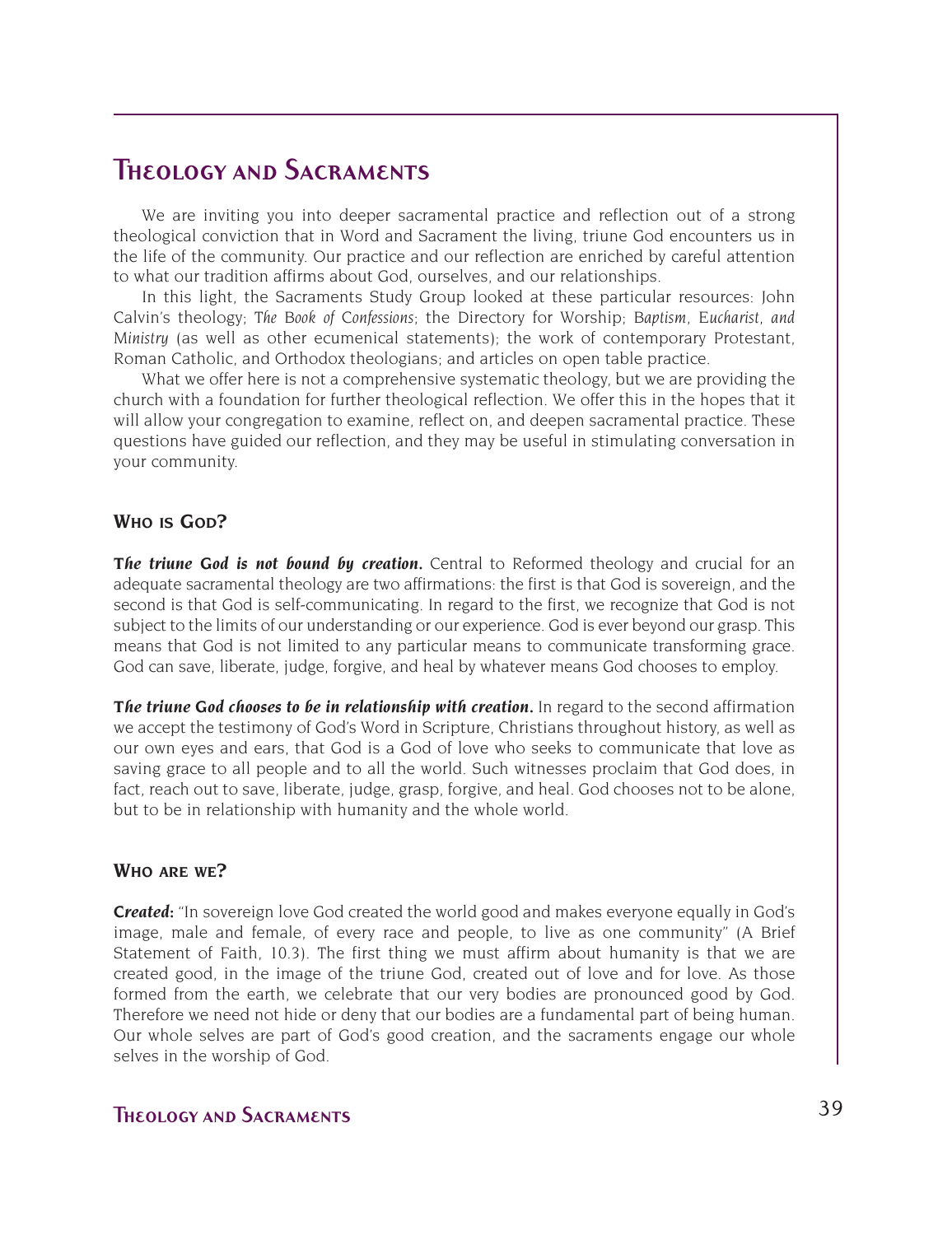**Sinful:** "In sin, people claim mastery of their own lives, turn against God and each other, and become exploiters and despoilers of the world. They lose their humanity in futile striving and are left in rebellion, despair, and isolation" (Confession of 1967, inclusive language version, 9.12). The second thing we know about ourselves is that although we are created in God's image, we rebel against this image and do not live as God's beloved ones. We turn toward ourselves, either in pride or in self-contempt, and away from God. As a result, we deserve God's judgment. We sinful people come to Word and Sacrament in need of redemption, and in the sacraments we encounter and receive reconciliation with God and one another.

*Redeemed:* Even when we turned from God, God did not turn from us. Through the ages God called to the people through the voices of prophets, priests, and kings, and through the actions of despised women, nameless slaves, and forgotten children. In the fullness of time, God came to live in the world as Jesus Christ, redeeming our sinfulness and enabling us to return to God. Jesus Christ shows us what it means to live the true humanity that God intends for all of us. "By his passion and death and everything which he did and endured for our sake by his coming in the flesh, our Lord reconciled all the faithful to the heavenly Father, made expiation for sins, disarmed death, overcame damnation and hell, and by his resurrection from the dead brought again and restored life and immortality" (Second Helvetic Confession, 5.076). By joining us to Christ, the sacraments engage us in ways of being truly human and empower us to live in these ways.

*Living in hope for God's future:* "We look for the resurrection of the dead, and the life of the world to come" (Nicene Creed, 1.3). As those who have been redeemed, we live in gratitude to God. Yet we also see the continuing effects of sin in the world around us, so even as we try to live faithfully, we also live in hope of the time when God will make all things new, when "death will be no more; mourning and crying and pain will be no more" (Revelation 21:4). In the sacraments, we anticipate, participate in, and glimpse a vision of that future.

### **HOW DOES GOD ENCOUNTER US?**

*Covenant:* From the beginning, indeed from creation itself, God enters into relationship with human beings. This relationship of love and faithfulness is what we call "covenant." Of our own accord, we do not have the means to establish a relationship with God, but because of God's "voluntary condescension," we receive divine promises and are enabled to respond (Westminster Confession of Faith, 6.037). Throughout the Old Testament, the people of Israel receive and practice signs of the covenant including circumcision, Passover, and sacrifice. They also receive the law that provides patterns for covenant living. Sometimes they observe these things faithfully; at other times, the prophets testify that the people have abandoned the covenant. Yet even when the people do not live in faithfulness, God remains faithful. In baptism, we enter into covenant life as disciples of Jesus Christ. At the table, God feeds us and calls us into community where we renew our covenant promises.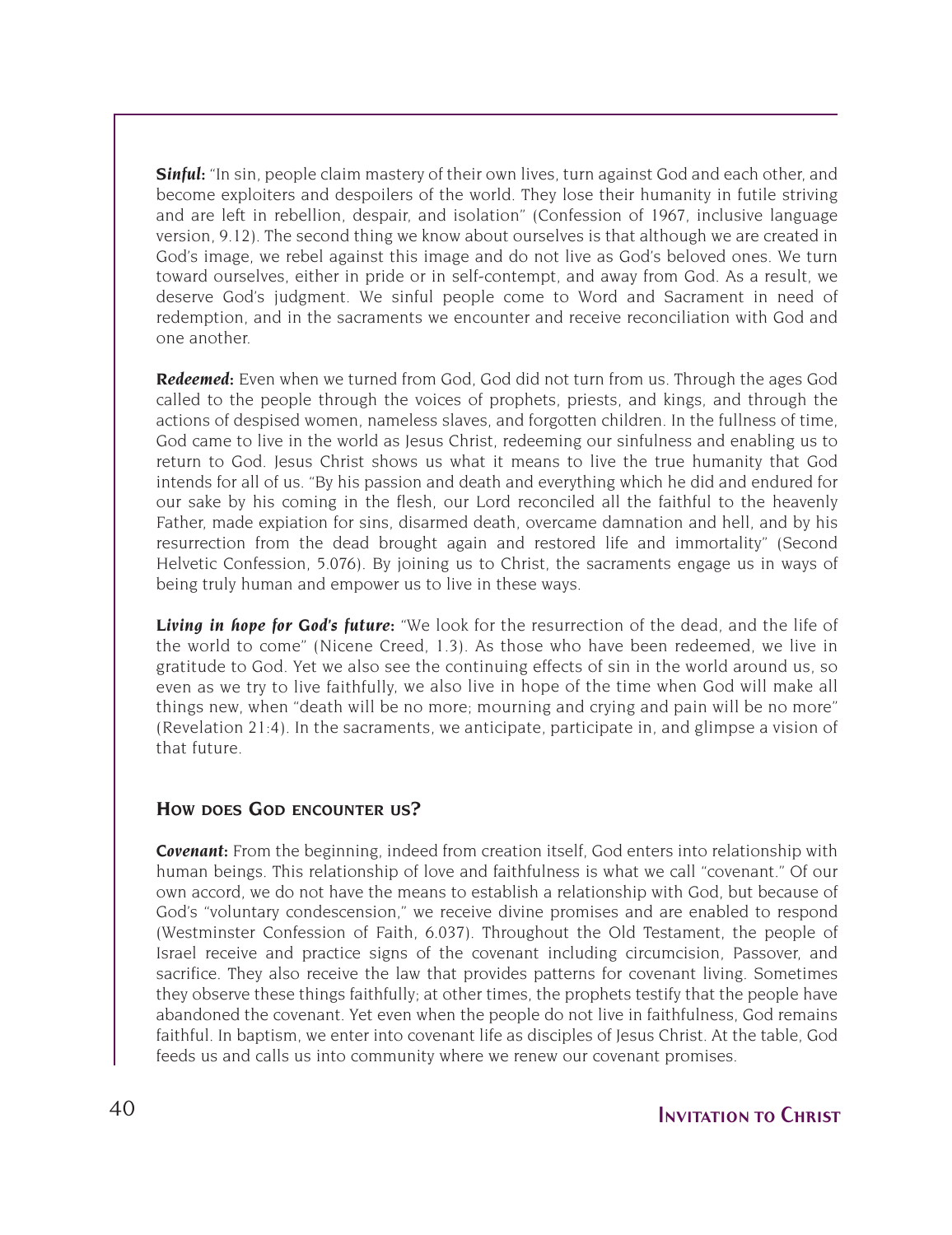*Incarnation:* In the covenant, humanity and God are bound by promises of love and faithfulness. In Jesus Christ, humanity and God are joined in flesh and blood (see Scots Confession 3.06). Because of this, we marvel that the Holy One, the Creator of heaven and earth, has known the heights of human joy and the depths of human sorrow. The incarnation means that Jesus Christ has taken even suffering and death themselves into the eternal life of the triune God. The incarnation confirms the witness of Scripture that nothing in all creation will be able to separate us from the love of God known to us in the preaching of the Word, the pouring of the water, and the breaking of the bread.

**Holy Spirit:** We are related to God in covenant promises and in the life of Jesus Christ. The Holy Spirit is the One who joins us to the covenant and unites us with Christ. Christians are invited to affirm the witness of our tradition: "that God's Spirit is also given to me, preparing me through a true faith to share in Christ and all his benefits, that he comforts me and will abide with me forever" (Heidelberg Catechism, 4.053). Scripture also testifies that the Spirit of God comes as a disturbing power, not always a reassuring comfort. Yet whether comforting or disturbing, the Holy Spirit inexorably draws us, individually and as the church, into the life of the triune God. By the work of the Spirit, the sacraments draw us into union with Jesus Christ.

#### **WHAT CAN WE SAY ABOUT THE SACRAMENTS?**

*God works through Baptism and the Lord's Supper in multiple ways to form us into God's own people.* These sacraments are not things but events: a gathered people in the presence of God take material objects and with Word proclaimed and preached and the Spirit invoked, sing, move, wash, and eat so that love abounds, truth is spoken, and grace flows.

To say only one thing about either baptism or the Lord's Supper would be misleading and unfaithful to the biblical witness. To understand the richness of the sacraments requires a multiplicity of images and the magnification of our sacramental practice.

*Baptism:* To begin with, baptism evokes all the rich biblical images of water. Water was the first element of creation, over which the Spirit hovered and from which came all life. Water overwhelmed a world gone wrong with destructive force. Water parted and slaves walked to freedom on dry land. Water flowed from a rock to quench the thirst of a parched and grumbling band of wanderers. Water from a young woman's womb surrounded a baby boy as God took on flesh to dwell among us. Water spilled over this baby now grown into the man Jesus and his identity as Beloved of God was proclaimed. Water will flow through the city of God where all people gather in peace and the nations are healed.

From the deep well of these biblical narratives springs our baptismal theology. Baptism is the gift of a faithful God who is not bound to creation, but who chooses to enter into covenant relationship with creation out of divine love. Baptism, like the Lord's Supper, is God's gracious accommodation to our embodied humanity, God's approach to us in ways that we not only can hear, but can see, feel, and taste. Baptism cleanses us of sin, signifies God's redeeming love, and orients us toward the future. In baptism, we are welcomed into the covenant, engrafted into the body of Christ, and given the gift of the Holy Spirit.

### **Theology and Sacraments** 41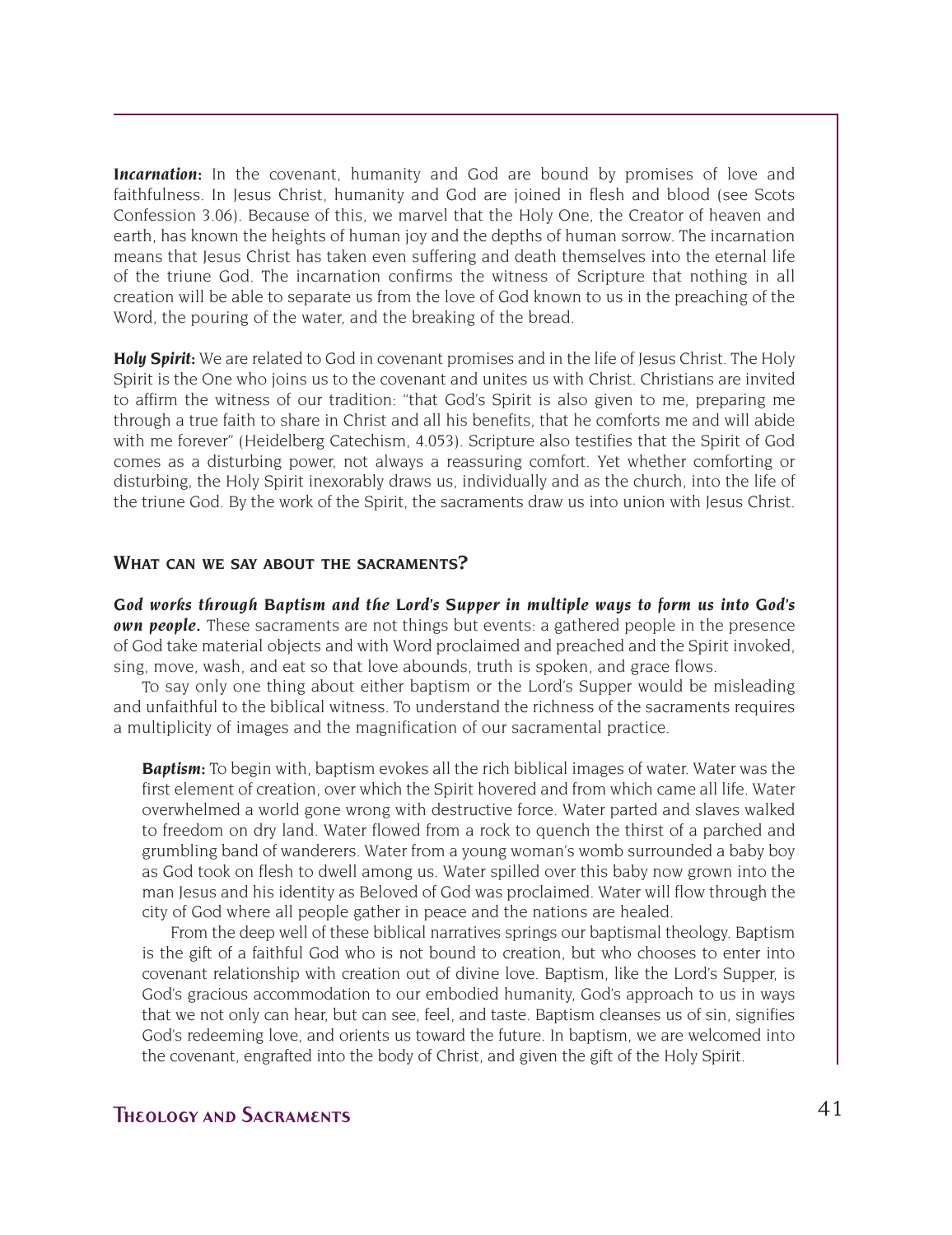The landmark ecumenical document *Baptism, Eucharist, and Ministr*y described baptism in terms of five major images: participation in Christ's death and resurrection; conversion, pardoning, and cleansing; the gift of the Spirit; incorporation into the body of Christ; and the sign of the Kingdom. The current Directory for Worship of the PC(USA) attends to these meanings of baptism, and it adds a more pronounced understanding of baptism in relation to covenant: "In Baptism, the Holy Spirit binds the Church in covenant to its Creator and Lord" (W-2.3003; cf. W-2.3000, entire).

Cleansed of sin, we begin anew a life of faithfulness and service. Dying and rising with Christ, we need not fear death any longer. Gifted with the one Spirit, we look into one another's eyes and recognize our equality. So, today "there is no longer Jew or Greek, there is no longer slave or free, there is no longer male and female; for all of you are one in Christ Jesus" (Galatians 3:28). Here, we are all adopted daughters and sons of the Most High, no more and no less. We are all priests, all royalty, not according to the values of the world, but simply as forgiven sinners (see 1 Peter 2:9).

*Lord's Supper:* So, too, the meal has many meanings. When holding or smelling or ingesting bread and wine, myriad stories come to mind. Bread: unleavened, for angels who sojourn with Sarah and Abraham at Mamre; from heaven, for hungry escaping slaves; miraculously abundant, from a small bowl of flour for Elijah, a widow, and her son; with milk and honey, in the promised land; leavened by a woman, in a saying describing the coming new age; multiplied, with fish, to feed five thousand; broken on a fateful night, as a command to love and to remember. Wine: for the wedding banquet, made from water; for the Passover feast; for the feast of the new covenant and its weekly commemoration; for the final banquet where none shall want for anything.

These scriptural narratives shape our understanding of the Lord's Supper. As with baptism, we affirm that the supper is a gracious gift of our God who is free, yet freely chooses to approach us here in love. At the table we celebrate our embodied selves as creatures of the earth, dependent upon the goodness of the earth for our existence. With the broken bread we acknowledge the brokenness of the world. In the words we recite we come to know our own redemption from the ways of sin, and we anticipate the future banquet at which all will be fed. At the table of the Lord we renew the covenant, we encounter the Incarnate One, and we receive again the gift of the Spirit.

Baptism, Eucharist, and Ministry sounds many of these themes in its discussion of the primary meanings of the Lord's Supper: thanksgiving to the Father; memorial of Christ; invocation of the Spirit; communion of the faithful; and meal of the Kingdom. These same five images appear almost identically in the Directory for Worship (W-2.4003–4007).

Thanksgiving at the table shapes us as grateful people who everywhere and always give thanks to God. Joining together for the meal, we are reminded of the call to make sure that food and drink, both ordinary and holy, are shared adequately among all. By the power of the Spirit, both past and future coalesce, as around our table we eat with Christ on that last night as disciples ourselves and as guests at the great feast of the Lamb that is promised and will surely come to pass.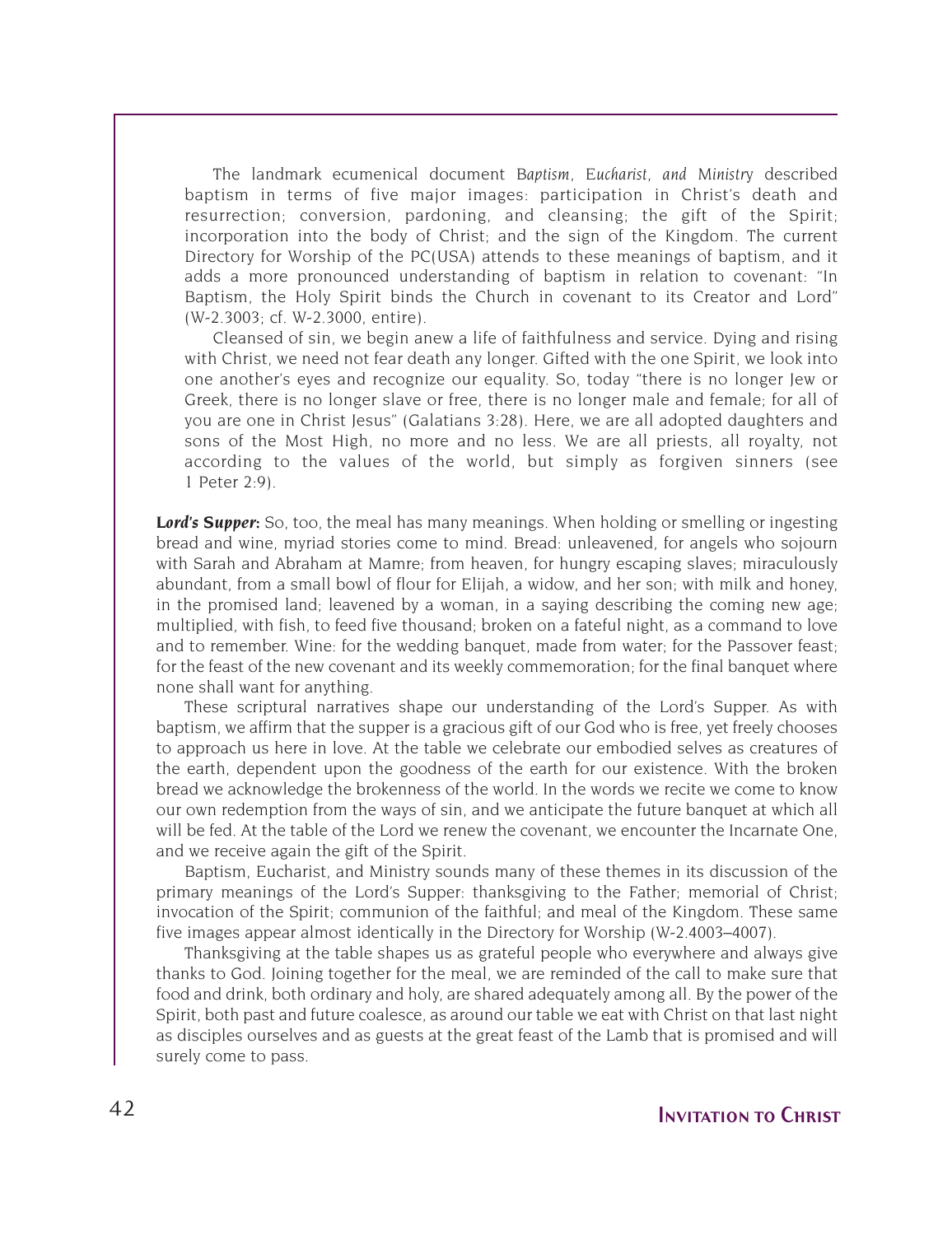#### *Baptism and the Lord's Supper are "marks of the church."*

For John Calvin, the church is, "Wherever we see the Word of God purely preached and believed, and the sacraments administered according to Christ's institution" (*Institutes* 4,i.9). Like other branches of the church, Reformed theology understands the "marks" of the church not as rules or prerequisites, but rather as fountains from which spring the witness to and foretaste of the kingdom of God. This means that the sacraments are not simply actions that the church practices; they are, together with the Word proclaimed, *the* defining features of who the church is. Where Word and Sacrament are not, the church is not.

Through the sacraments, God provides an inexhaustible well from which we can draw the very substance of our faith. Rich, complex acts of Christian public worship, the sacraments with the narratives of the gospel, and its proclamation are the very source of the church's life. Gathering behind locked doors at the most profound moment of crisis, the first disciples experienced the one who had been crucified now alive and transformed. Shaken out of despair, they recommitted themselves to Jesus and his mission; the church came to be. Whenever a person outside the community responded to the gospel, they were washed in water as the Spirit descended. The Ethiopian eunuch said to Philip, "Here is water . . . what is to prevent me from being baptized?" (Acts 8:36). And from the font, converts proceeded immediately to the regular practice of Word and table. This is how the church began and how it has sustained itself in spirit and in truth. From the beginning, proclamation, baptism, and the Lord's Supper have been the central, identity-forming practices of the Christian community.

#### *Both baptism and the Lord's Supper are simultaneously gift and call.*

For disciples throughout the history of salvation, hearing the gospel is a gift that is also a call. We are offered Christ and all his benefits. In turn, we offer ourselves in service to God and humanity. As Calvin puts it, this gift of Christ through the Spirit is a "double grace," involving both justification and sanctification. This offer of Christ is a forgiveness of sins, a free offer of relationship, but this offer of relationship is simultaneously an invitation to be part of God's saving work. We are offered the opportunity to be children of God, the body of Christ in the world, the *ecclesia*. The Reformed tradition has often understood this offer through the term "the covenant of grace" (see Westminster Confession of Faith 6.039–6.042). It is grace, it is freely offered, and what is offered is a covenant, a new and renewed place within the people of God. This double grace of gift and call is what we receive in the sacraments.

Reformed sacramental theology seeks to resist anything that would reduce the meaning of this encounter with God in the sacraments to either *merely* forgiveness of sins on the one hand, or *merely* a call to good works on the other. The former has been called "cheap grace" by Dietrich Bonhoeffer, the latter "works righteousness," a problem against which the Reformers worked vigorously. Both dimensions of the sacraments need to be held together.

#### *The sacraments are the gifts of a gracious God who seeks relationship with us.*

Many of the meanings mentioned earlier make it clear that the sacraments are fundamentally about gift, about God's abundant grace. Baptism symbolizes the gift of life, of forgiveness, and of the Spirit. The Supper symbolizes the gift of life and the gift of new life in Jesus Christ. Both symbolize the gift of covenant community, the gift of new relationship we receive in Christ.

### **Theology and Sacraments** 43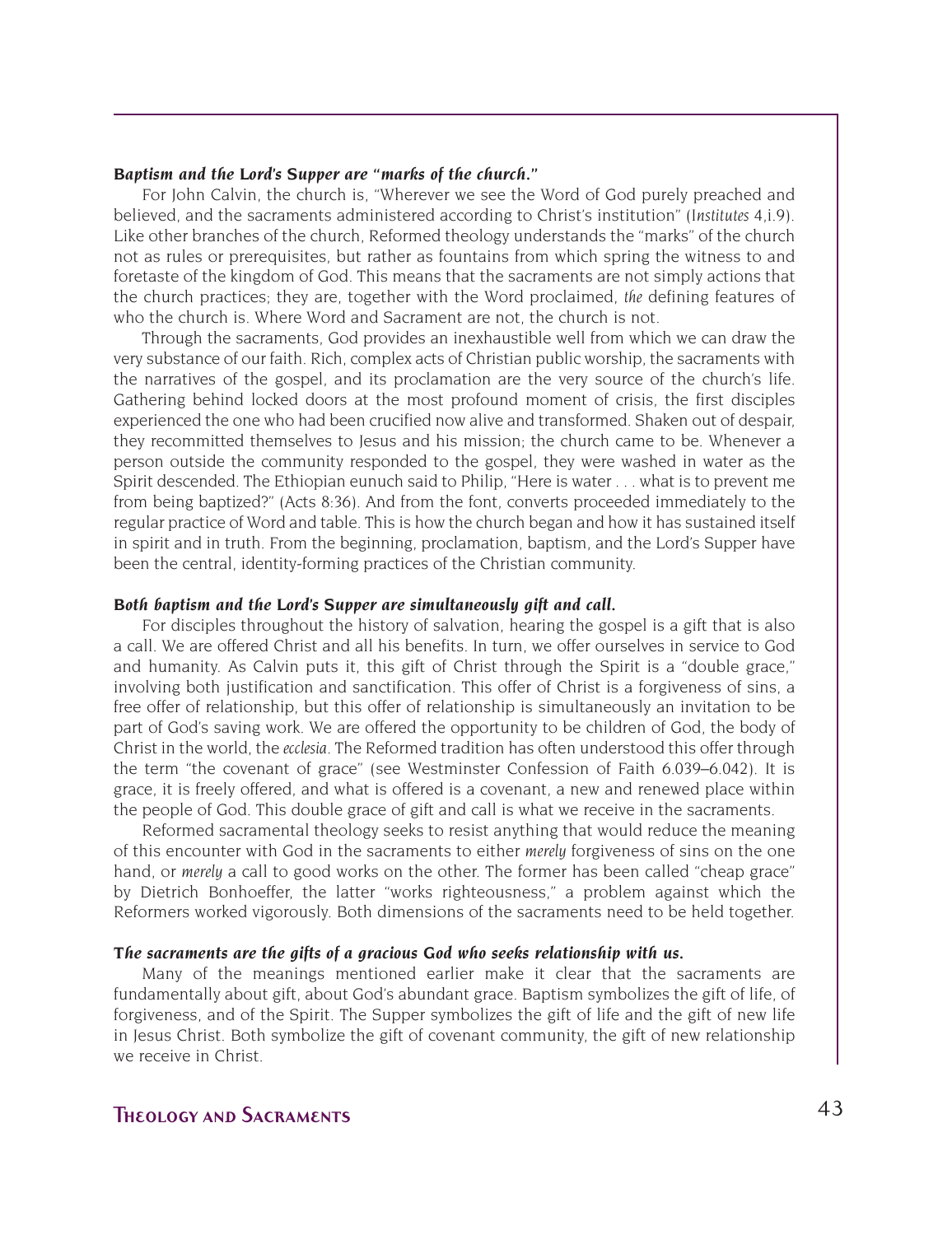In Christ, we receive the offer of the forgiveness of sins and the beginning of a release from the power of sin. This free gift of forgiveness, of renewed relationship with God, is what the tradition has called "justification." Both baptism and the Lord's Supper witness and communicate this justification to those who receive them in faith.

God is indeed free to convert, save, and liberate in whatever way suits the divine purpose, but that does not lessen the power and centrality of the Word rightly preached and the sacraments rightly administered to nourish, guide, and empower Christians. It would not be prudent to disdain this gift of the sacraments, backed by the divine promise and dominical warrant. Rather, we approach both font and table as a privilege and an opportunity to learn again who we are and whose we are. And the only suitable response to such gifts is to offer God our thanks and praise.

#### *The sacraments call us into transformed relationship with one another and with the world.*

God's gift of salvation involves not merely a legal pronouncement of forgiveness, but a release from the power of sin. It involves an entrance into a new way of life as the body of Christ. It is an offer to enter into the way of Jesus and a taking on of his yoke, a way that is both individual and corporate. This is what the tradition has called "sanctification" (see, e.g., Westminster Confession of Faith 6.075–6.077). The sacraments not only signify our justification or the repair of our relationship with God: they also nourish our sanctification or our growth in faithful living.

The sacraments are not a prized possession of the church. They are gifts held by the church on behalf of all humanity. The movement of the sacraments is always twofold—into the center of the gathering and out again into the world. The sacraments invite us to a way of living that connects deeply to earth and to neighbor.

#### *Earth*

God, as we say in the Apostles' Creed, is maker of heaven and earth. As Job found out, God loves humanity but loves just as passionately all other creatures—whether ostrich, leviathan, bee, or antelope—and loves the earth itself, with all of its forces both to sustain and to destroy particular living beings. As clean, fresh water will soon be (if it is not already) the most precious natural commodity on earth—a source both of life and of conflict—gathering at the font to wash a new convert focuses our attention on a central ecological, political, economic, and social reality. We wash in ordinary water, water over which we pray, into which we invite the Spirit, through which we pass on the way to salvation. Bread, too, comes as a gift of God's abundant earth, yet must be crafted through the human art of baking to be made ready to eat. The grain we receive as gift reminds us of the cycles of the seasons, of rain and wind and sun and drought. Through partaking of the bread in community, we are connected in our very bodies with the earth from which we are made. As ordinary things made holy, water, bread, and wine turn us toward and not away from our fragile planet home.

#### *Neighbor*

Attending to these things, we cannot leave font or table without being changed. We must leave this place and go and work to ensure that all have enough to eat, enough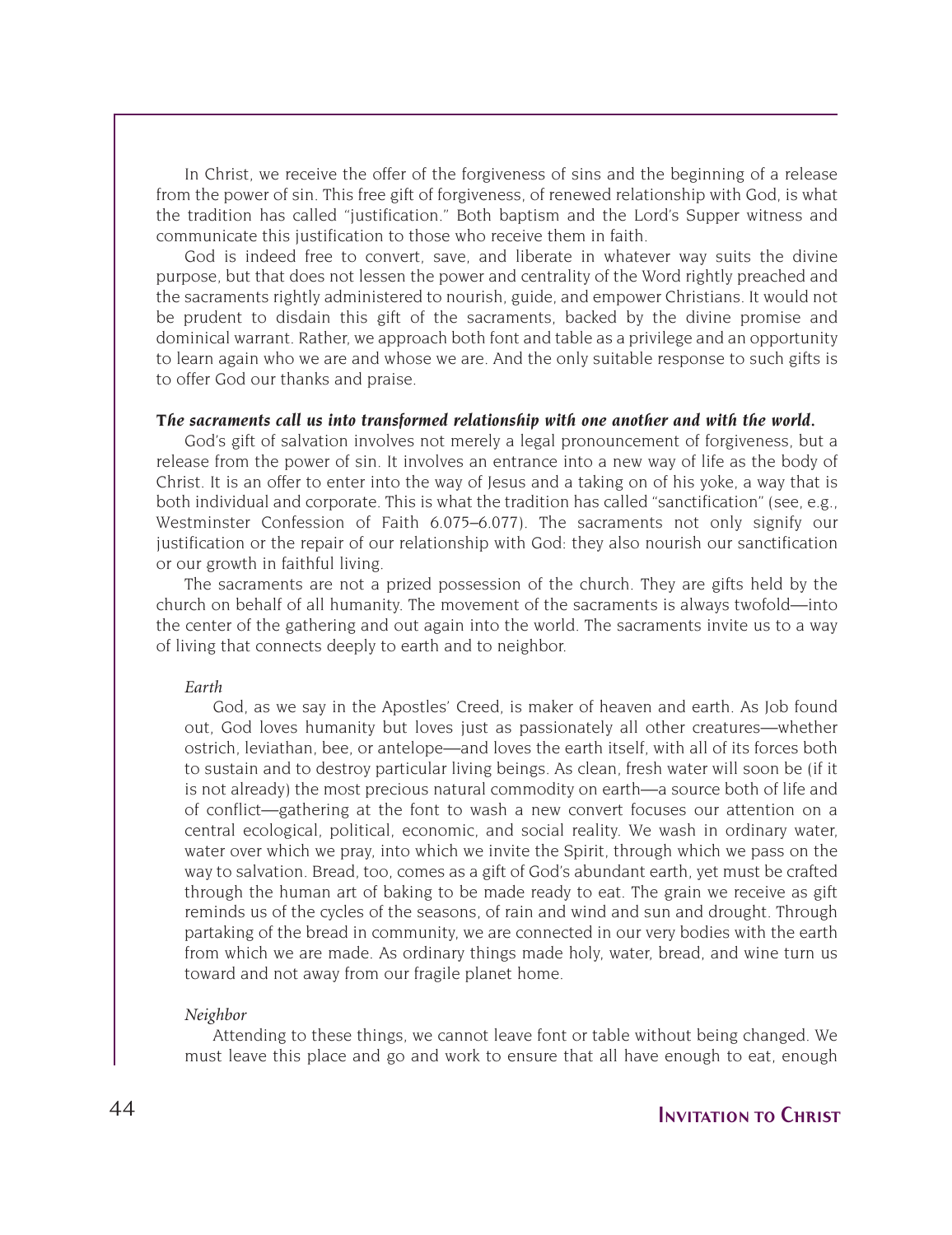water to drink and to keep clean, and a place to rest their heads. The sacraments issue in works of justice. The font and the table shape communities that are open to strangers, relate to one another as equally made in God's image, and joyfully rehearse God's promised future.

A community whose existence is based on font and table cannot help but be a community that offers hospitality to the stranger and sanctuary to the refugee. The prophet invites us, "Everyone who thirsts, come to the waters; and you that have no money, come, buy and eat!" So too we invite those who thirst for community, for forgiveness, for healing touch, for food and clothing and shelter.

Those who have been washed in the waters of baptism and fed at the table of the Lord know that the world continues to bear the marks of sin and brokenness. Washed and fed, we give witness to the redemptive love of God in Jesus Christ. Evangelism is the church's mission to share with a broken world the good news of God's saving grace. The sacraments do not turn us away from the needs of others in complacent satisfaction; they lead us back into the world with a greater hunger for righteousness. When Christians join the struggle for justice, for a world where all have enough to eat and all are honored and live in peace, they cry, "How long, O Lord?" More often than not, such communities testify that God may not come when we want, but God gets there on time.

The sacraments rehearse the way things ought to be, the way God has promised they will be—and in fact the way things already are, if only we have eyes to see. Practicing them, we become unable to be satisfied with less, with living in a world of violence and pain and discrimination and meaninglessness. And so we welcome the stranger and provide shelter to the refugee because we know that in God's future reign, all will sit together at the great welcome table.

#### *Baptism and the Lord's Supper work together with the Word proclaimed to present us with the living Christ.*

Both sacraments complement the precision of the preached Word with the openness and multifaceted nature of symbols in action. They rehearse us in the history of salvation. They tell us who God is and who we are. Around the font, we sense the Spirit above the waters, God's grace seeking out even those who cannot respond, cleansing, renewing, marking us as God's own; we are forgiven, newly alive, members of the one Body. At the table, we remember Jesus, the last night, the betrayal, the suffering, the wondrous love; we break bread again and recognize him, our hearts burning, for Christ is present.

The encounter with God around font and at table is an encounter with the same God who is proclaimed in the Word. Calvin affirms, "Let it be regarded as a settled principle that the sacraments have the same office as the Word of God: to offer and set forth Christ to us. . . ." [*Institutes*, IV, xiv.17]. But as Calvin also says, the sacraments offer a "visible Word." That the sacraments employ material objects at their core both accommodates and honors our embodied humanity. While Reformed Christians have tended until recently to use a minimal amount of water, baptism not only points to a spiritual renewal, but actually washes human skin. If we indulge again in larger basins and a quantity of water that gleefully splashes and actually gets us wet, we may better understand the connection of exterior action and interior disposition. It may be true that many who present themselves for washing have already

### **Theology and Sacraments** 45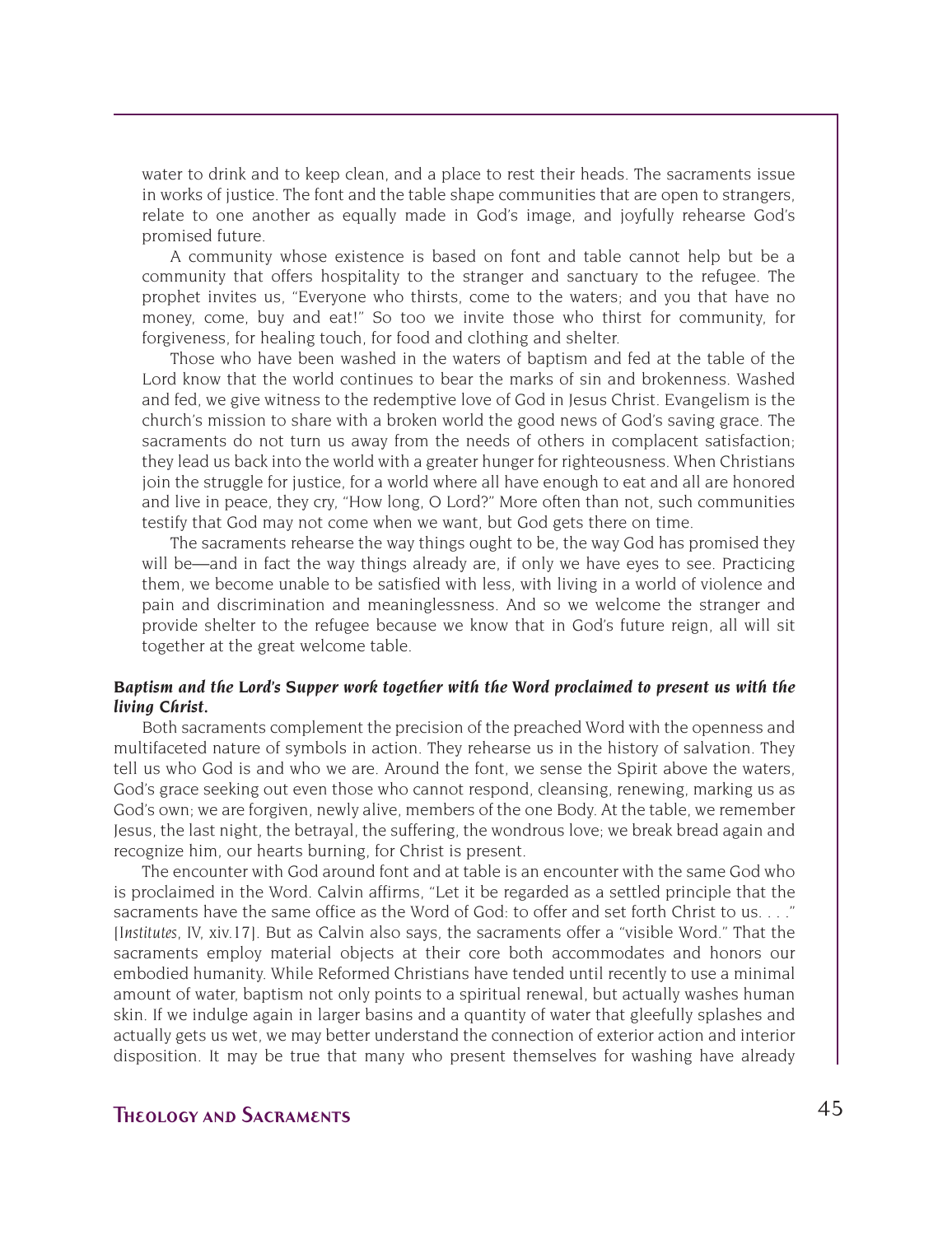heard and believed and so have experienced conversion and regeneration by the Spirit. But it may also be true that a more thorough washing can reveal new dimensions of what God has in store for new Christians. So, too, at table, talk about the depth of Christ's love or the power of the Spirit to make prophets and priests of us cannot carry us as far alone as with the taste of bread and wine, their delight on our tongues, their warmth in our bellies, their physical as well as spiritual nourishment. At table, we practice the equal sharing of food, the honoring of all in equal dignity, a new way of being community, a new relationship to neighbor.

#### *What is the relationship between the sacraments, between baptism and the Lord's Supper?*

If both sacraments consist of both gift and call, if both lead us to encounter the living Christ, then we are still left with the question: what is the relationship between the two sacraments? Does baptism necessarily come first? Does the order matter?

The grace is the same, and the call to a new pattern of life is the same. Yet there are aspects of these two sacraments that lend themselves more naturally to the order in which baptism is first, leading to the celebration of the Lord's Supper. Baptism is connected with death and new life; the Supper is connected with ongoing nourishment of that life. Baptism is connected with incorporation into the body of Christ; the supper is connected with the repeated gathering of that body over time. Baptism is connected with initiation into the covenant community; the supper is the meal of that covenant community. In addition, the long, historical tradition of the church has practiced this rhythm of washing before eating, out of which has emerged a rich tradition of theological interpretation and liturgical practice. This does not mean that the long, historical tradition of the church may not be changed; it does mean, however, that some rich sacramental images (for instance, font as womb and the table as the place where the body of Christ is re-membered) lose symbolic power when the practice is revised.

The concluding section of the theological reflections on "Scripture and Sacraments" discusses the current biblical arguments for and against open table practice. The conclusion there coheres with the conclusion here: that in general, the broad range of sacramental meanings seems best preserved when baptism leads to the table. Being washed comes before eating. Those who have come through the waters of birth then come to the table and learn to eat with the family. Nevertheless, when this order serves to exclude rather than welcome people to God's grace, then perhaps it needs to be temporarily disrupted. The larger theological concern is the power of both sacraments to convey both God's transforming grace and God's call to a transformed life. If someone receives God's grace first at the table, we need rebuke neither that person nor the local church that has welcomed her. Instead, we should joyfully invite that person to the life-giving waters of baptism.

#### **CONCLUSION**

Having gathered, prayed, sung, shared sacred stories, heard the Word preached, offered symbols of our bounty, poured water, broken bread, and drunk deeply from the cup, we are bound more tightly to Christ and to each other. We become a people set apart to do God's work in the world. We are also touched and changed as individuals. One gift of the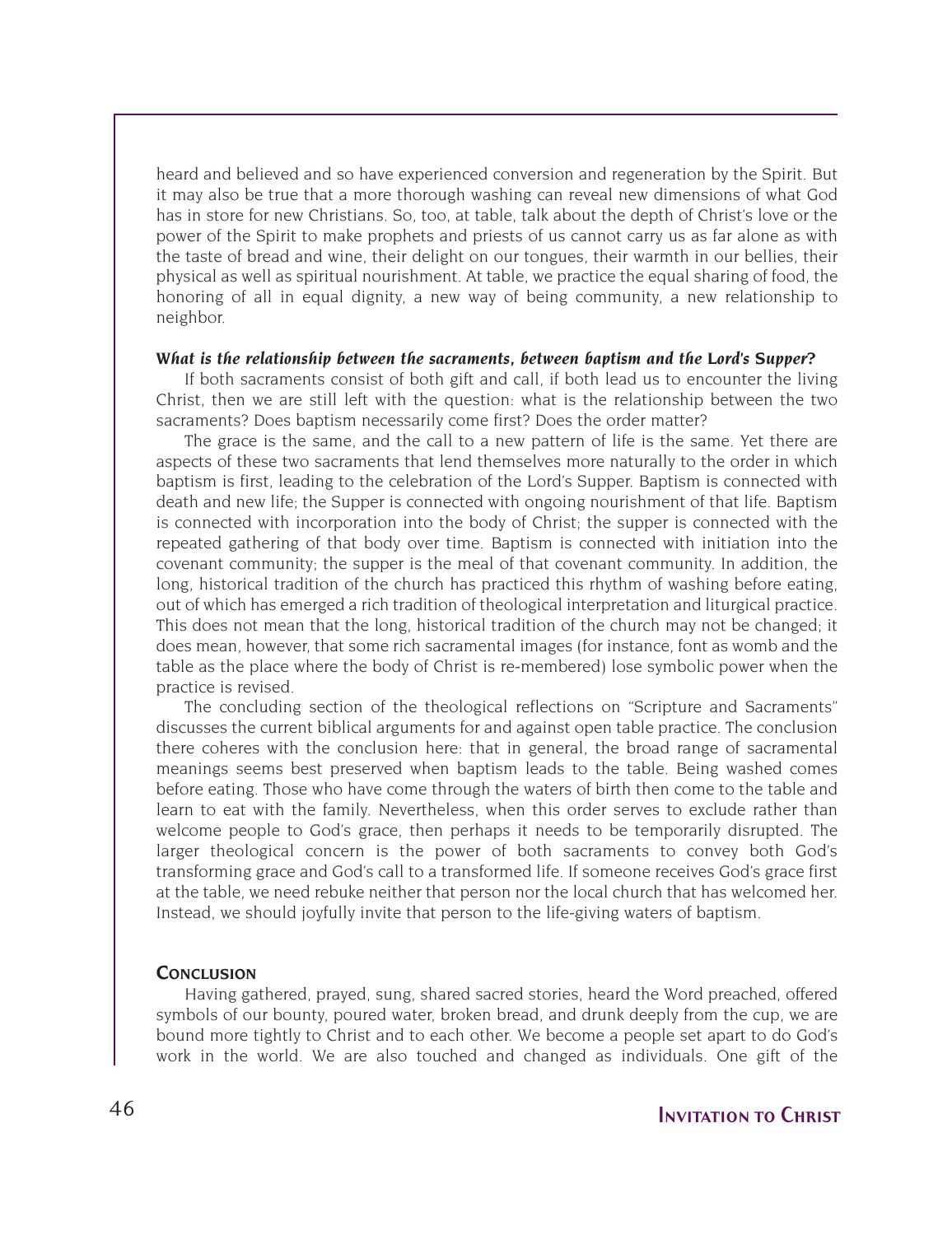sacraments is that they help us to hold together tensions of the faith rather than to choose one pole or the other: individual and community, material and spiritual, gift and call. Both font and table effect both the formation of the individual as a disciple, one who walks in the path Jesus blazed, and the formation of a community as Body of Christ. Both font and table shape our bodies and in so doing shape our inmost selves in covenant relationship with God and one another. Both font and table are both gift and call.

In terms of discipleship, the sacraments communicate again and again the good news that we are forgiven, that we are loved, that we have nothing to fear. Such assurances are not easy to grasp. We forget. We refuse to believe. We despair. And so regularly we gather around the font to hear again the astounding truth that God claims each and every human child without requiring our prior acknowledgment. On the occasion of infant baptism, parents give over a child to representatives of the church, relinquishing any sense of possessiveness, accepting that this child is not theirs but belongs to a larger body and will find her or his own path of faith to walk. When an older child or adult comes to the font, we are astonished by the story of her or his journey to the point of public proclamation of faith. To take on as one's own the ancient creed and enter the waters is a monumental step that we honor, and as we stand as witnesses we can also recall, whether we actually remember the day or not, our own passage through the womb and tomb of the church. We, too, are given the opportunity to renew our pledge, to splash in the water, to know again that we belong and will not be abandoned. Near the font we can again learn not to be afraid. As we receive this life-altering truth, we are enabled to turn and live as God's new creation, as Christ's disciples in a sinhaunted world. Likewise the table offers each of us each week, in sensible form, the promises of God. We not only hear but taste and digest these truths: that no sin is beyond grace and no betrayal is so deep that it cannot be healed, that a day is coming (and in fact is already here) when all shall eat and be filled, and that death is not the end of the story but joy will come in the morning. As we receive this gift, we also respond with joyful lives patterned after the One who is crucified and risen, who poured out his life in order that all the world might have life eternal.

### **Theology and Sacraments** 47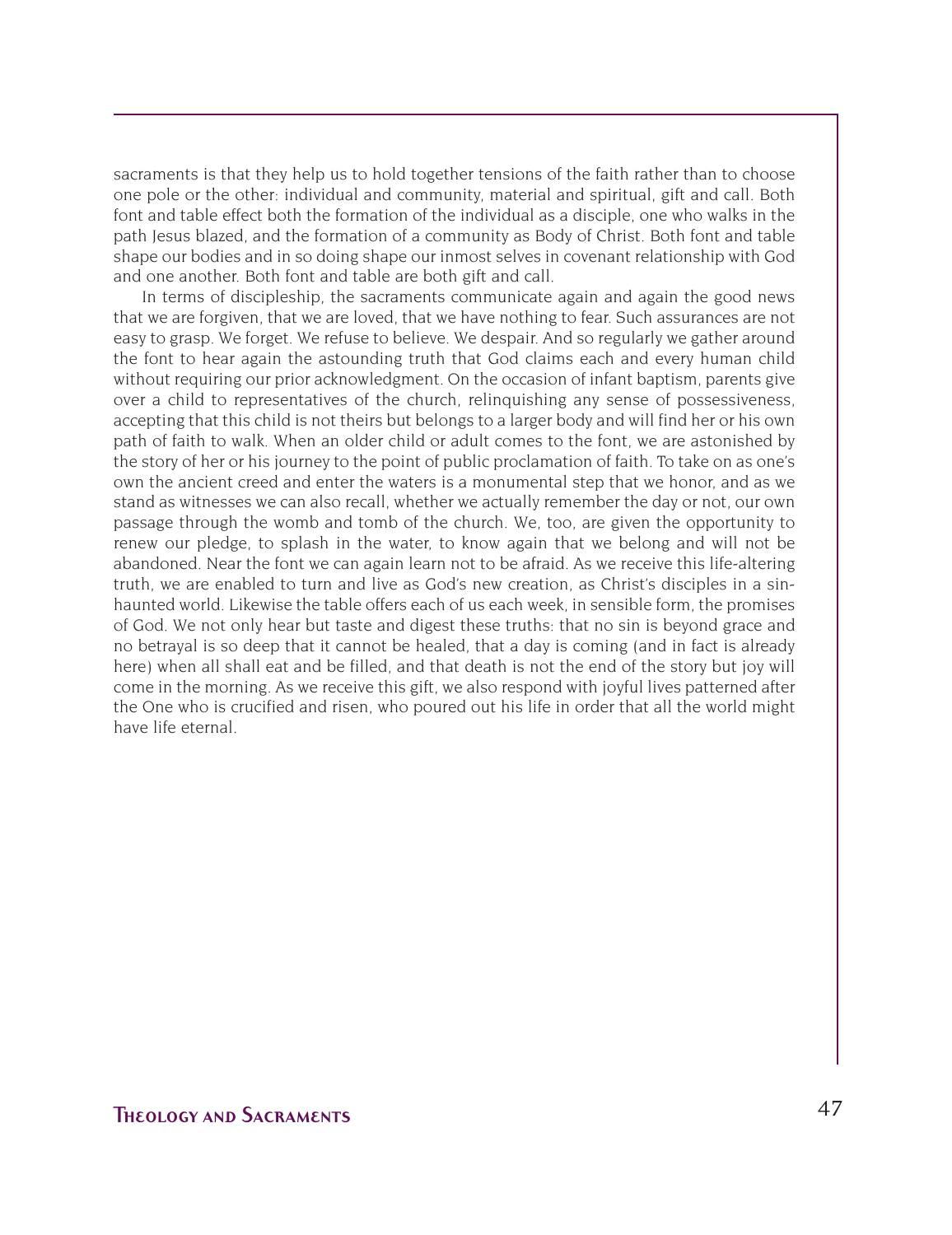

### **Questions for Reflection**

- 1. The essay presents baptism as both a gift of God's grace and a call to discipleship.
	- How does your congregation's practice of baptism show it to be a gift of God's grace?
	- How does your congregation's practice of baptism show it to be a call to discipleship?
	- Are both meanings present? Does one receive more emphasis than the other? If so, why?
- 2. The essay presents the Lord's Supper as both a gift of God's grace and a call to discipleship.
	- How does your congregation's practice of the Lord's Supper show it to be a gift of God's grace?
	- How does your congregation's practice of the Lord's Supper show it to be a call to discipleship?
	- Are both meanings present? Does one receive more emphasis than the other? If so, why?
- 3. Sacramental meaning is conveyed through symbolic objects, especially water, bread and wine.
	- In your congregation, how much water is used to baptize?
	- How do water and the use of water communicate baptismal meaning?
	- How might baptism be understood differently if more (or less) water were used?
	- Do the bread and wine of communion taste good? Look appetizing?
	- How does the taste, smell, or appearance of the elements convey sacramental meaning?
	- What meanings of the Lord's Supper might be understood differently if the bread and wine were different?
- 4. Baptism and the Lord's Supper call individuals and the whole church into living transformed lives as disciples of Jesus Christ.
	- In what ways does your congregation's practice of baptism lead people into living a transformed life?
	- What aspects of the sacrament call you?
	- In what ways does your congregation's practice of the Lord's Supper lead people into living a transformed life?
	- What aspects of the sacrament call you?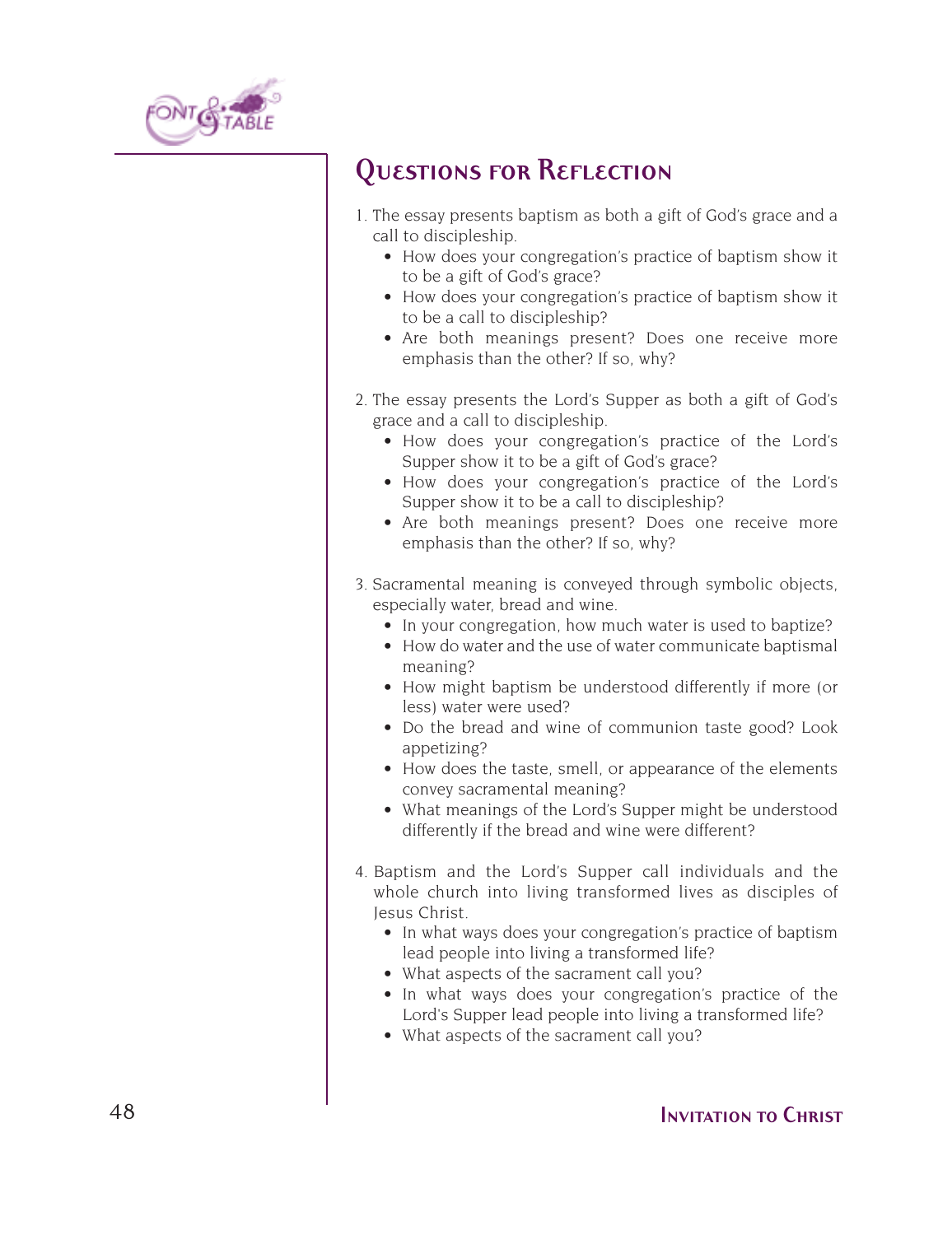

- 5. The essay describes the sacraments as events that take us back to the biblical past, unite the community in present celebration, and propel us into God's future with hope.
	- How is each of these aspects of time present in your congregation's practice of baptism? of the Lord's Supper?
	- Is one (or more) dimension of time missing from the celebration?
	- How might that dimension be reclaimed?
	- Why might it be important to do so?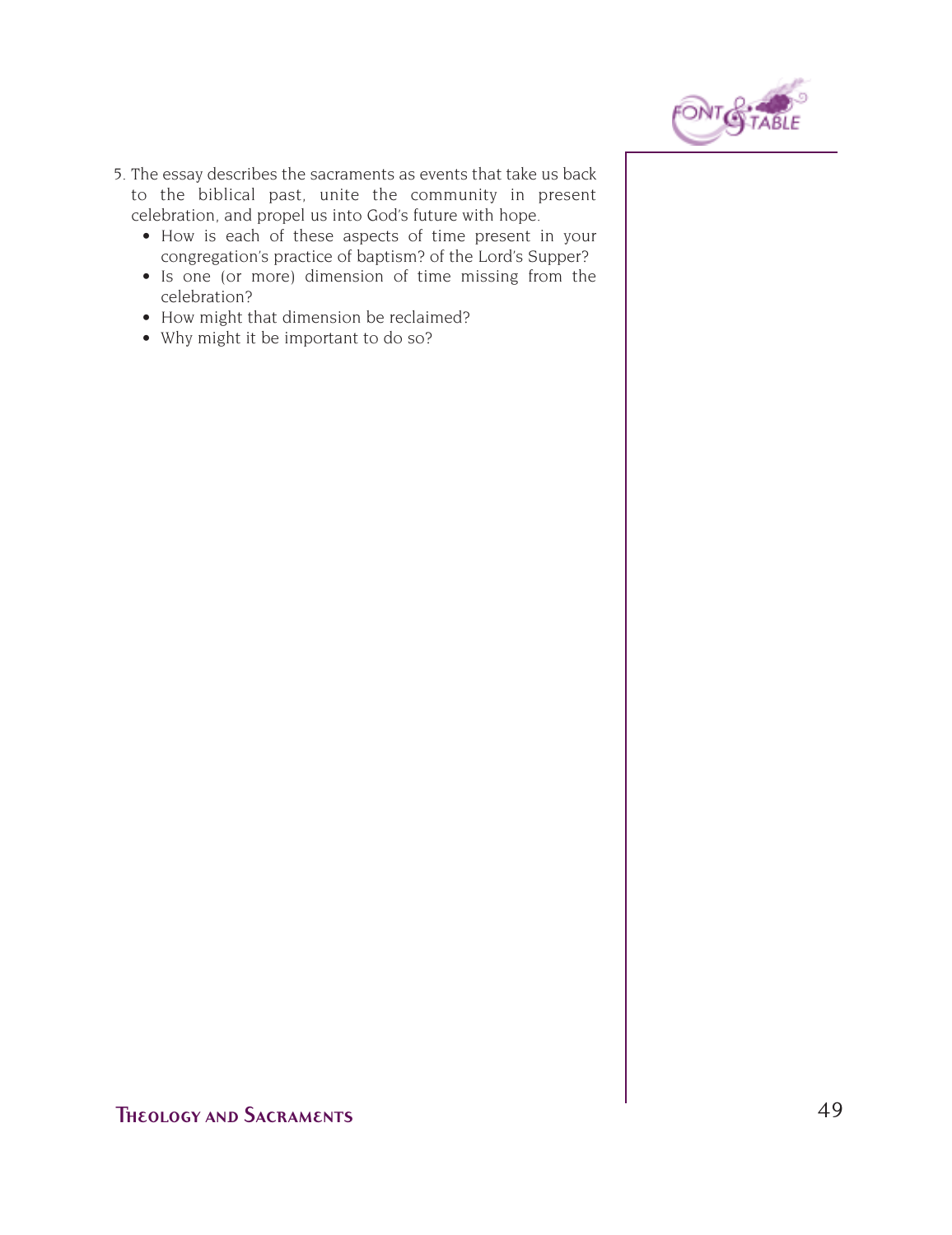### **Suggestions for Further Reading**

Ronald P. Byars. *Christian Worship: Glorifying and Enjoying God*. Louisville: Geneva Press, 2000.

Presbyterian scholar and pastor Ron Byars has written this book for a general reading audience, particularly for Presbyterians who want to think more deeply about the heart of Christian worship. Throughout, he argues that the Word and the sacraments cannot be separated, and that the preaching of the Word and the celebration of the Lord's Supper belong together as the usual pattern of Christian worship each Sunday.

- B. A. Gerrish. *Grace and Gratitude: The Eucharistic Theology of John Calvin*, Minneapolis: Fortress Press, 1993. This scholarly exploration of John Calvin's theology suggests that the entire shape of the great Reformer's theology is Eucharistic: God as father feeds his children, and we respond in gratitude. The Lord's Supper presents this most clearly, but the theme of grace and gratitude runs throughout Calvin's work.
- Gordon W. Lathrop. *Holy Things: A Liturgical Theology*. Minneapolis: Fortress Press, 1993.

In this complex but beautifully written book, Lutheran scholar Gordon Lathrop suggests that there is a basic pattern in Christian worship from the earliest centuries and that we need to recover the strong central symbols of bath, book, and meal as the core of our Christian identity.

Gordon W. Lathrop. *What Are the Essentials of Christian Worship?* Vol. 1 Open Questions in Worship. Minneapolis: Augsburg Fortress Publishers, 1994.

This is a much briefer summary of the argument made in *Holy Things* that the essentials of Christian worship are the acts that revolve around pulpit, font, and table.

James F. White. *Sacraments as God's Self-Giving*. Nashville: Abingdon Press, 2001.

This is a small, accessible reflection on the sacraments in mainline Protestant churches by a Methodist liturgical historian. He suggests that practice leads to theological reflection, which leads back to renewed sacramental practice. The last chapter is a response by Edward Kilmartin, a Roman Catholic liturgical theologian.

James F. White. *The Sacraments in Protestant Practice and Faith*. Nashville: Abingdon Press, 1999.

This more recent work by White takes an historical look at the theology and practice of sacraments in Protestantism over the past five hundred years.

*The Study Catechism: Full Version*. Louisville: Witherspoon Press, 2003. Questions 68–79, on the sacraments.

Particularly for Presbyterians who want to reflect on the significance of baptism and the Lord's Supper, this recent document, commended to the church for study by the General Assembly, is a good starting point.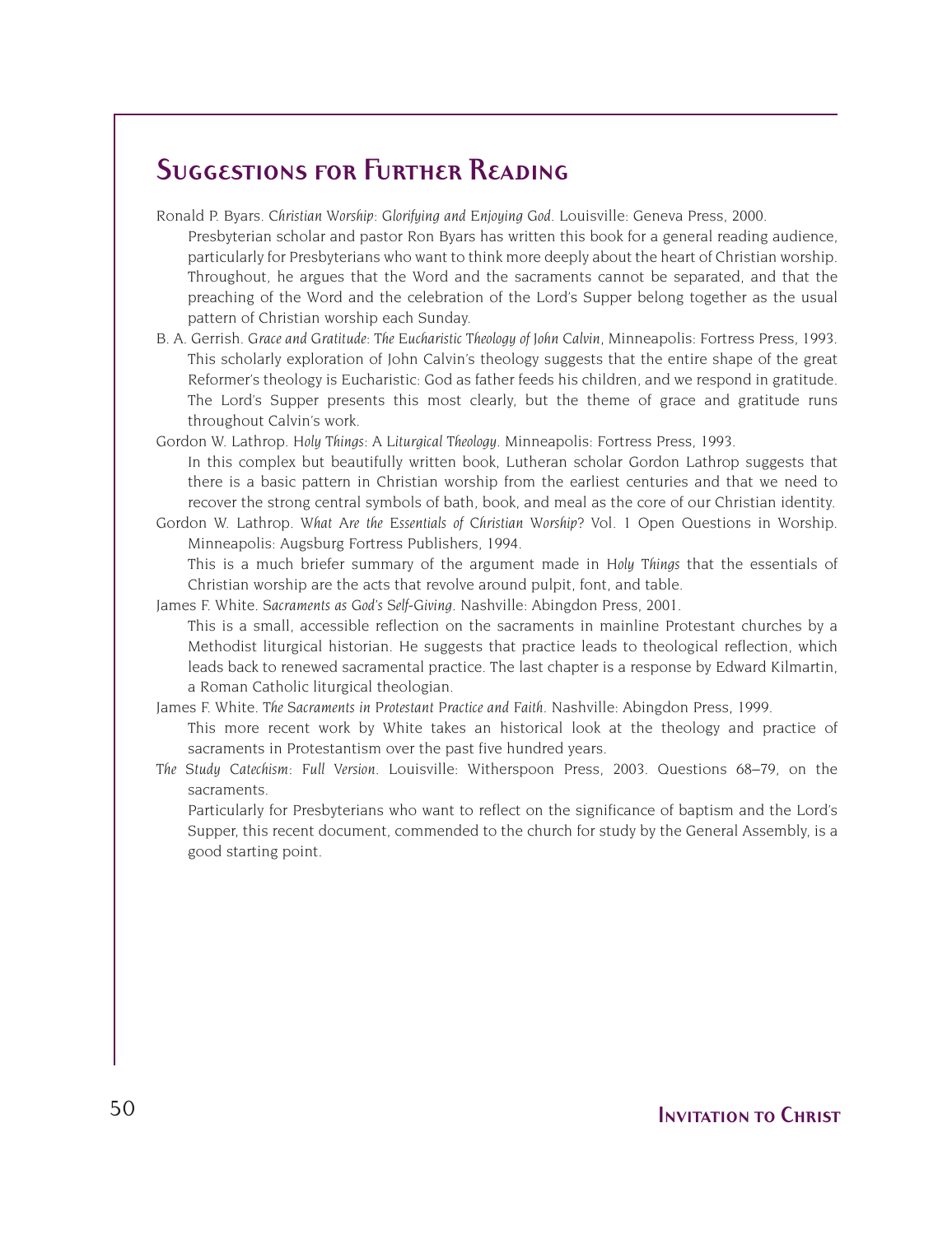### **Sacraments and Culture**

#### **LISTENING TO THE CHURCH**

From the start of its work, the Sacraments Study Group made a commitment to listen closely to the church and to give sustained attention to the way the sacraments are actually celebrated and understood in various Presbyterian congregations today. The fictional scenarios described earlier reflect the real experience of congregations across the Presbyterian Church (U.S.A.), and the challenges addressed there are raising important questions for the church's practice of Word and Sacrament.

In our listening to the church, the study group invited broad participation and sought particular input from those we felt had insights to offer that might be especially fruitful for our work. This included persons who submitted the two overtures referred to us from the General Assembly. We were also eager to listen to new church development congregations, multicultural congregations, and congregations that are known for their careful attention to worship. We asked for detailed descriptions of current practices at font and table that could reveal how congregations are being formed in their sacramental understandings. And we asked about challenges to sacramental practice that churches are facing from the culture, along with resources they feel they need for the future.

Members of the study group initiated conversations with the church through public hearings, surveys, interviews, postings on the PC(USA) Web site, and articles in denominational publications.<sup>18</sup> We heard from elders, pastors, seminarians, members, and judicatory leaders. In addition, previous surveys by the Presbyterian Panel<sup>19</sup> and documents that accompanied the overtures informed our work. Once gathered, this data from actual church practices formed the context within which the study group engaged its theological work. Among our sources, we consulted contemporary theologians to help us assess the impact of contemporary culture on the church's sacramental practice.

In addition, the study group's commitment to a shared practice of Word and Sacrament significantly informed all our work. The convictions we offer here grow as much out of God's leading in this shared practice of worship as out of our theological reflection and data gathering.

#### **THE CULTURE ADDRESSING THE SACRAMENTS**

In North America in the opening decade of the 21st century, we live in a world that is substantially different from the one in which all but our youngest generations grew up. The differences have been described in a variety of ways, but perhaps the simplest way to say it is that we no longer live in a Christendom world. The unified Christian cultures of western Europe and North America that came into being with the conversion of Roman Emperor Constantine in the 4th century and lasted into the second half of the 20th century are no longer the reality we inhabit. Whether we lament or welcome this change, or more likely engage in a little of both, here we want simply to take note of the ways in which this new cultural reality has had, and continues to have, an impact on the practice of Word and Sacrament in the church.

### **SACRAMENTS AND CULTURE** 51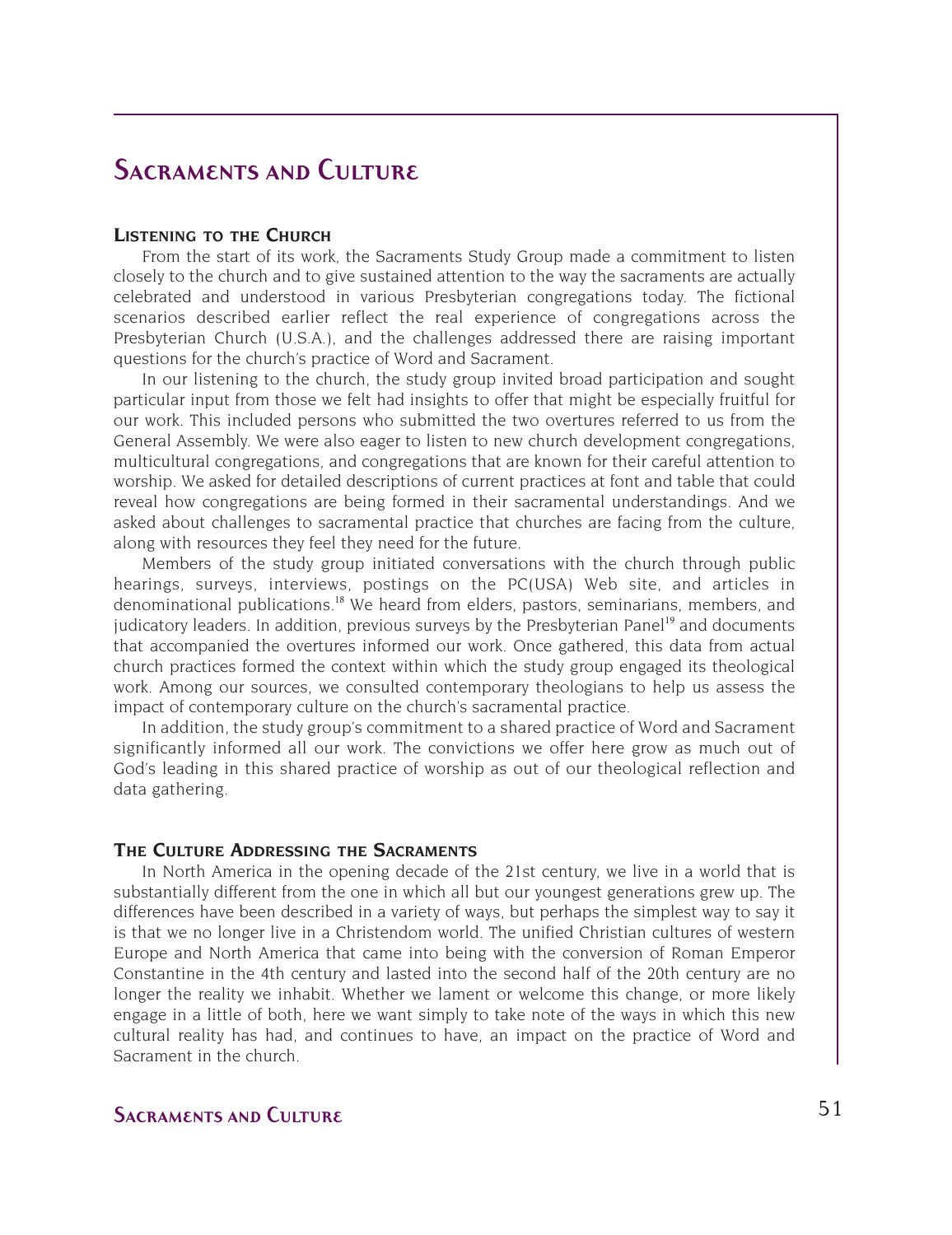One of the most obvious and positive implications of the demise of Christendom is that more of the people coming to our churches on Sunday mornings are **not baptized**. They may be not recently churched or never churched or altogether unevangelized, but they are seeking something they believe the church has to offer—which presents us with an enormous opportunity! At the same time, their very presence with us raises questions about the church's practice. More than any other single factor, the presence in our worshiping communities of people who have never been baptized is challenging the church to think again about who is invited to eat and drink at the Lord's table and why.

Contemporary culture places a premium on individual freedom and autonomy and joins them with a mistrust of traditional authority. This combination has resulted in a positive increase in personal and political freedom, and in many parts of the world that is cause for the church's thanksgiving. But at the same time, it has had corrosive effects on community and coherent communal identity. In North American culture we value our uniqueness as individuals over those parts of our identity that link us with others. This fierce **individualism** makes the inherently communal nature of sacramental life together in the church hard to comprehend and even harder to practice. We may pay more attention, for example, to the solemnity and order of serving of the elements than to the communal act of gathering together as one body at the Lord's Table.

An emphasis on individual autonomy is closely linked with the consumer orientation of the culture in which we live. As a **consumer society** we are inclined to understand the bread, wine, and water of the church's sacraments as spiritual goods available for distribution to individuals who desire them, rather than as practices to sustain the church community for God's mission in the world. At the same time pervasive consumer advertising that uses visual and material symbols to sell products—sometimes in manipulative ways—has made many in our culture suspicious of symbols in general, including the symbolic elements of the church's sacraments.

To cite a more positive impact of culture on sacramental practice, the 18th- and 19thcentury tendency to value verbal communication over artistic or symbolic expression, and the dualism that favored the mind over the body has been challenged in recent decades by a more holistic view of human nature. People more readily see the world as an organic entity than as a tightly put-together machine. Just a generation ago, the symbolism of the sacraments often seemed to communicate truths that were better explained from the pulpit. Today a more **visual and sensory culture** is attracted to the richness of sacramental practice and the many-layered levels of meaning embodied in symbols like water and bread. The auditory and verbal learning that happens through words is amplified when we can use our other senses of sight, touch, smell, and taste in the church's sacraments.

Another cultural reality is the increasingly **multicultural** makeup of our North American society. There has been explosive growth in Christian movements around the globe, particularly in South America, Africa, and Asia. Immigrant churches are mushrooming in this country and introducing new sacramental practices and understandings. Surely Christians from across the oceans have things to teach us about baptismal faith and celebrating "the joyful feast of the people of God!"

Finally, the increasingly **unchurched and multi-faith** culture in which the church does ministry has large implications for how we prepare people for membership and sacramental participation in the church. In the centuries of Christendom, the church could count on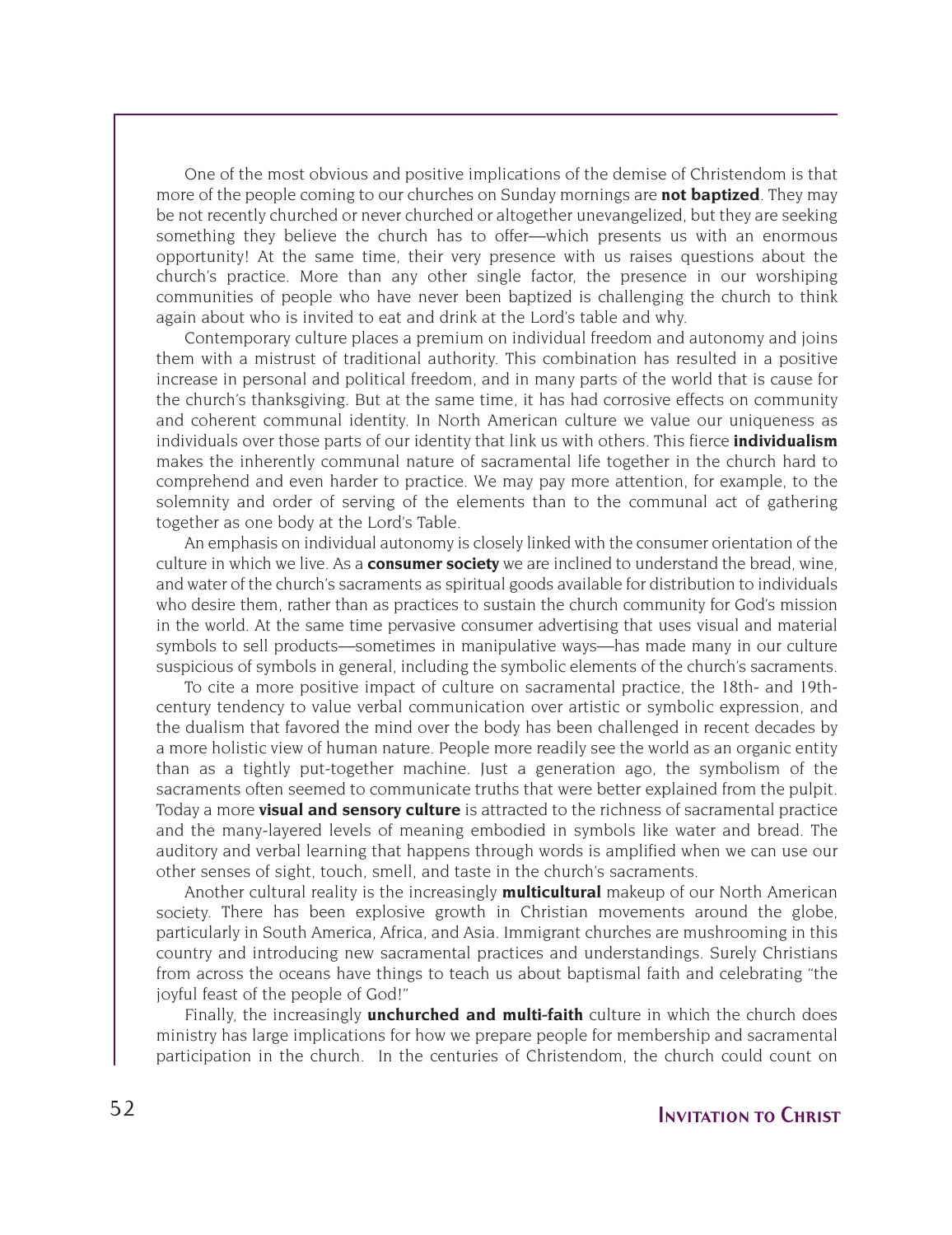many of the structures in the wider society to teach Christian values and a Christian lifestyle. Today, as in the first four centuries, the church is a minority voice in a largely secular culture, and many who come hungry for a faith that can sustain them come also with little or no prior knowledge of the church's message or its ways. In this new context, **preparation** for church membership, baptism, and participation in the Lord's Supper may need rethinking so that we meet the real and substantive spiritual needs of those who are seeking.

#### **THE SACRAMENTS ADDRESSING THE CULTURE**

Just as there are aspects of our contemporary culture that are influencing the church's practices of Word and Sacrament, so do the church's sacraments speak to the particular needs of the culture. As the study group listened to the stories and experiences of the church, we heard contemporary people giving voice to a number of things for which they and the people they see around them are hungry and thirsty and sometimes even desperate. We identified these eight hungers, which it seems the church's ministry of Word and Sacrament has a unique and powerful opportunity to address:

#### **The hunger . . .**

- for community—for relationships of depth, intimacy, endurance, resilience, for a place to belong, and for people to belong to;
- or conversion—for experience of God that encompasses the whole person—heart, soul, mind, and body, for a growing intimacy with God, for a deepening sense of the mystery of life;
- for discipleship—for lifelong commitment, for a coherent, integrated way of living, for conformity to something larger than ourselves;
- for ministry and mission—for the chance to make a difference, to give ourselves away in serving others;
- for a world made right—for ethical integrity. for deep caring for creation, for social justice, righteousness, and shalom;
- for hospitality—to include, to welcome others into the life of the church, to return the generosity we have been shown;
- for evangelism—to share with others our experience of God, our joy in knowing Christ, the ways Jesus' love has changed us;
- for peace—for ways of living together that build bridges, for common bonds strong enough to hold us together.

#### *Community*

In a culture that is fast-paced and individualistic in the extreme, many people search for a place to belong and for intimate relationships. These longings are accompanied by a growing and general distrust of institutions. As one pastor told us, "There is an antiinstitutionalism in our culture. People resist becoming members (of the church . . . I find I have to help people understand that it's not about joining an institution; it's joining the body of Christ. They're attracted to something much more organic than institutional."

### **SACRAMENTS AND CULTURE** 53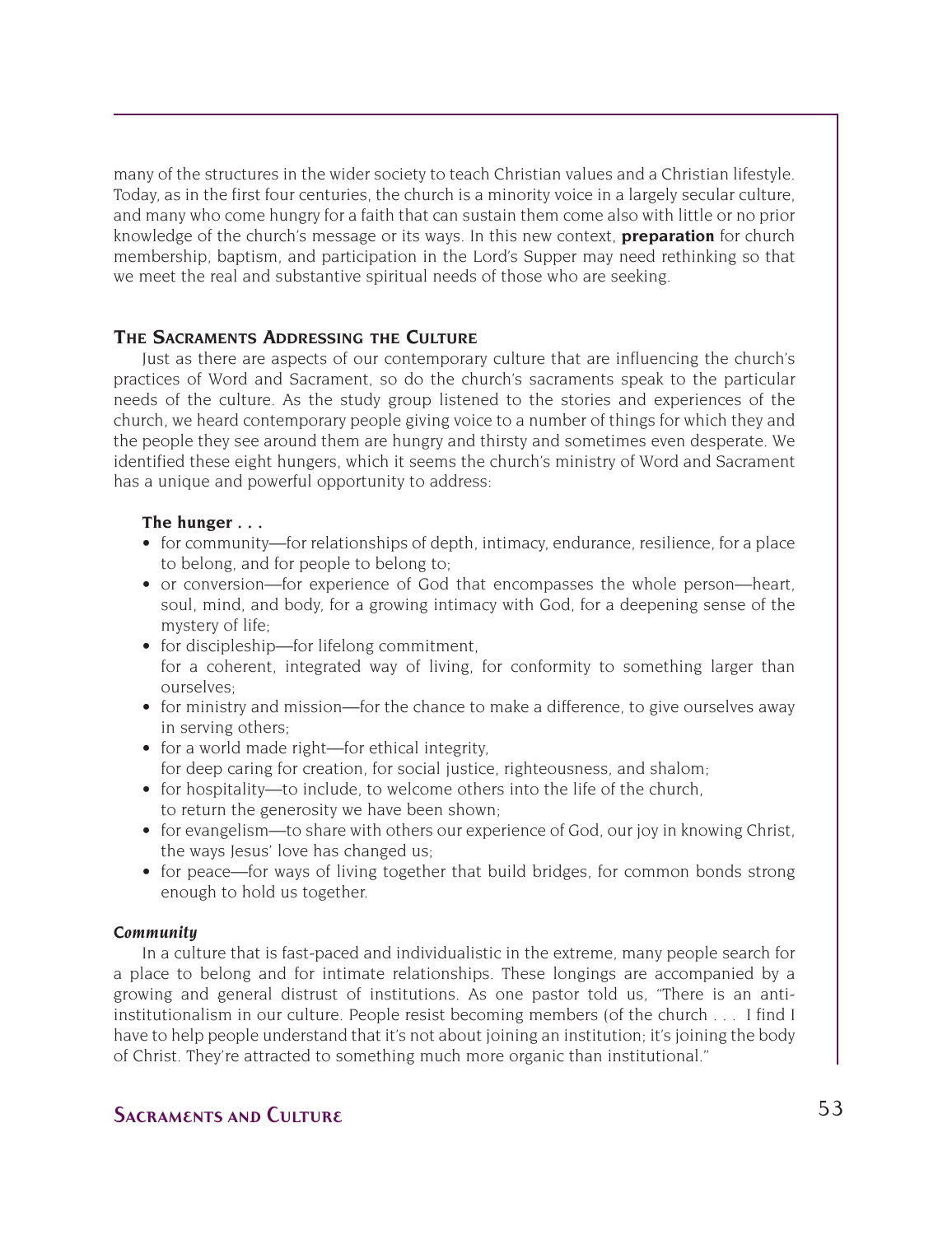In this context, some view the traditional order of baptism before the Lord's Supper as an unwelcome institutional requirement. Others find refraining from eating and drinking at the Lord's table until after the washing of baptism to be a profoundly meaningful sign of the movement away from individualism into deep and liberating community. The sacraments establish community and embody the gift of shared communal life for which people hunger. Some congregations have moved from practices of baptism that aim for timesaving efficiency to practices that "take as long as they take." Some include the Lord's Supper at every service where baptism is celebrated. Pastors say this allows the sacraments themselves to make explicit the invitation into the body of Christ and to embody incorporation into a community and its shared life.

#### *Conversion*

Liturgical actions and words, as regular practices over a lifetime, both shape and express our most deeply held beliefs about God, ourselves, and our world. As such, the sacraments are less like objects to be preserved and more like maps to be followed, practices in which we engage again and again in order that we might hear the Word, renew our covenant promises, and live as if the very reign of God is at hand. By doing these things again and again, we become the body of Christ, a holy nation, a royal priesthood, bearers of the Word of life to all the inhabitants of the earth—a conversion that extends over a lifetime. "We understand baptism the same way we understand marriage," says a new church development pastor. "The wedding and the day of baptism are starting places in covenant relationship from which the rest of our lives are offered as fulfillment of that covenant."

Some congregations we contacted practice the sacraments with heart, soul, mind, and strength, and with all the senses engaged. In baptism, lots of water is used so that conversion, washing from sin, and dying and rising with Christ are ever-present images. Every celebration of baptism is understood as a reaffirmation of baptism for all the baptized. "In the baptism liturgy we always stress the congregational responsibility as well as the theology of baptism. When we receive new members, we emphasize that this is a renewal of the baptismal covenant and that it is a time for all present to renew their baptismal covenant." According to a pastor in a new church development, "Sacraments illustrate profound theological truths, and thus we practice them with all the vigor we can muster. Sacraments offer a sense of mystery, which is something our members are longing and hungering for." For these congregations the mystery of God's conversion of humankind into Christ's own likeness is a profound invitation to ever-deeper exploration.

Some congregations take instruction in the sacraments seriously. New member classes, adult education, officer training, classes for children and their parents, and choir training for worship leadership all contribute to greater understanding of the sacraments and deepen participation in the practice of worship. In congregations that frequently reflect upon worship practices, there is additional opportunity for practice to inform understanding and for understanding to reshape practice. The sacraments can serve as a means to establish the life of the community of faith on the firm foundation of God's promises, regularly expressed in embodied practices. Congregations experience the presence of God and learn attitudes of keen discernment of that presence. In these ways, regular practices of Word and Sacrament lead the church and its members into continuing conversion.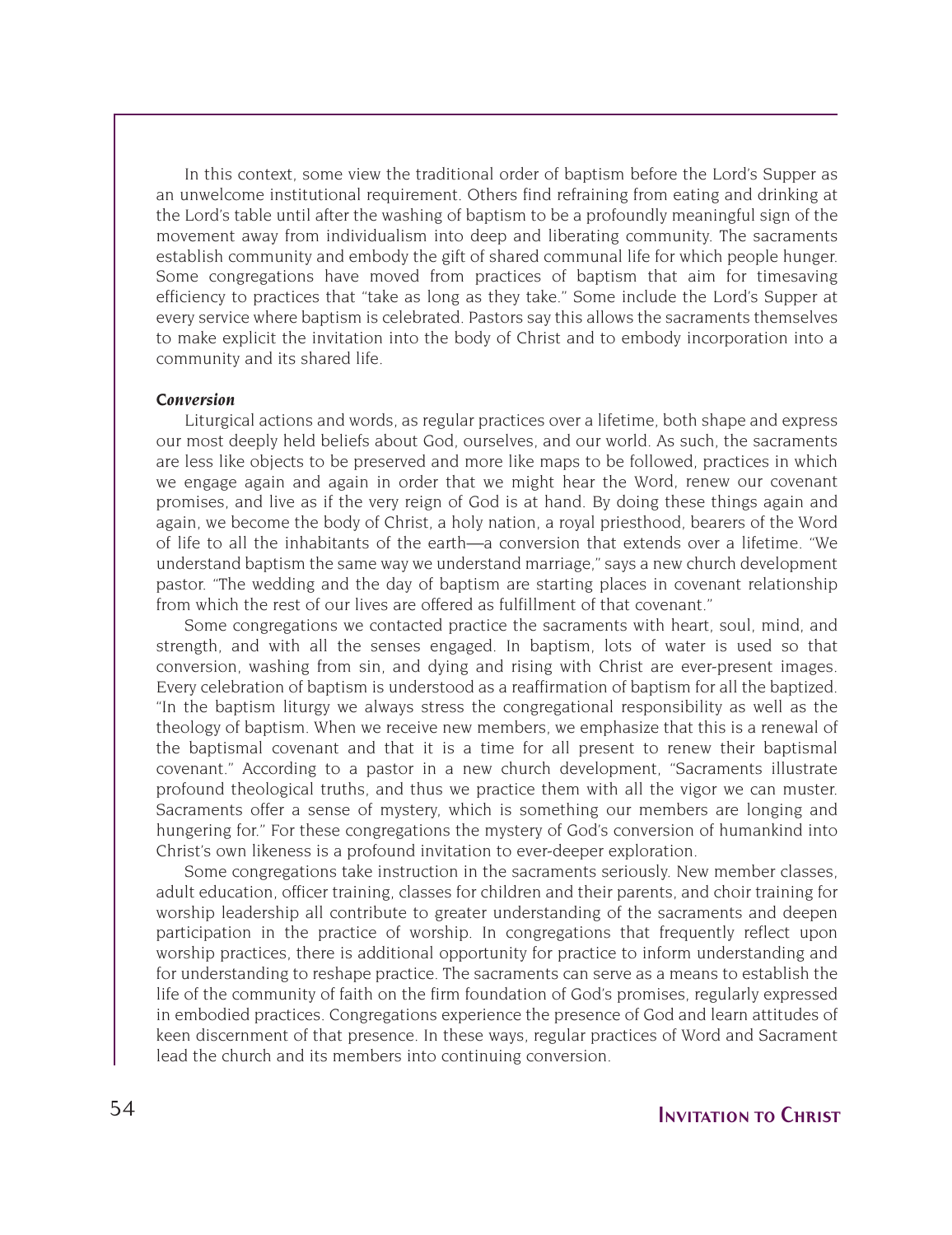#### *Discipleship, Ministry, Mission, and Ethics*

Many people long for communal and personal lives marked by a lifelong commitment to something larger than themselves. In a culture saturated with individualism, fragile relationships, and overly busy schedules, opportunities for all this activity to add up to something meaningful seem almost impossible. Rather than a segmented or fragmented life, many long for a life that is coherent and organized around communal and personal identity, so that all one's activities embody and give expression to one's deeper commitments. God beckons Christians to just such a communal and personal identity. Christian discipleship encompasses one's whole life and integrates the physical, spiritual, intellectual, emotional, relational, economic, political, and recreational dimensions.

Christian discipleship offers practices of Christian faith that help to orient all aspects of life toward God. Such practices include participation in worship, study of Scripture, prayer, acts of justice and mercy, and critical reflection on experience.<sup>20</sup> A new church development pastor put it this way, "I continue to maintain that we need disciples who struggle with what it actually means to be a Christian. Our sacramental life, at the very least, continually draws us into the holy mystery of God-among-us and shapes us by the ongoing rehearsal of who we are in Christ."

A life of discipleship grounded in the sacraments has ethical implications. Ministry within the church and mission outside the church's walls are opportunities for Christians to give themselves away for the sake of the world God loves, the same self-giving that is exemplified by Christ and enacted in the sacraments. In one congregation where the frequency of communion has increased, for example, members report that they cannot celebrate with bread and wine at the Lord's Table and then ignore the hungry of the world. "It is like the church has saloon doors," says their pastor. "They swing both ways." Another pastor said, "We are always looking for ways of linking our sacramental life with the intentional acts of mission and service."

Enriching our sacramental practice and talking together about the meanings of these acts can lead to deeper understanding and enactment of faith in life. Church members report that such conversations come naturally when the connections between the sacraments and ministry are made explicit in the communal life of the congregation. The sacraments are crucial to a life of discipleship as regular occasions to recall the central stories and themes of the faith, practice our central commitments, and rehearse the promised future. Gathering regularly around pulpit, font, and table we may yet become a holy people, going out into the world to serve the needy, speak words that sustain the weary, and testify that God is alive and at work doing a new thing and renewing the face of the earth.

#### **HOSPITALITY AND EVANGELISM**

Christians who have experienced the transforming presence of God in their lives are naturally eager to extend the hospitality of the church to others. An increasingly secular culture in which many are raised outside of any faith context challenges the church to grow in its practice of evangelism. Credible, verbal witness to the gospel, hand in hand with lives that demonstrate its claims with generosity and genuine care, is sorely needed in our time. As people are isolated, they are sensitive to intimations of exclusivity. We hunger for

### **SACRAMENTS AND CULTURE** 55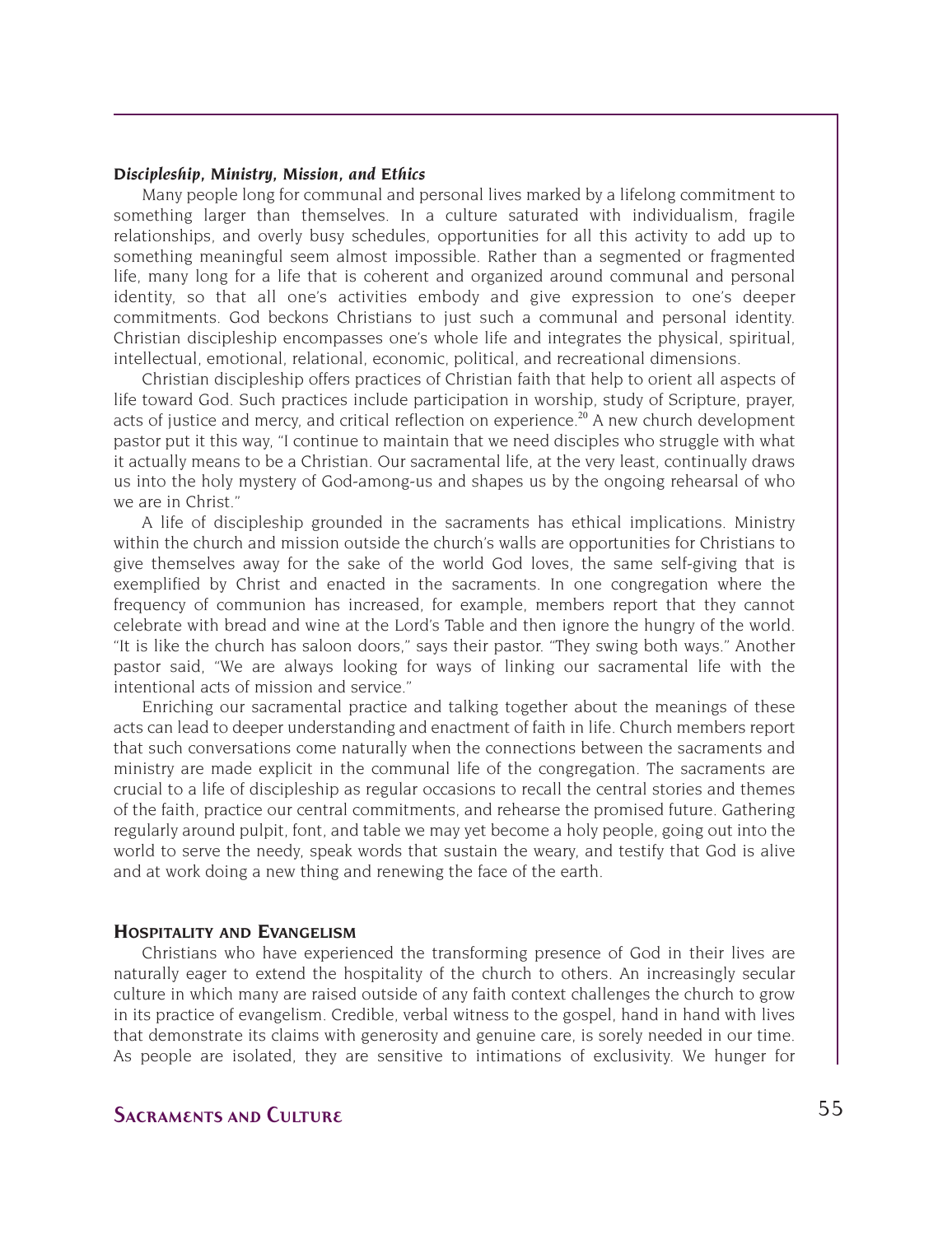intimacy and belonging and yet are easily dissuaded. And as membership rolls shrink, we want to be as inviting as possible. Finally, we know of the harm perpetuated by discriminatory ecclesiologies in which those who do not fit a particular mold are rejected, abandoned, or forced out of community.

For all these reasons, congregations may keep expressions of hospitality in the forefront of their thinking as they celebrate the Lord's Supper. Words of invitation to the table frequently follow the Book of Common Worship,<sup>21</sup> so pastors say something like, "All who trust in Jesus Christ are welcome at this table." Many report that persons "self-select" in response to this general invitation, and pastors never know who is baptized and who is not. Unlike the Book of Common Worship, the Directory for Worship<sup>22</sup> makes plain that the baptized are invited to the table. This apparent lack of consistency in our documents adds to the confusion.

In addition, thorough preparation of ministers in the theological, liturgical, and pastoral dimensions of sacramental practice is inadequate. One pastor reports that it was not until his second call that he became aware of the directions of the Directory for Worship. "I will confess that I didn't know about the 'baptism requirement' until a few years ago! I was never taught it. But about four years ago, when I came to this church, I had an elder who told me that they 'fenced' the table in this way —that you have to be baptized. I looked it up in the Directory for Worship and saw that it was indeed there."

Often leaders in the church seem both eager to extend evangelistic hospitality and anxious about giving offense. They find it difficult to imagine a generous middle ground between a completely "open table" and narrow restriction. "Jesus was not a legalist. I'm not going to slap it out of someone's hand. I would not exclude anyone. It is a celebration of the family (of God)." Other pastors say they "come down on both sides of the question." They understand the traditional baptismal requirement but do not know how to honor it without giving offense. They ask, "How can I say 'No'?" Jesus' hospitable table practices strongly influence this ambivalence. "It is not OUR Table! If [the unbaptized] come, why would I deny it? Jesus welcomed everyone."

In congregations where hospitality and evangelism intentionally lead to baptism, leaders report increasing numbers of adult baptisms. "We had six adult baptisms in our little church last year," reported one enthusiastic elder. Bringing people to confession of faith in Christ strengthens the baptismal identity of the whole congregation. Yet in some congregations, the welcome to Christ inherent in baptism seems to be overlooked. When pastors are asked how people are invited to baptism, many respond, "They're not. I can't remember when I've asked someone whether or not they have been baptized." Pastors and other church leaders seem to focus on the Lord's Supper as the primary event around which sacramental hospitality can be extended and fail to notice the explicit invitation to faith and Christian life offered in baptism.

#### *Peace*

In a culture that is increasingly diverse, people search for ways of engaging with those different from themselves that will lead to peace instead of discord. Conflicts within the PC(USA) in recent decades have left the church exhausted and with a deep longing for relationships that express our unity in Christ. The work of the Peace, Unity, and Purity Task Force is an expression of this longing. The practice of the sacraments is an especially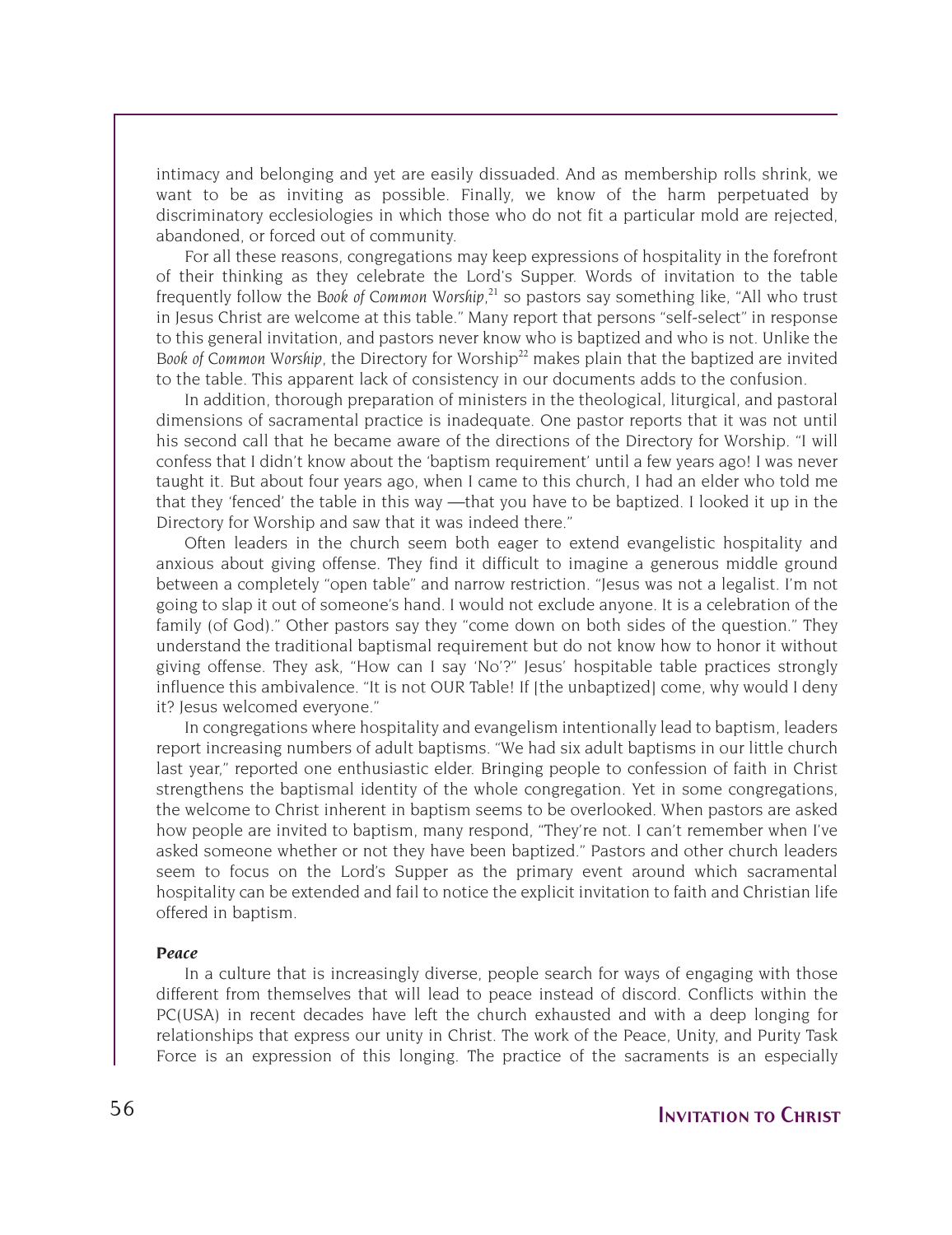welcome gift to the church as we attempt to heal our divisions. In baptism each one is engrafted into the body of Christ and adopted as a child of God; thus we all become brothers and sisters to one another. In baptism we die to all that divides, and are united in Christ's resurrection. During the Lord's Supper we eat from one loaf and share one cup in the presence of the risen Christ, whose body we become. In this way, the reality of our unity is enacted every time we come together around pulpit, font, and table. For Presbyterians this is good news indeed! Rather than a competitive struggle for particular understandings of peace, unity, and purity, the sacraments enact and make real the peace, unity, and purity that are already ours in our risen Lord, Jesus Christ. They call the church to enlarge the demonstration of this peace in every aspect of our unified life in Christ. Congregational leaders report that as they "live into (their) baptism together and gather around the Lord's table, people seem more patient with each other and are able to deal with differences in a more tolerant way."

In a similar way Christian unity among all branches of the church of Jesus Christ is a gift consistently enacted in the sacraments. The act of breaking bread and drinking wine practiced by all branches of the Christian church unifies us, despite denominational divisions.<sup>23</sup> This unity is increasingly important given the church's current position in society. In one multi-denominational congregation, celebrations of communion help the congregation to embody its emerging unity. "There is the recognition that Christ seeks us to be one in unity" (John 17:21), says their pastor. As we consider decisions concerning our sacramental practice and the relationship between font and table, these ecumenical relations are of profound significance. We know that many North American Christians set aside denominational loyalties to "church shop." Most of our churches include members and visitors who used to belong to other denominations. While they are eager to understand Presbyterian distinctives, it is equally important always to affirm the unity of the whole church of Christ, enacted in the sacraments.

We have said that the worship of the church both shapes and expresses Christians' deepest beliefs about God, ourselves, and the world. As such, the life of the church is best seen and understood in its enacted demonstrations of itself as the body of Christ. Especially in worship, where our full attention is given over to discerning God's transforming and sustaining presence with us, the church is most thoroughly "itself." The cultural context described in this report serves as a call to the church. In order to respond faithfully, it is actions—strong, expressive, participatory, lavish, loving, and grace-filled sacramental practices—that are called for. The hungers of the world await the spiritual food entrusted to the church, given to us by Christ for just this purpose.

### **SACRAMENTS AND CULTURE** 57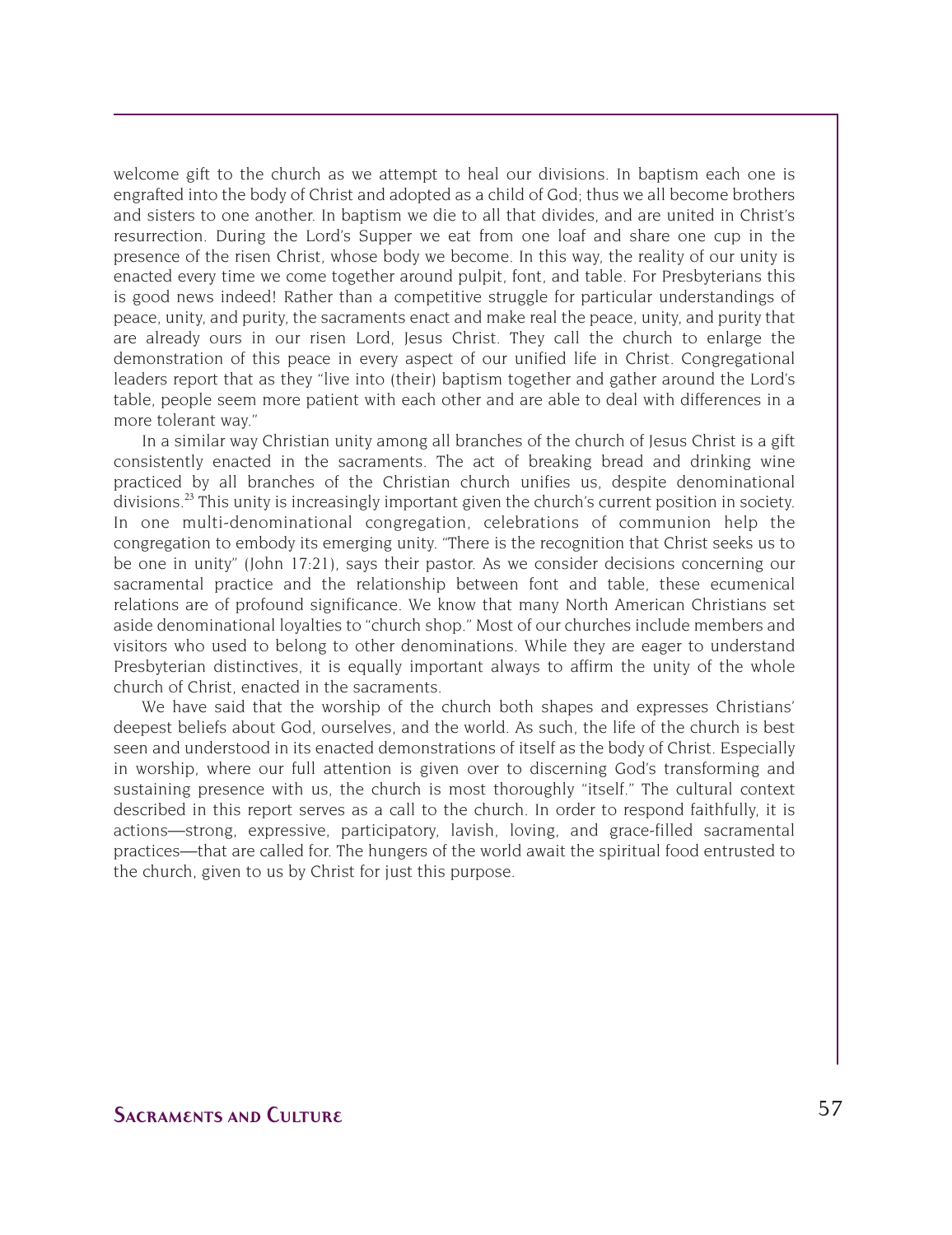

### **Questions for Reflection**

- 1. Describe the culture of your community.
	- What sort of people live here?
	- What are the central values in their world?
	- How do they relate to the church?
- 2. Cultural dynamics can support faithful, formative sacramental practice. They can also undermine it.
	- How do your congregation's sacramental practices mirror the culture around you? How do they conflict with that culture and its values?
	- In your community, what cultural dynamics work against faithful sacramental practice?
	- What cultural dynamics support faithful sacramental practice?
- 3. A number of "spiritual hungers" have been identified in North American culture.
	- What are the people around you most deeply hungry for?
	- In what ways do your church's sacramental practices speak to these hungers?
	- What changes in your practice of baptism or the Lord's Supper might better address these hungers?
- 4. The essay articulates several positive values in maintaining the traditional order for baptism and the Lord's Supper.
	- When unbaptized people are eager to come to the Lord's Table, are there good reasons to ask them to wait until after baptism? If so, what are they?
	- Can you imagine doing this in ways that are hospitable, warm, welcoming, confident, and spiritually encouraging? How?
- 5. For a variety of reasons, people who have not been baptized do sometimes come to the Lord's Table for bread and wine.
	- When unbaptized persons come for communion in your congregation, are they served?
	- How do pastors, officers, and members respond to them? During the service? After the service?
	- Is an invitation to seek and prepare for baptism ever extended?
	- What sacramental practices might help those seeking faith to encounter Jesus Christ most fully?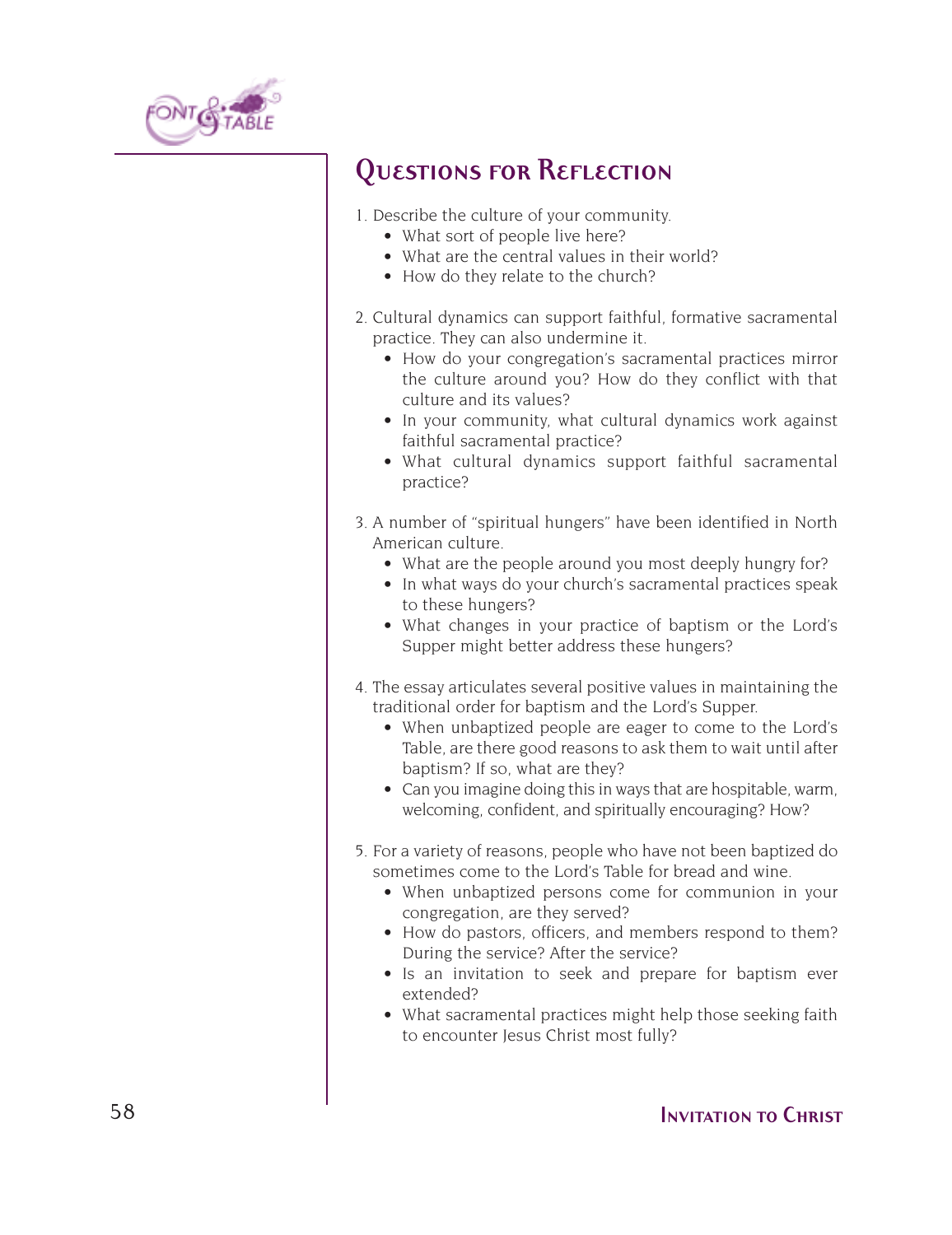### **Suggestions for Further Reading**

Baumann, Gerd. *The Multicultural Riddle: Rethinking National, Ethnic, and Religious Identities*. New York and London: Routledge, 1999.

Driver, Tom F. *Liberating Rites: Understanding the Transformative Power of Ritual*. Boulder: Westview, 1998.

- Miller, Vincent J. *Consuming Religion: Christian Faith and Practice in a Consumer Culture*. London and New York: Continuum, 2004.
- Smith, Christian, and Melinda Lundquist Denton. *Soul Searching: The Religious and Spiritual Lives of American Teenagers*. New York: Oxford University Press, 2005.
- Stauffer, S. Anita, ed., *Christian Worship: Unity in Cultural Diversity*. Geneva: Lutheran World Federation, 1996. See especially "Nairobi Statement on Worship and Culture: Contemporary Challenges and Opportunities," 23–28.

Wheeler, Barbara G. *Who Needs the Church?* Louisville: Geneva Press, 2004.

Wuthnow, Robert, *All in Sync: How Music and Art are Revitalizing American Religion*. Berkeley: University of California Press, 2003.

Yount, David. *The Future of Christian Faith in America*. Minneapolis: Augsburg Fortress Press, 2004.

### **SACRAMENTS AND CULTURE** 59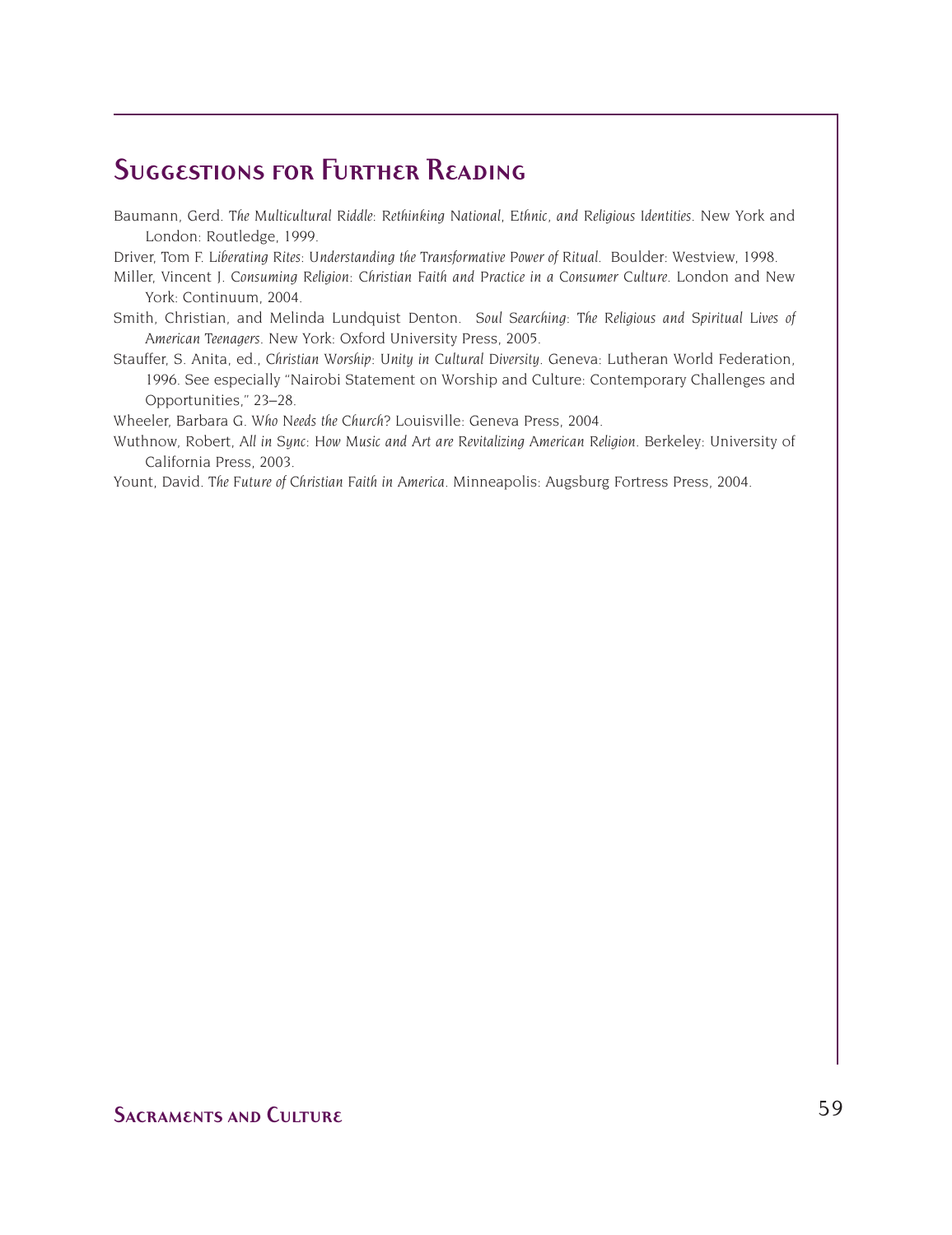### **APPENDIX TO SACRAMENTS AND CULTURE: Sacraments Study Group Public Hearings**

### **DESCRIPTION OF PRACTICES**

• Please describe the practices of baptism and the Lord's Supper in your community. We are most interested in what is distinctive about such practices in relation to your particular congregational situation. Are there distinct things that you do or say (different from neighboring churches) because of "what you have seen and heard"?

### **WORSHIP RESOURCES**

- What do you sing at these celebrations? Where do the words of your prayers come from?
- Do you employ the *Book of Common Worship* and/or *The Presbyterian Hymnal*? Other books?
- What new and/or supplementary resources, if any, would you like to see produced by the denomination to enrich what you do?

#### **INITIATION AND FORMATION**

- At what age are folks normally baptized in your community? What do you think this custom means for the ways in which your community thinks about and celebrates baptism?
- At what age are members invited to the table? What do you think this custom means for the ways in which your community thinks about and celebrates the Lord's Supper?
- How are members prepared for font and for table?
- How often does your community talk about the sacraments—whether in formal educational settings or in discussions of why we do what we do?

### **THE ROLE(S) OF CHILDREN**

- How are children and other young people involved in the sacraments?
- Are those who have not yet been baptized invited to the table or to some alternative way of participating in the Lord's Supper?

### **OTHER RESPONSES AND INFORMATION**

- What else are you thinking about that we have not yet asked about?
- What else do you think we need to know in order to complete our work?

If you think of further reflections you would like to share with the task force, please contact:

| Jane Vann            |    | Kimberly Long                  |
|----------------------|----|--------------------------------|
| Union-PSCE           | Ωr | Office of Theology and Worship |
| jvann@union-psce.edu |    | klong@ctr.pcusa.org            |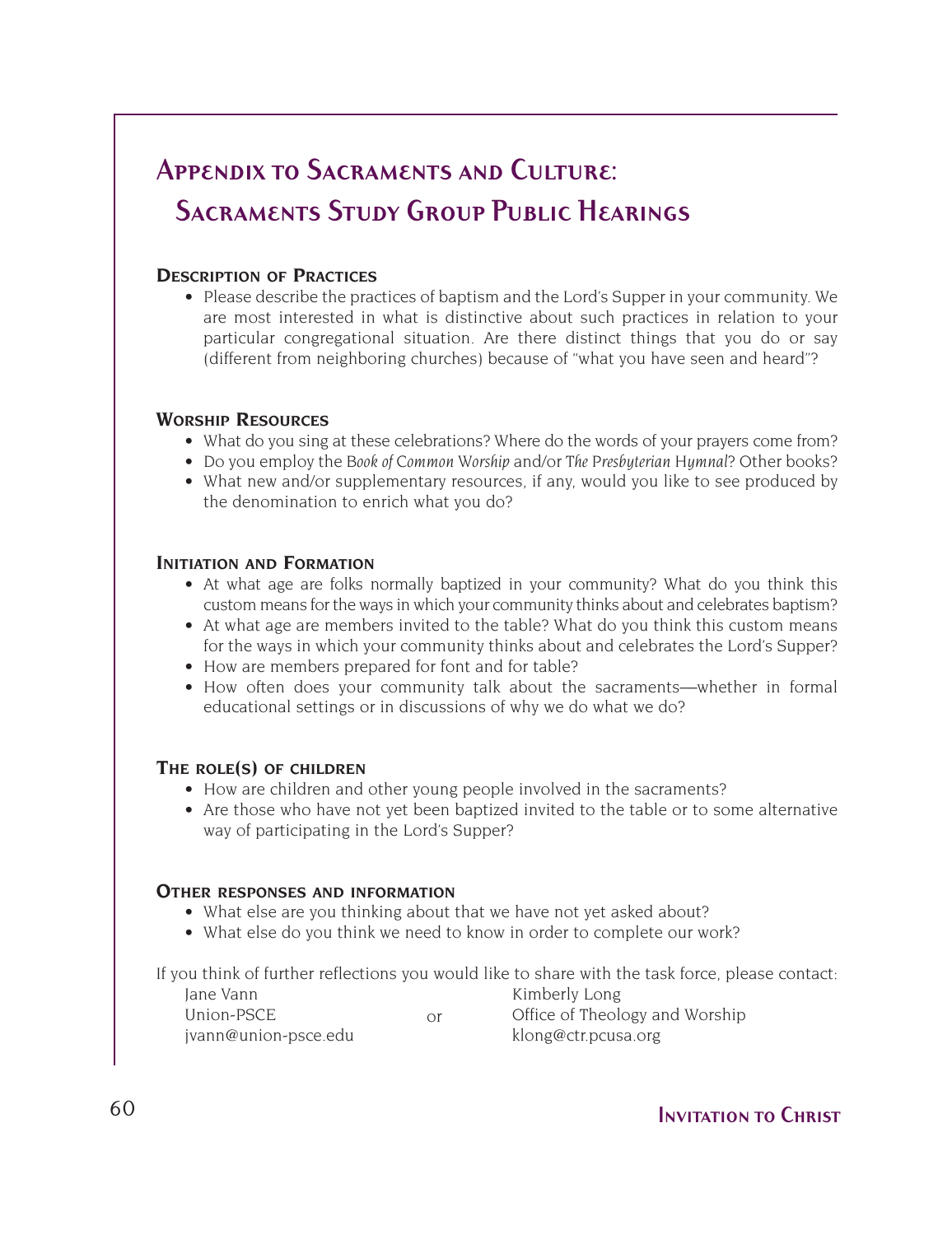### **Conclusion**

How does a pastor respond when she learns that regular participants in the church's Communion meal have never been baptized? How do we make pastoral sense of the reality that some of the children who sit in our pews are officially welcome to eat and drink at the Lord's Table and others, who are not baptized, are not? What is going on when a worship visitor from another, non-Christian faith is moved to come forward for Communion? What would we need to think about before holding a Communion service with homeless neighbors at the community soup kitchen? What place should the table and the font have in the ways we nurture unchurched young adults toward committed faith in Jesus Christ?

None of the questions that have been raised here has a simple answer. The essays in this resource point clearly to a careful pattern in the life of the church from its earliest beginnings that ties the sacraments of Baptism and the Lord's Supper together in a particular way, both theologically and in practice. In fact, the two sacraments are most obviously related when the church is welcoming newcomers into its fellowship, precisely the situation around which today's questions are being raised. We would be unwise to disregard the integrity of the church's long-standing pattern, and yet there is also integrity in the new questions that are being asked.

It may even be that in the church today, we need to confess our long inattention to baptismal practice. Have we sometimes lived as if baptism and the life of discipleship are unrelated? In various parts of the church, we have practiced infant baptism as if it were merely a celebration of Christian families. And in various parts of the church, we have practiced believers baptism as if it were all about our choosing, our individual faith. Perhaps we have trivialized both the incredible gift, and the radical call, of our baptism into the life and death of Jesus Christ. Perhaps we forget that the church does not define baptism so much as baptism defines the church.

It may help keep us on the right path if we will remember that the invitation the sacraments extends is an invitation, not just to water, not just to bread and wine, but to Christ himself who is represented in these elements. In baptism and in the Lord's Supper, as in the Word of God written and proclaimed, it is nothing short of encounter with the living Christ that is promised and offered. That we may meet Christ, in water and Word, wine and bread, in washing and eating in community—this is an extraordinary promise we have from God! And the promise bears with it an extraordinary responsibility: that the church, to whom God has entrusted the gifts of Word and Sacrament, use those gifts rightly, fully, and well.

If we invite all those who wish to come eat and drink at the Lord's Table, do we risk trivializing the Lord's Supper, or making baptism irrelevant, or rendering the sacramental patterns of the whole church incoherent? Do we even risk ignoring the real hunger that brings people to the table in the first place, the hunger for more than bread and wine, more than community—the hunger to know Jesus Christ and to learn how to live life as one who belongs to him? On the other hand, if we withhold the bread and wine from some of those who come to the Lord's Table, do we act inhospitably, appearing more concerned with rules than with persons? Do we even risk turning away from Jesus Christ those who are hungry to know him?

### **Conclusion** 61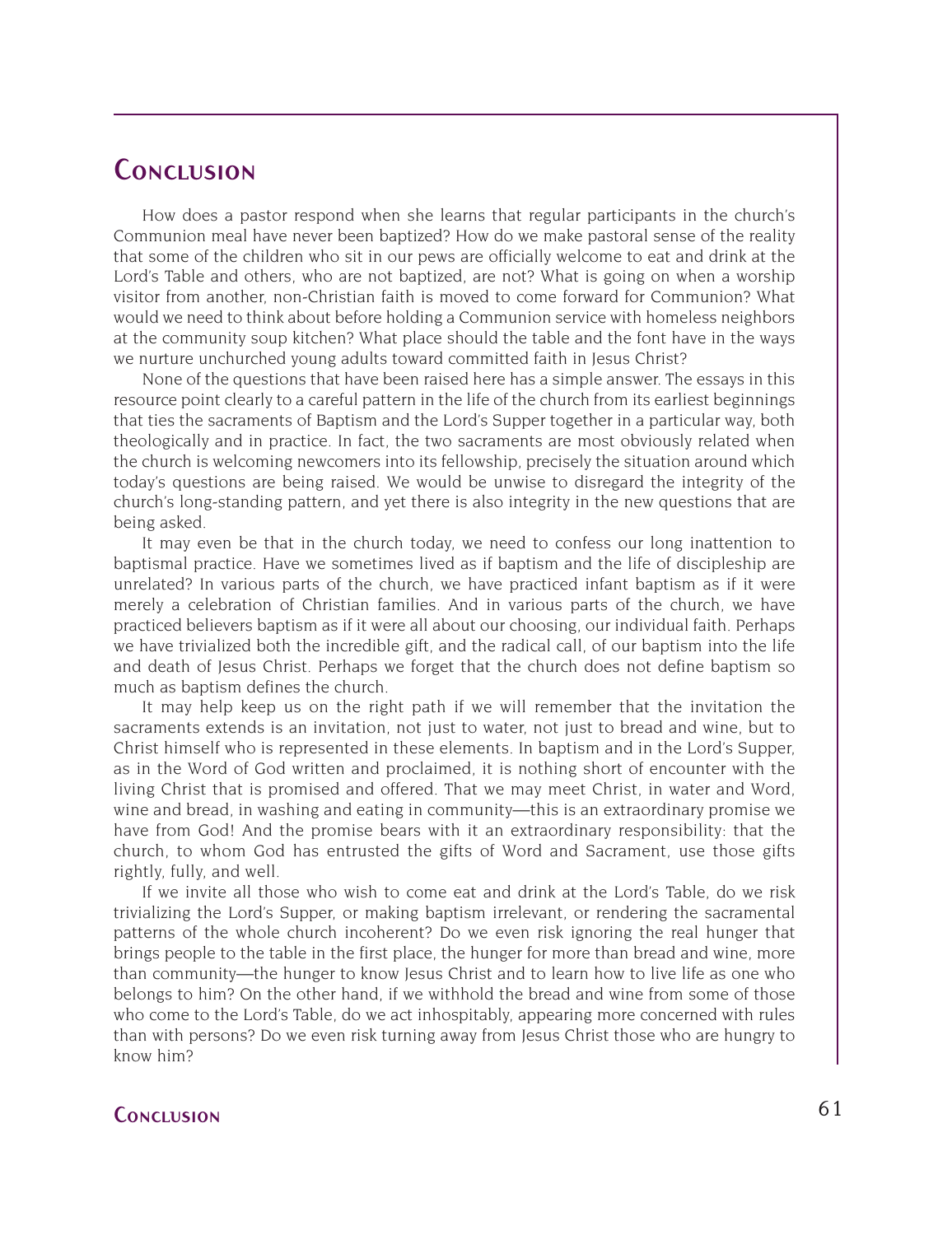Surely one of the responses we need to make to the challenges before us is enhanced sensitivity to the variety of circumstances from which people come to the church and its worship in Word and sacrament. When persons who have not been baptized present themselves at the Lord's Table to be fed, we would be ungracious to respond with rules and regulations and send them packing on the spot. But at the same time, we would be unwise to act as if there was nothing further to discuss. We would be insensitive not to hear, in their coming to the table, the unspoken request for deeper union with Christ. We would be failing both them and the church, if we did not extend to them, in the appropriate time and manner, an invitation to baptism.

Admittedly, this question of *who is served* when they come to the Lord's Table is different from the question of *who is invited* to the table. The latter question is the one that the recent overtures have raised and that has been the focus of this report. Still, the former question arises often enough in the life of the church that it is important to address: As we serve the bread and wine to those who come to the Lord's Table, we need to look for ways to invite to baptism those who are newly responding to Christ.

One pastor with whom we spoke said this: "I have long held the conviction that if I can just help people understand the significance of their baptisms, I will have done enough as a pastor." It is in this spirit that we invite you to join us on this journey to reclaim our baptism as a life of discipleship—to expand our practice of Word and Sacrament, to reflect deeply on what we do together at pulpit, font and table, and in all of that, to renew the church's very life together in Jesus Christ for the sake of the world God loves.

We are eager to hear about what you discover, your insights, and the directions you sense God's Spirit is leading the church. May the grace of the Lord Jesus Christ, and the love of God, and the communion of the Holy Spirit abide with you all!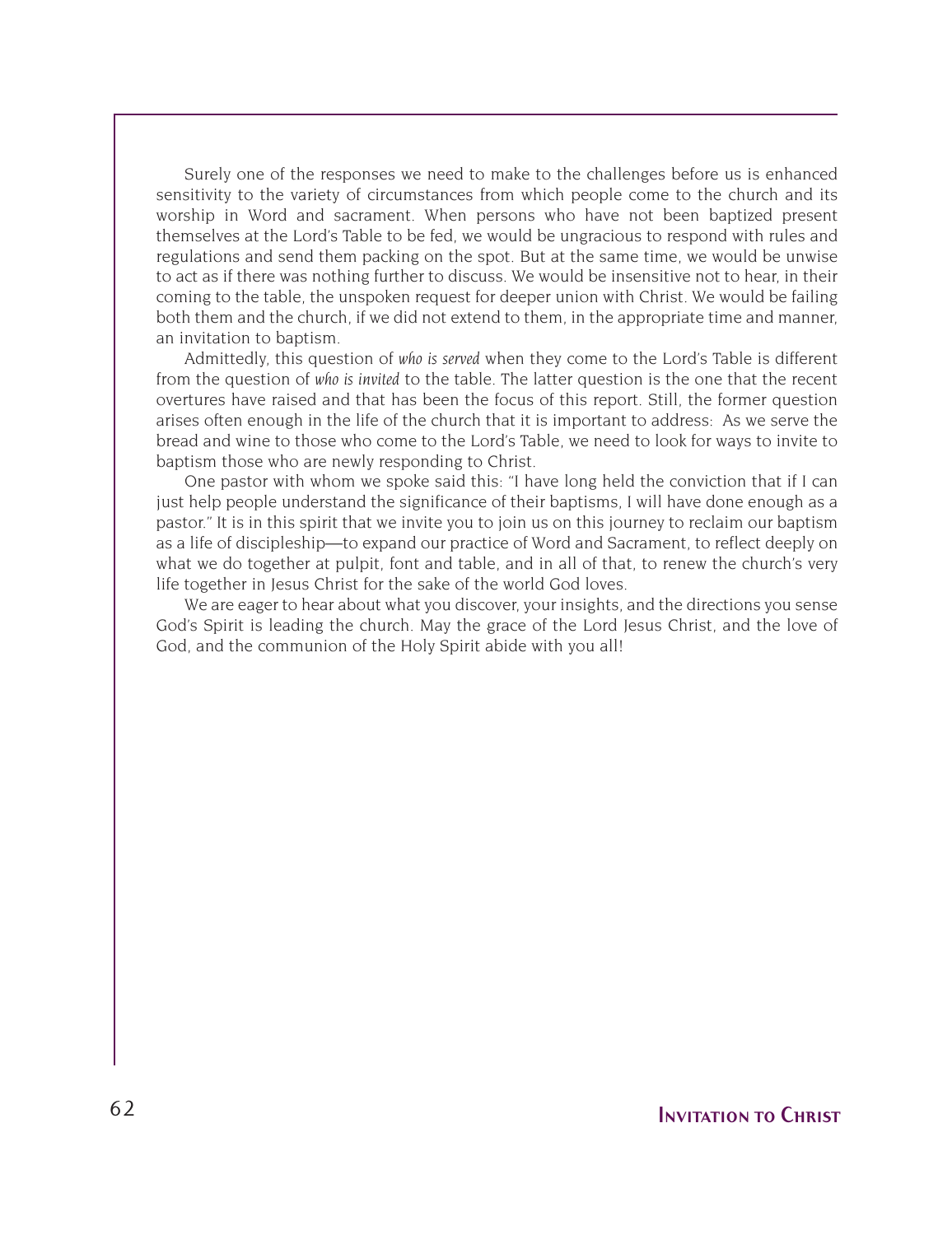#### **Notes**

- 1. In fact, the word "sacrament" does not even appear in the Bible. It comes from the Latin word *sacramentum*, denoting an oath or pledge, which was used to translate the Greek word *mysterion*, or mystery. In its pre-Christian use, the Greek word often referred to religious rites such as the Eleusinian mysteries. The Latin term commonly referred to an object given as a pledge of future loyalty to a leader, as in the oath of loyalty taken by soldiers to their commander; emphasis fell on the thing that was given in pledge. The early church referred to the new life in Christ as the great mystery; this mystery was entered into in baptism and celebrated in the breaking of the bread. In the early 3rd century, Tertullian translated the Greek word *mysterion* by the Latin *sacramentum*. Eusebius in the 4th century is the first to use the word *mysterion* to refer to the church's rites themselves. In time, the word sacrament came to focus attention on the elements in these rites: the water of baptism and the bread and wine of the Eucharist. Cf. "Sacraments," in *The New Dictionary of Sacramental Worship*, ed. Peter E. Fink (Collegeville, MN: The Liturgical Press, 1990).
- 2. In this way the earlier Latin meaning of "sacrament" (*sacramentum*) as an oath of loyalty to a leader makes sense.
- 3. The Greek word for "remember," anamnesis, means more than simply calling a memory to mind, but has a more active sense of making present through enactment. See "αναµνησις" in *The Theological Dictionary of the New Testament*. See also Erich Auerbach, *Mimesis: The Representation of Reality in Western Literature* (Princeton: Princeton University Press, 1953).
- 4. Overtures 98–33 and 04–50.
- 5. One way that some biblical scholars have sought to uncover the central meanings of the Lord's Supper is by trying to discern the relationship between the different meals of Jesus. These meals include the ones in which Jesus ate with tax collectors and sinners throughout his ministry, the miraculous feedings, the images of the great banquet in his teaching, the last supper, and finally, Christians' celebrations of the Lord's Supper. People disagree about how best to characterize and understand the meaning of all these meals and how these meals are best translated into the Christian celebration of the Lord's Supper.

One option for understanding these relationships is often associated with the New Testament scholar Norman Perrin, and it seems to characterize the arguments of Mann, Fabian, Diebert and others as they **advocate for open table** practice. In this view, Jesus set up a countercommunity formed around inclusive meals during his ministry that included the conscious breaking of purity rules and inclusion of those normally excluded. Given this, the central meaning of Jesus' meals, including the Lord's Supper, was the breaking down of walls between classes of people and the elimination of other exclusive purity requirements that kept people from freely experiencing God's love, fellowship, and justice with each other. One writer of one of the open table overtures to the PC(USA) General Assembly (Overture 98–33) resonates with these emphases as he explains that the Lord's Supper is "about telling people they are loved by God! Everybody is loved by God" (2004 interview with Steve Van Kuiken). The obvious practical implication of this would be to celebrate the Lord's Supper in such a way that these meanings would come to the fore; an open table best points to the meal practices of Jesus as understood by these authors.

Several other scholars such as Tanner, Welker, Williams, and Moltmann do not depend upon Perrin's historical reconstruction, yet still emphasize that the inclusive character of Jesus' larger

### **Notes** 63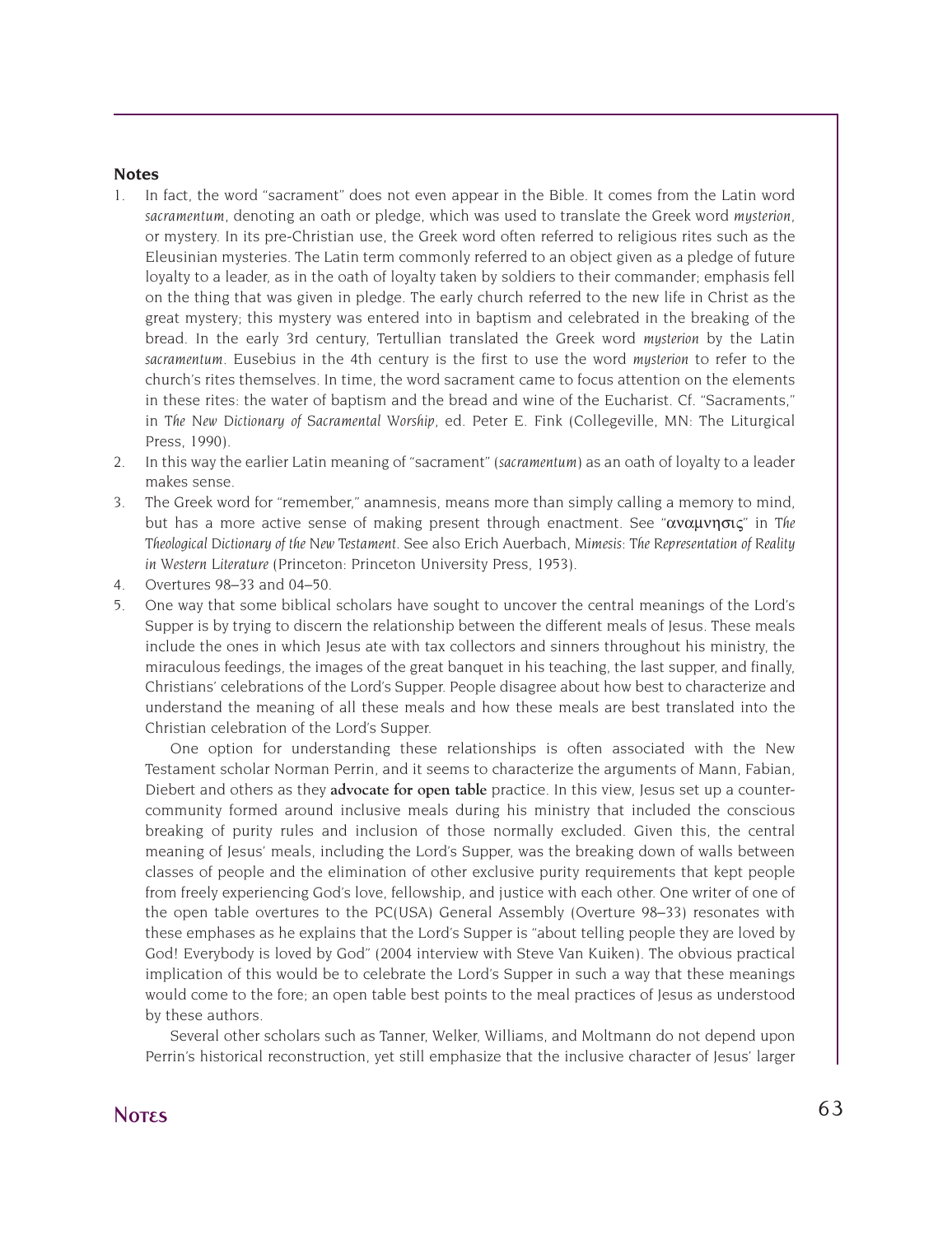meal practice casts some light on the meaning of the Lord's Supper. Some of these scholars point to two other parts of the biblical witness that also alert us to inclusive meanings of Jesus' last supper and the early church's celebration of the Lord's Supper.

One of these is the fact that the gospels clearly show Jesus celebrating the Last Supper with disciples who would desert, deny, and betray him. This aspect of the gospel witness makes it clear that "Jesus' community is jeopardized not only 'from outside'," as the Passover celebration emphasizes, "but also 'from inside'—even by his disciples." The impact of this recognition tells us that the meal as a whole must be connected to the theme of forgiveness of sins, and suggests that the Supper should be prevented from "being misused for the purposes of moralism and church law" (Welker, 53).

Another is Paul's response in *1 Corinthians* to certain dynamics of the celebration of the Lord's Supper in the Corinthian church. Paul's critique of the Corinthian church, especially his statements about their eating "unworthily" and bringing "judgment" upon themselves, has often been used as a means of excluding others on moral bases and keeping those deemed "unworthy" from full participation in the Lord's Supper. Much recent New Testament scholarship has concluded that the celebration of the Lord's Supper that Paul deems unworthy involves the rich members of the Corinthian church taking out their own food and eating it in front of the poor without sharing. In this way, ironically, the Eucharist became a meal in which the divisions within the society were being mirrored and reinforced rather than broken down. Paul's critique of such practices indicates that a fundamental meaning embedded in the Lord's Supper is the breaking down of these divisions.

These themes of the inclusion of the marginalized, the forgiveness of sins, and the breaking down of societal divisions must be taken into account, and our practice of the Lord's Supper must be measured according to them, as Welker, Williams, Tanner, and Moltmann all agree. Tanner specifically argues that these themes are best embodied by open table practice.

6. In the articles that specifically argue **against "open communion,"** we tend to find meanings of the eucharist that emphasize the role of the covenant community as witness to and partial embodiment of the Kingdom. Authors such as Farwell, Cartwright, and Dipko find these meanings within the words of institution themselves, which emphasize the idea of "covenant," and the reflections of Paul about the meal. For example, Farwell, working especially with 1 Corinthians 10 and 11, argues that there is a certain "logic of participation" in the meal, which involves "an adoption of the commitment to the reign of God and the hope for redemption as Jesus preached and embodied it" (Farwell, 223). What we receive in the meal is the "shape of a life" that we are committed to live, as well as abundant forgiveness of sins for our stumbling along the way (Farwell, 227).

The understanding that the Lord's Supper should in part reflect a commitment to be a community of disciples is also strengthened by the recognition that a central aspect of Jesus' ministry as a whole was his calling out a community of disciples who were to be the seed of the renewed people of Israel. N. T. Wright is one of many contemporary biblical scholars who emphasize this as a key part of Jesus' intentions and his understanding of his role as Messiah (e.g., Wright, *Jesus and the Victory of God*, 244–319). It is then fitting that the central practice he left his disciples reflects this covenantal meaning: "those that shared the meal, not only then but subsequently, were the people of the renewed covenant." (Wright, 563).

These authors also point out that such meanings are embedded in the liturgical texts and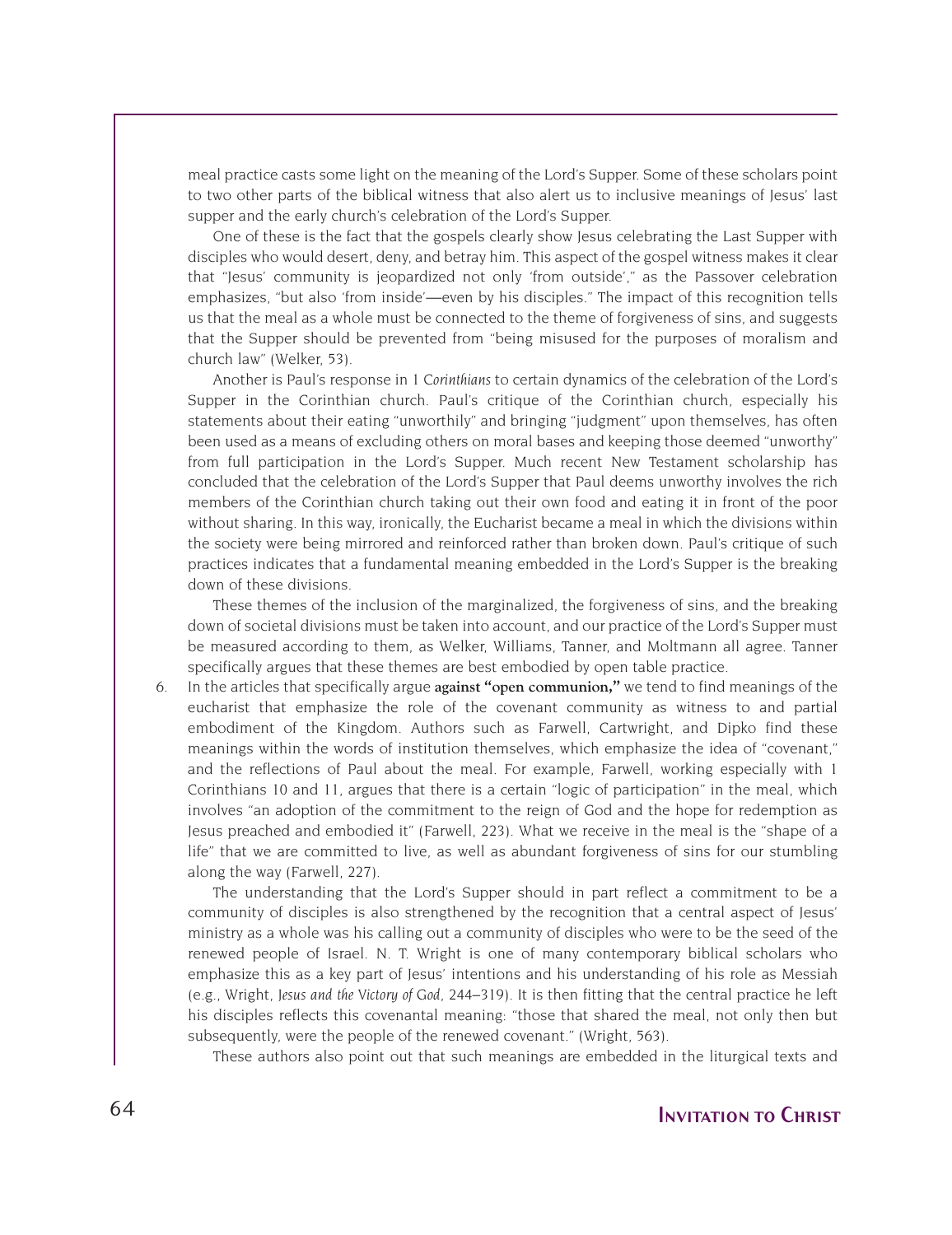prayers of the early church that surround the Lord's Supper, as well as in the widespread practices of serious and extensive preparation for baptism (cf. Alan Kreider, *The Change of Conversion and the Origin of Christendom*, (Harrisburg, PA: Trinity Press, 1999), chapters 1 and 3.

Such meanings of the Lord's Supper, stemming from Jesus and Paul, support understanding the Lord's Supper as a meal intended for the followers of Christ, who are committed to following him in the community of the new covenant. Baptism has marked the boundaries of that community, the church, and been the initial symbol of that commitment for most of the church's history.

It is worth noting that such boundaries also push us to certain kinds of inclusivity. Boersma writes that the ecumenical effort towards a hospitable and open table between denominations and traditions is based on our common baptism (Boersma, 73).

Given the other meanings of the Lord's Supper mentioned above, this central meal must also be characterized by an openness and inclusion, especially toward those who are seen as marginalized or suspect by typical religious standards or who are excluded by societal divisions. This theme of inclusiveness is in fact affirmed by those who argue against "open table" practice; they do not agree, however, that the normative practice of baptism before the Lord's Supper is discriminatory or exclusionary. These authors point out that all are freely invited to Christ and the life he gives without regard to sin or to any societal status that may mark a person. Given that such a new life requires repentance and is to be lived in a community under the sign of the cross, however, they argue that it makes sense for the beginning of such a new life to be marked by preparation for baptism and baptism.

7. This question leads us to another nest of biblical issues that impact the question of open table practice, that of Jesus' stance toward purity rituals and purity standards during his ministry. Admittedly, there has been little attention focused on Jesus' attitudes toward baptism and ritual washings by those who argue for or against open table practice. But there does seem to be an implicit assumption, by many who argue for an open table on the grounds of Jesus' hospitality, that baptism "has become a barrier to Jesus' hospitality rather than an opportunity for grace" (Moore-Keish, "Washing Before Supper?" 19–20). Perhaps seeing baptism as a barrier stems in part from Jesus' criticism of certain Jewish purity practices in the gospels. Complicating this is the typical Protestant suspicion of purity codes and rituals, because they seem Roman Catholic in appearance, a suspicion tied to the Reformation's theological critique of works righteousness.

Jesus did criticize those who used purity laws to establish boundaries between people, rather than understanding them as part of one's journey toward God. Thus, in his washing practice, Jesus was interested in hospitality in the sense of knocking down walls that were erected with exclusionary intent. But in doing so he did not overthrow those practices of washing entirely; rather, his primary concern was to highlight the necessity of purity of heart before God and corresponding ethical practices. He would bend and break certain purity regulations in very specific ways when the purposes they were intended to serve were in fact not being served by the practice. In this way he was calling Israel back to practices in line with the central meanings of their covenant life, rather than overthrowing them.

Applying these reflections on Jesus' stance toward purity rites to our practice of baptism and the Lord's Supper may suggest that baptism should, as a matter of general practice, precede partaking of the Lord's Supper; however, such a requirement should not be used in a merely legalistic way or in a way that excludes particular people from a saving relationship with Jesus Christ.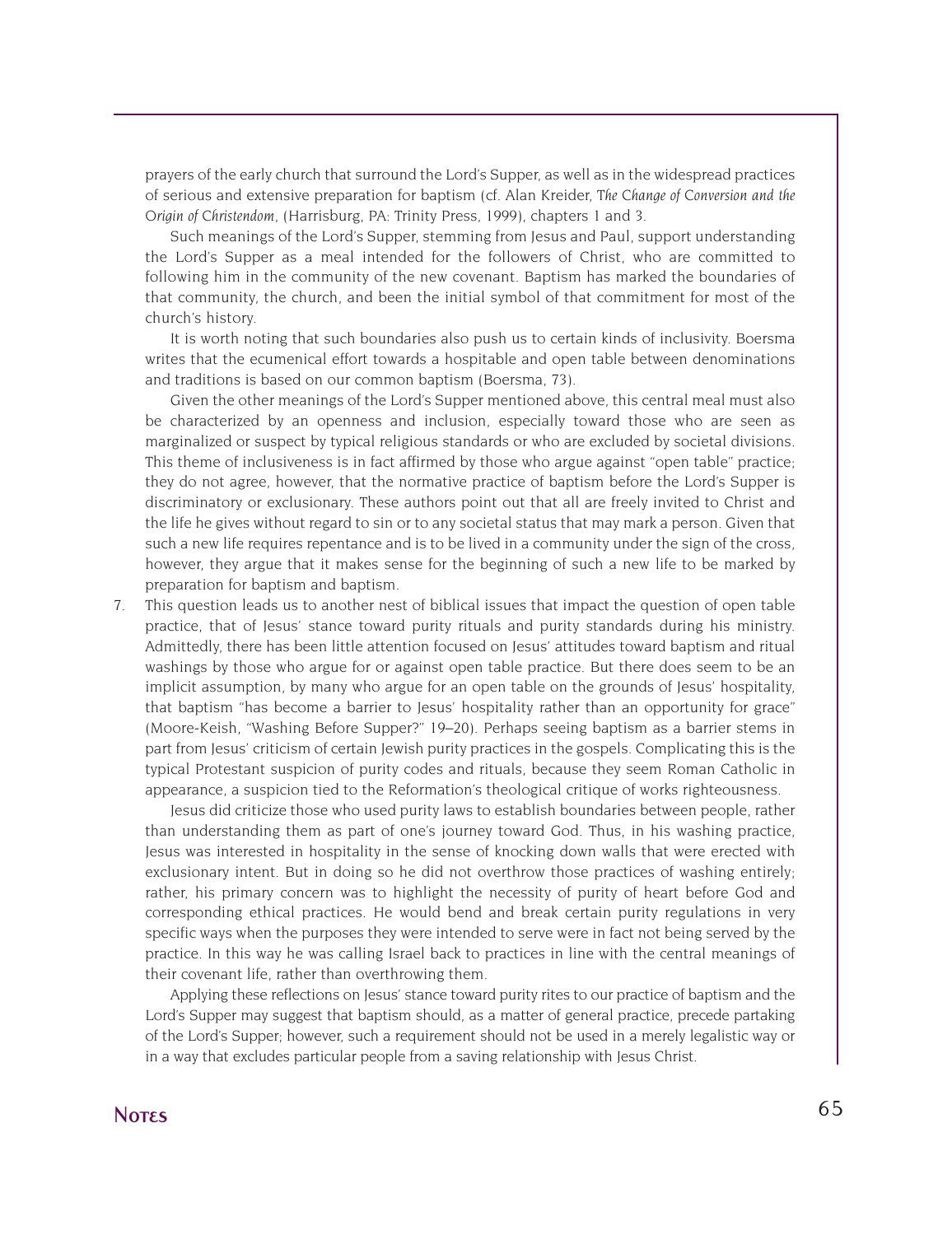- 8. Michael Welker captures these central Reformation themes in the phrase "liberation from the power of sin." Welker, chapter 10 of *What Happens in Holy Communion?*, "Liberation from the Power of Sin—or Preservation for Eternal Life?," 149–160.
- 9. Welker calls this emphasis "preservation for eternal life."
- 10. Alan Kreider, *The Change of Conversion and the Origin of Christendom, Christian Mission and Modern Culture* (Harrisburg, PA: Trinity Press International, 1999). Kreider's book makes the argument that conversion and initiation into the early church involved changes in belief, belonging, *and* behavior, standards that were lowered in later periods. The quotations are from pp. xv and 21, respectively.
- 11. The four-stage process is described by numerous liturgical scholars. See for example: Thomas M. Finn, *Early Christian Baptism and the Catechumenate, Message of the Fathers of the Church*, 5 (Collegeville, MN: Liturgical Press, 1992), p. 3.
- 12. Gerrish, Brian, *Grace and Gratitude: The Eucharistic Theology of John Calvin* (Minneapolis: Fortress Press, 1993), 2.
- 13. Calvin, John. *Institutes of the Christian Religion*, 4. 14. 22
- 14. *The Book of Confessions*, Presbyterian Church (U.S.A.).
- 15. See Directory for Worship in the *Book of Order* of the United Presbyterian Church in the United States of America (1971–72), chapter V, section 2, par. 10 (20.02); cf. 21.04 and 41.06
- 16. See *Book of Church Order*, Presbyterian Church in the United States 1980/81 edition (Atlanta: Office of the Stated Clerk of the General Assembly, PCUS, 1980), Part II, chapter 7–3.
- 17. The 1987 Proposed Draft of the Directory for Worship included the following recommended addition to W-2.4011 (after the paragraph about baptized children being welcomed to the table): "Adults who were baptized as children but who have never made public their personal profession of faith in Jesus Christ may be led by the Spirit to come to the Table. Responding to the invitation to receive Christ in the Supper calls then for a public profession of faith in Jesus Christ as Lord and Savior. When the Holy Spirit calls to Christ's Table one not yet baptized, that call also appropriately leads to the water of Baptism. Having received Christ in bread and cup, one thus called shall then request Baptism." While this addition was never approved, it points to an earlier intuition in the church to preserve the close relationship of baptism and the Lord's Supper.
- 18. A sample questionnaire is attached.
- 19. "Public Worship" by *The Presbyterian Panel: Listening to Presbyterians*, May 2000.
- 20. See Craig Dykstra, *Growing in the Life of Faith*, especially chapters 1–3.
- 21. *Book of Common Worship*, Theology and Worship Ministry Unit for the Presbyterian Church (U.S.A.) and the Cumberland Presbyterian Church, 1993.
- 22. W-2.4006: "All the baptized faithful are to be welcomed to the Table, and none shall be excluded because of race, sex, age, economic status, social class, handicapping condition, difference of culture or language, or any barrier created by human injustice. . . ." W-2.4011: "The invitation to the Lord's Supper is extended to all who have been baptized, remembering that access to the Table is not a right conferred upon the worthy, but a privilege given to the undeserving who come in faith, repentance, and love. . . ."
- 23. *Book of Order*, Directory for Worship, Preface: "This Directory for Worship reflects the conviction that the life of the Church is one, and that its worship, witness, and service are inseparable." See also W-2.4006: "Around the Table of the Lord, God's people are in communion with Christ and with all who belong to Christ." Or W-2.3005, "Around the Table of the Lord, God's people are in